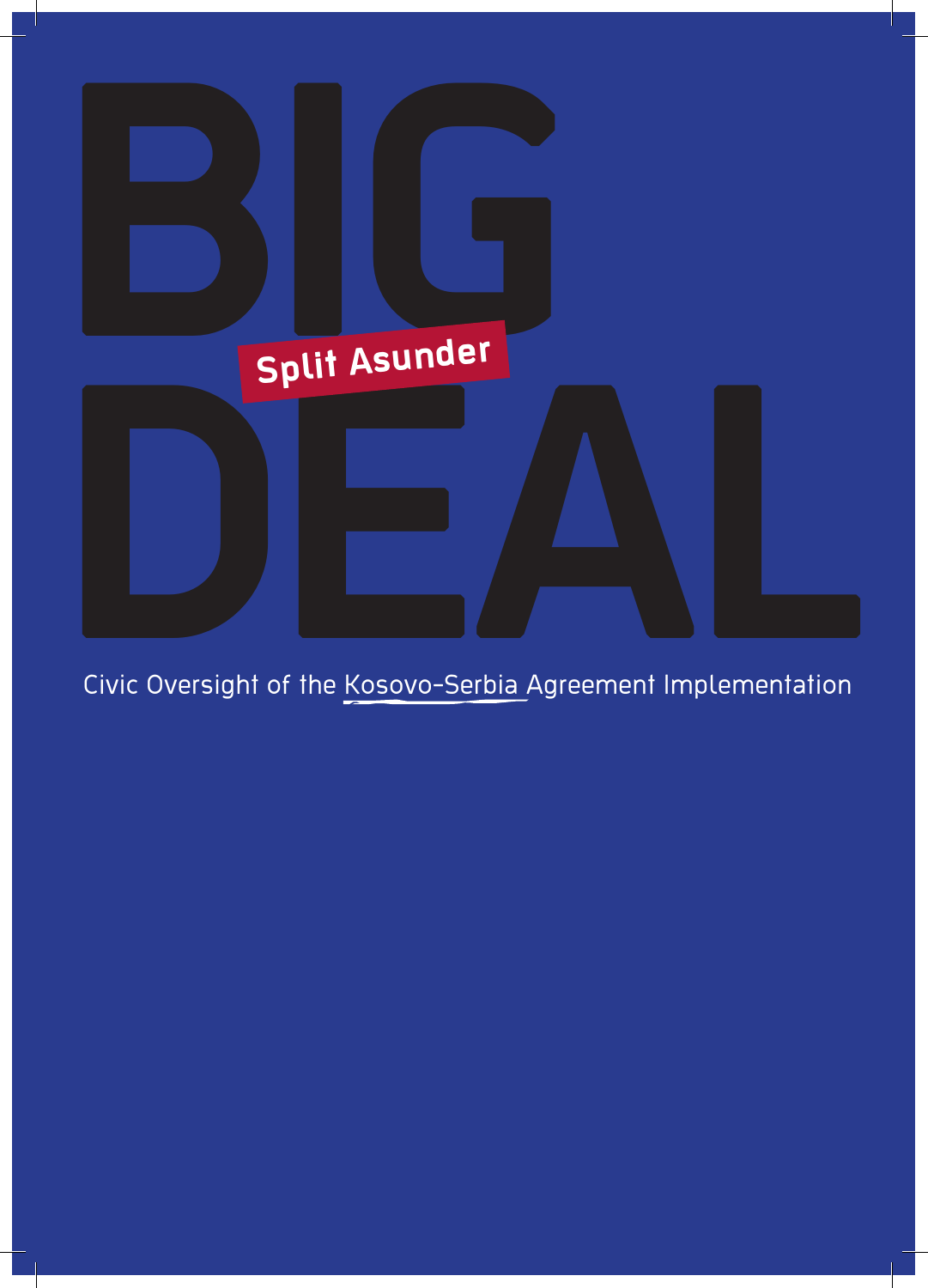"Sometimes I ask myself if this dialogue with Serbia is really worth it if it is costing us so much division within Kosovo society. This dialogue is the reason why parliamentary normality has been completely blocked in Kosovo. How can we be ready to dialogue with Serbia if we are not able to dialogue locally first, our government with opposition?"

**BIG**

**—BESA LUZHA, FRIEDRICH EBERT STIFTUNG**

"Sometimes I'm afraid of being wrong and making a slip of the tongue when talking about the decision-makers in the municipalities. I do not know which municipality they belong to, Kosovo or Serbian."

**— CITIZEN FROM LEPOSAVIC**

"I did try to explain that there is an agreement between the two parties that Kosovo citizens enter Serbia with an ID card, but to no avail. He asked me to show him my ID, and when he saw that it is a Kosovo ID card, said "I'm sorry you cannot go with this." **—SHPEND KURSANI, KOSOVO CITIZEN RESIDENT IN FLORENCE, ITALY**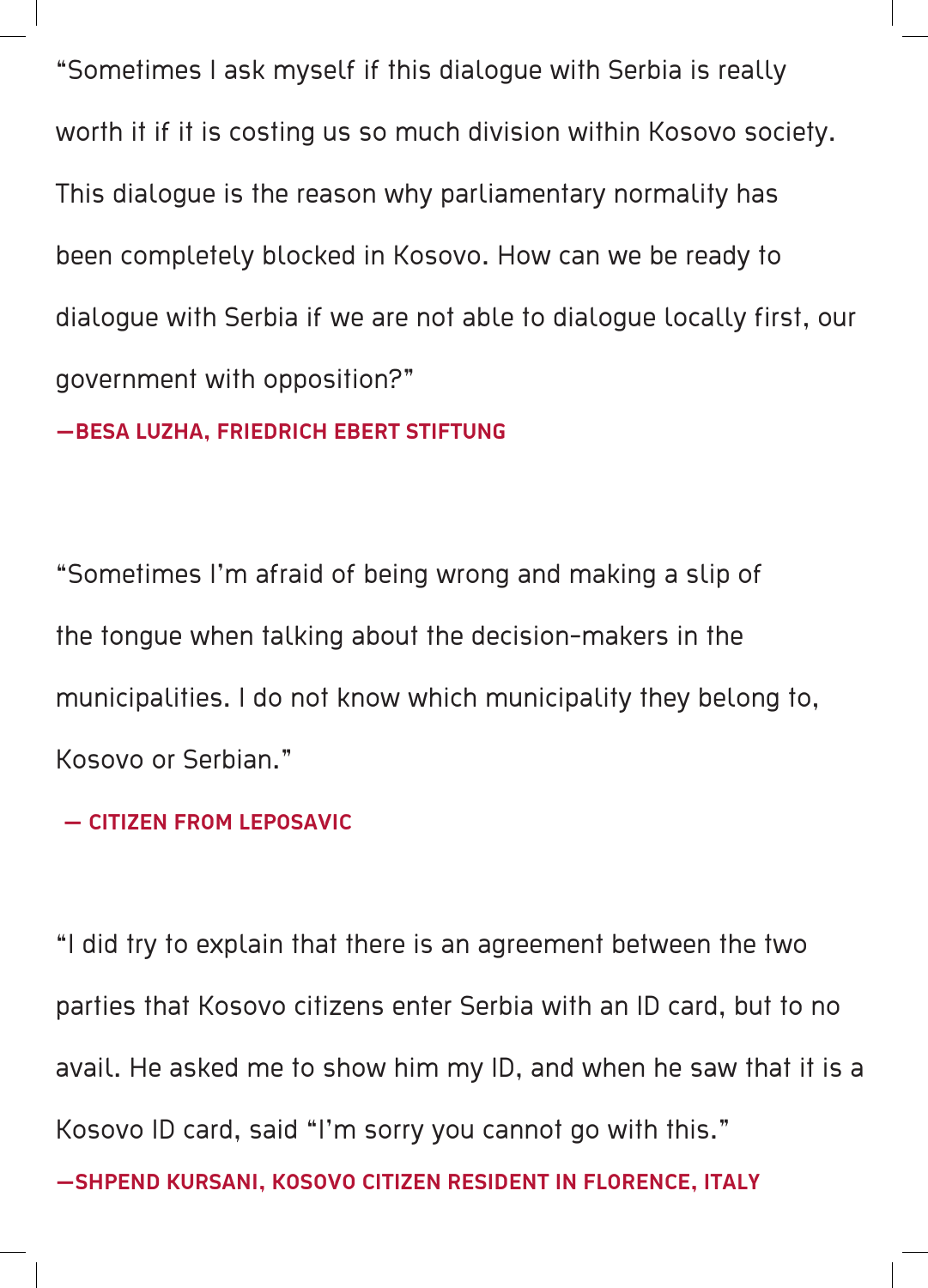

Four and a half years since negotiations began between Belgrade and Prishtina, the two remain far apart, and the rift in Kosovo over the dialogue is widening.



REPORT #3 December 2015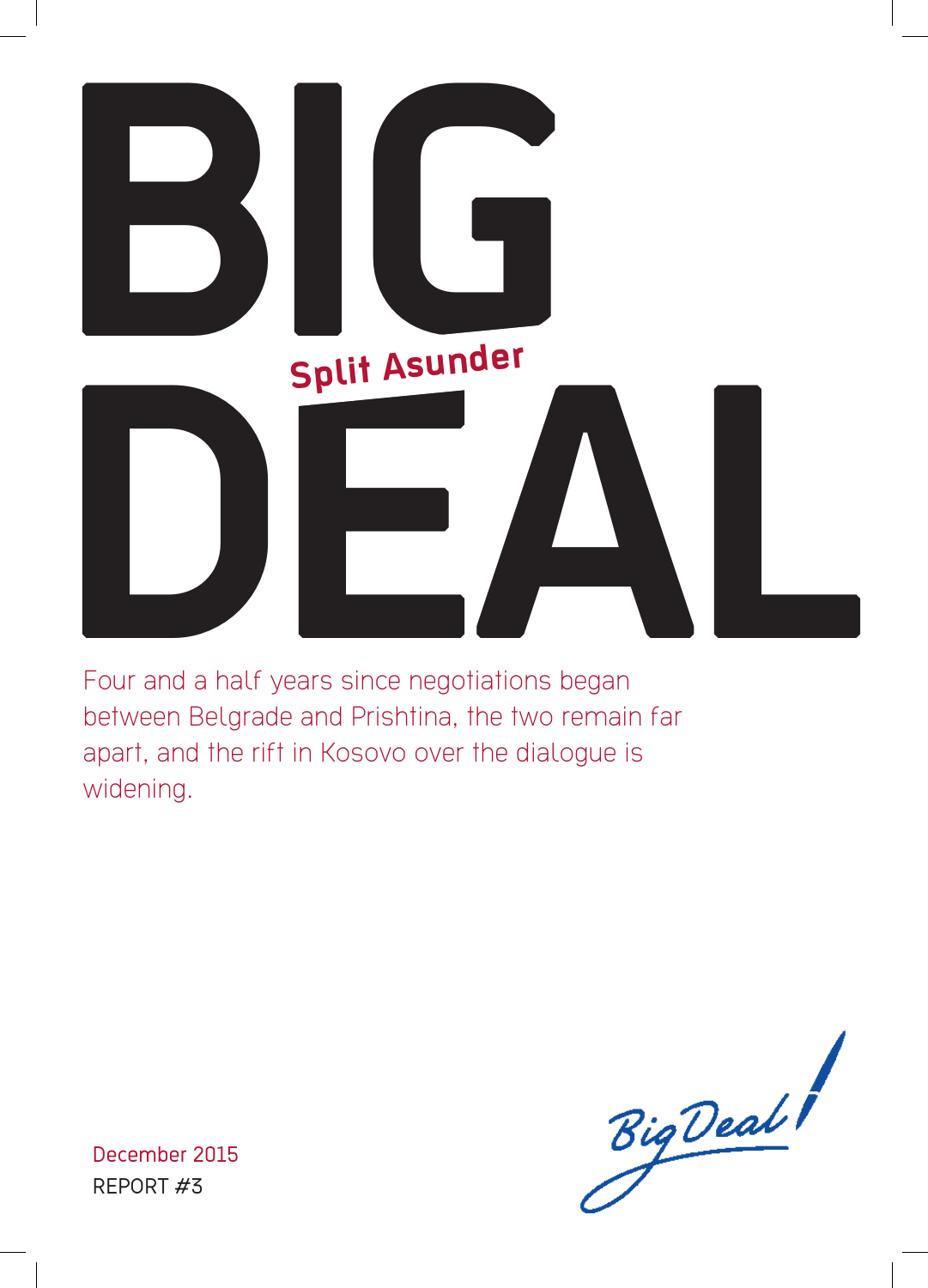"If I could have one telephone number and not have to carry three separate phone plans (Kosovo cell, Serbia cell, and fixed)…Three telephones, two or three sets of license plates, everything is a lot more complicated than it was before. I don't see any positive change, but I am confident that if they had asked the people, all this would have been resolved long ago."

**— V.N., SOUTH MITROVICA**

"This process of negotiations goes on but life cannot wait to political agreements, laws are not written for further political agreement, but implementation. Citizens have the right to a trial within a reasonable time, everyone has his own legal interest and they want it to be protected by the courts."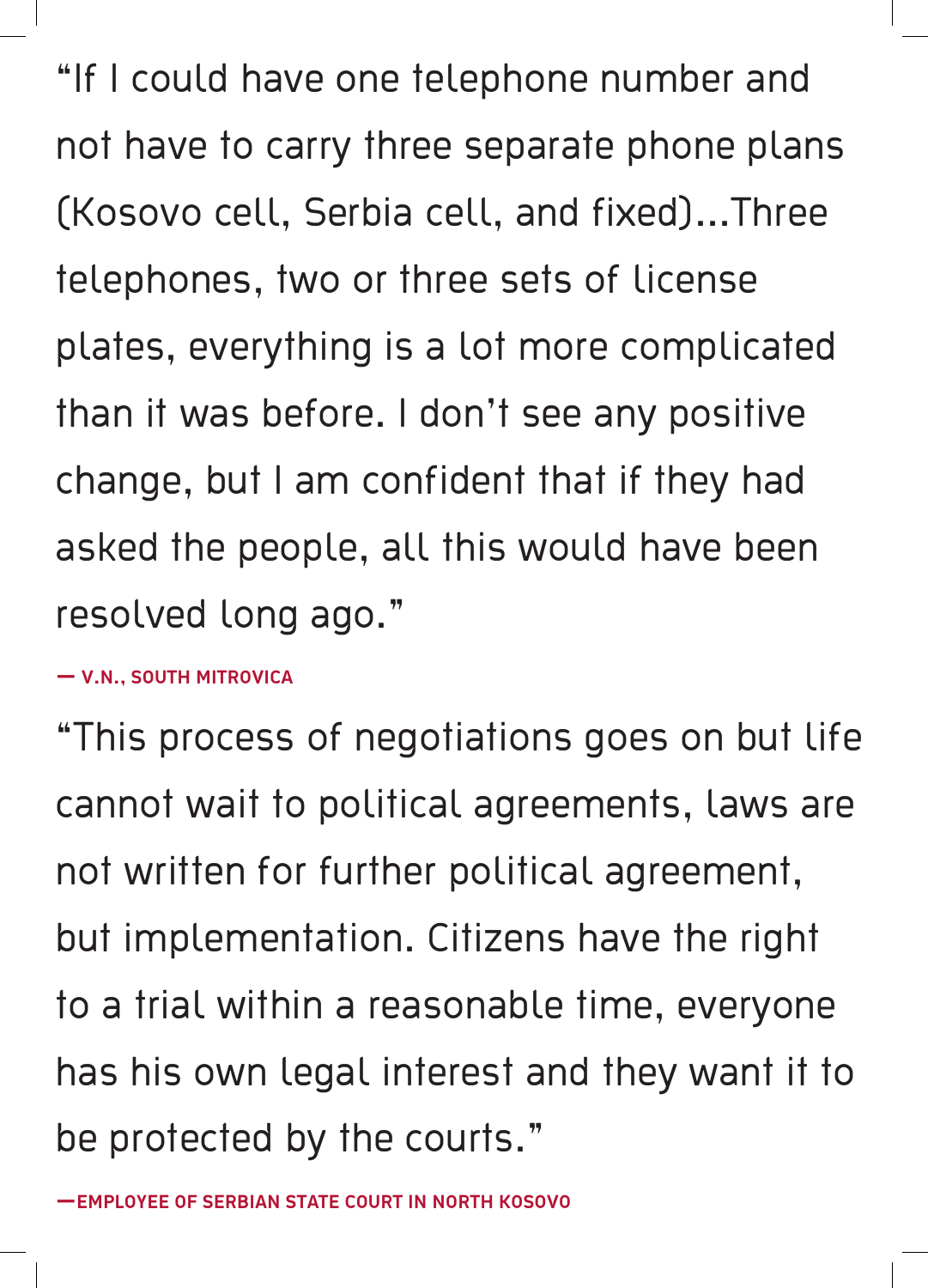# Foreword

For almost two years now, we at BIG DEAL have been monitoring the level of implementation of the agreements made between Belgrade and Prishtina in the four and a half years of Brussels-mediated dialogue.

In our first report, "Civilised Monotony?", published in November 2014, we researched the prospect of truly integrating the north of Kosovo into a state whose capital is Prishtina, not Belgrade. The title alludes to a short story written by British humourist Saki, based on his military service during the Balkan Wars of the early 1900s. The author was convinced that the era of war, med-

"Why are not talking about protecting human rights? If we are always talking about majority and minority communities, then Albanians and Serbs will always have problems." **– MILORAD RADIVOJEVIC, ZVECAN**

dling diplomats and uncertainty were behind the region, which would eventually would settle into "civilised monotony," just as most of the rest of Western Europe had.

More than 100 years later, his words have not been prophetic. But the deals between Kosovo and Serbia are about the process of bringing that civilised monotony to all of Kosovo, and to Serbia, something which has not happened yet.

We detailed the lack of progress in our second report, "Lost in Stagnation," published in April 2015. In the six months between the first and second report, there had been little change in the level of implementation of the agreements, because of months of elections in Kosovo, Serbia and in the EU, resulting in leadership changes in both countries and in EU institutions.

This time around though, the title is a bit more ominous. "Split Asunder" refers to the rifts in relations wrought by the dialogue, between Kosovo and Serbia, and also an internal division in Kosovo society. For several months already, Kosovo's Assembly has been blocked because of the opposition's protest against the 25 August 2015 agreement on the main elements of the Association of Serb-majority municipalities, and a new border demarcation deal with Montenegro. The level of real debate over the association in society is limited to "for or against," while in parliament the deal was presented without any provision for open debate.

Relations between Belgrade and Prishtina, too, have suffered serious damage in the fallout of Kosovo's failed campaign to join UNESCO, which Belgrade vigorously opposed. In the month since, the decision of Kosovo's president to ask the Constitutional Court for interim measures temporarily suspending the implementation of agreements related to the Association has been met with frustration from Belgrade, who complained that they overcame objections from their Constitutional Court in order to implement the agreements, and that they were not informed that the President would take this action.

The agreements reached in the course of these four and a half years have the promise to make the region look more like the civilised monotony of Saki's short story. There truly has been tremendous progress made so far, even if many looming questions remain. However, none of the progress is irreversible yet.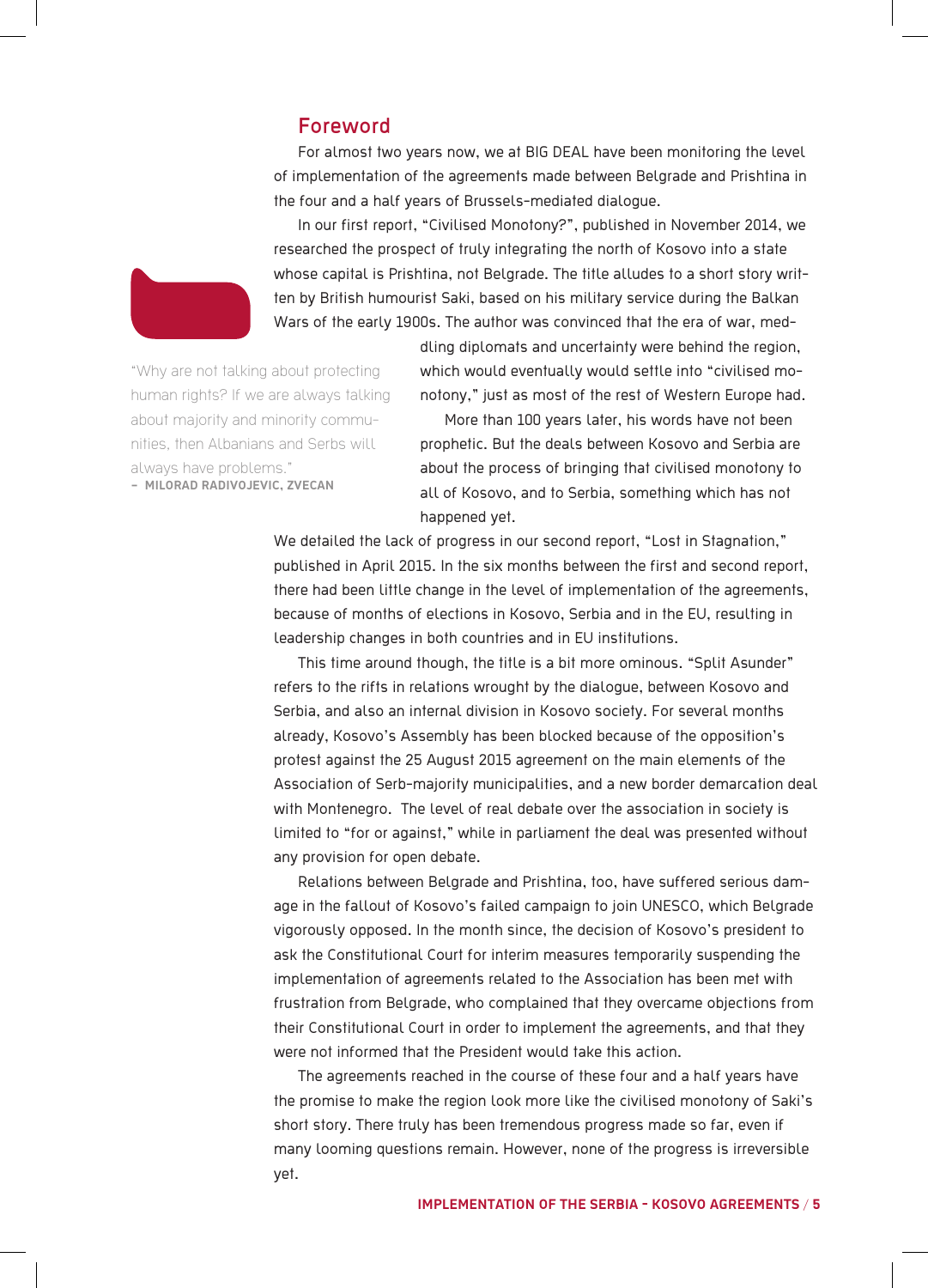# TABLE OF CONTENTS

| Acknowledgments                                           | 7  |
|-----------------------------------------------------------|----|
| <b>Executive Summary</b>                                  | 8  |
| Recommendations                                           | 11 |
| Introduction                                              | 15 |
| The Agreements                                            | 19 |
| Freedom of Movement of People and Goods                   | 26 |
| Insurance                                                 | 27 |
| License Plates and the threat of reciprocal measures      | 28 |
| <b>Transit and Air Travel</b>                             | 30 |
| <b>Train Travel</b>                                       | 31 |
| Mitrovica Bridge                                          | 31 |
| Suvi Do/Suhadoli and Kroi I Vitakut/Brdjani Neighborhoods | 32 |
| Customs and Free trade                                    | 33 |
| Changes Affecting Kosovo Serbs                            | 34 |
| Association/Community of Serb-Majority Municipalities     | 37 |
| Security                                                  | 45 |
| Police                                                    | 45 |
| Civil Profection Corps                                    | 46 |
| Judiciary                                                 | 47 |
| Paperwork: Diplomas, Civil Registry, Cadastre             | 51 |
| University of Pristina Relocated to Mitrovica             | 52 |
| Cadastre                                                  | 53 |
| Civil Registry                                            | 55 |
| Kosovo and the World                                      | 55 |
| Liaison Officers                                          | 59 |
| Telecom                                                   | 59 |
| Energy                                                    | 61 |
| Conclusion                                                | 62 |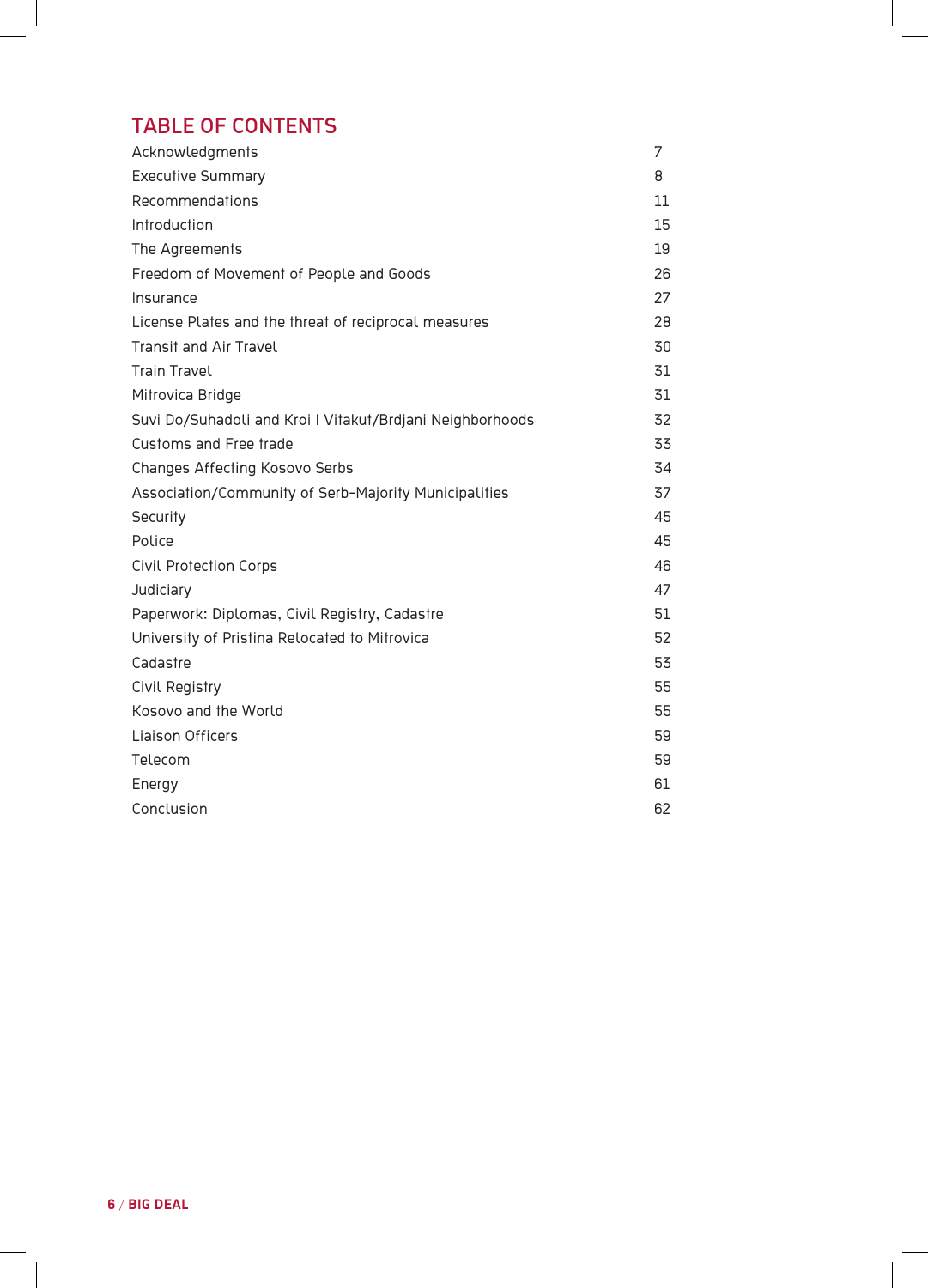## Acknowledgements

In 2014, BIRN Kosovo and Internews Kosova started the initiative BIG DEAL: Civic Oversight of the Kosovo-Serbia Agreement implementation to monitor the implementation of the agreements between these two countries, brokered by the European Union since 2011.

 The report was researched by Valerie Hopkins, Paulina Nushi, Una Hajdari, Jeta Xharra, Faik Ispahiu and Lura Limani of BIRN Kosovo and Internews Kosova, as well as journalists Sanja Sovrlic and Jelena Markovic of Advocacy Center for Democratic Culture (ACDC) in Mitrovica. It was written by Valerie Hopkins.

 This is the third in a series of "progress reports" focused on the implementation of the Kosovo-Serbia deals. It relies on interviews with more than 100 sources. Interlocutors range from top government decision-makers to ordinary citizens grappling with the changes to their lives. Sources include officials from the Kosovo and Serbian governments, representatives of the European Union, as well as primary sources (interviews) and secondary sources (articles, research and reports written by other organizations).

 BIRN Kosovo and Internews Kosova cooperate to produce the most-watched and award-winning televised debates and investigative programmes in Kosovo. In September 2012, Internews Kosova and BIRN Kosovo launched a new televised platform, "Tema." Its first episode brought together stakeholders from both countries in an unprecedented debate to discuss citizens' concerns about standards of living and the progress, relevance and interpretation of a handful of agreements reached up until then. Ten debates covering issues ranging from freedom of movement to cultural cooperation have been broadcast both in Kosovo and Serbia on major television channels.

This report was made possible by support from the British Foreign and Commonwealth Office and the Rockefeller Brothers Fund.

At this time, we must note that BIG DEAL does not necessarily endorse every agreement reached between Serbia and Kosovo. However, we believe that the process must be monitored and reported on a regular basis to ensure transparency and accountability of the dialogue process and of Kosovo and Serbian institutions, as well as of the European Union as facilitator and guarantor of implementation.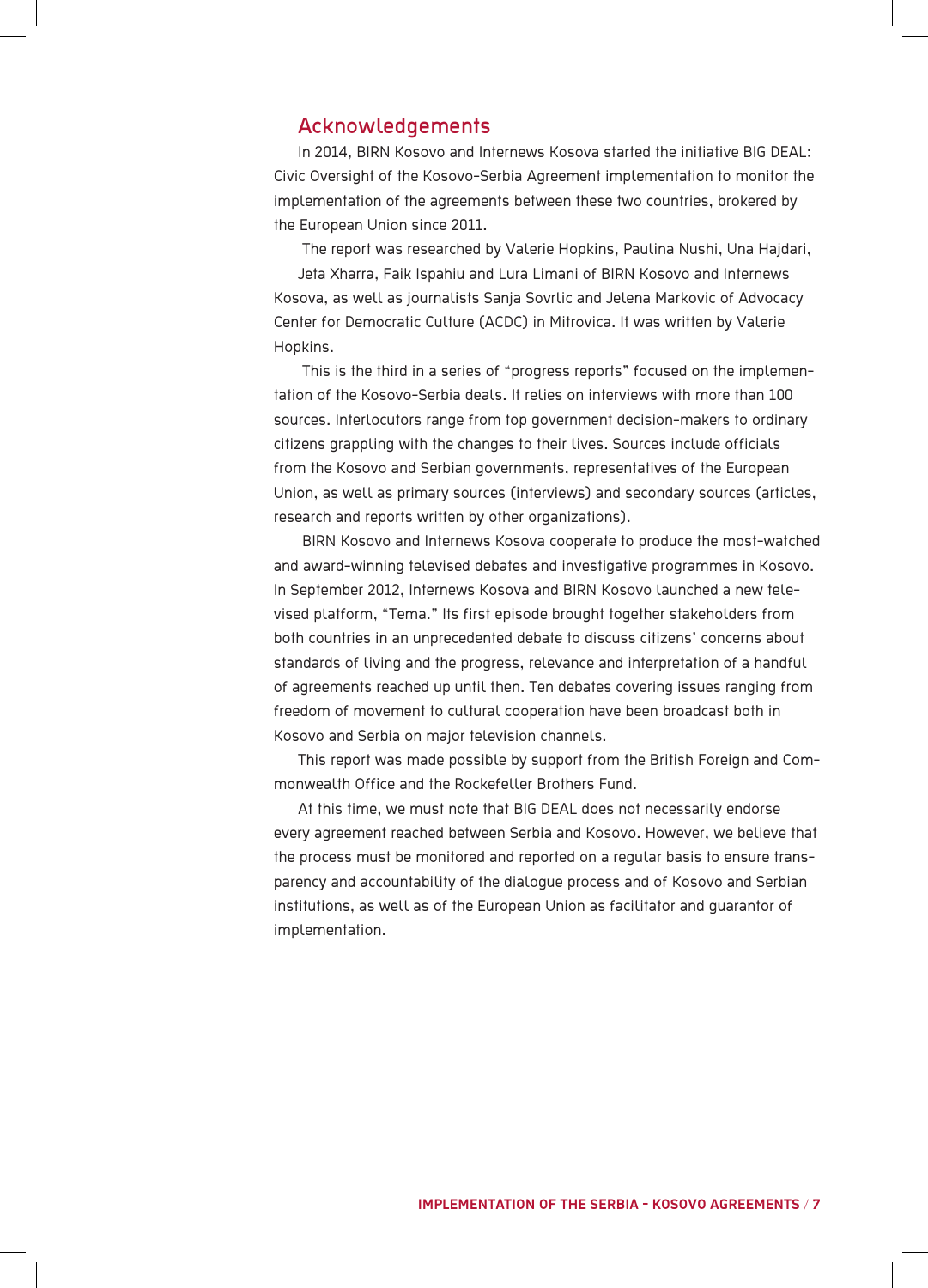## Executive summary

The Brussels-sponsored dialogue between Kosovo and Serbia began more than four and a half years ago, and has continued through three governments in Serbia and two in Kosovo. There have been almost 40 rounds of high-level dialogue, not to mention countless rounds of technical negotiations. Much is on its way to being accomplished, but none of the progress is irreversible. As time passes and full implementation looms larger, real change still feels far away. This year, in February, March and August, concrete steps have been agreed that could pave the way for implementation of the portions of the 19 April 2013 agreement, which had been opaque and undefined. Now there can be little excuse by politicians for non-implementation, and the coming period will truly be a make or break time for the dialogue.

However, one of the key deals –indeed the crux of the 19 April 2013 agreement – a new association/community of Serb-majority municipalities, remains delayed.

Sometimes it seems that both sides are not fully committed to a process and are rather using it to gain political points both in European and local political arenas. They have committed to do what is necessary, but at some future point, maybe next year, or the year after, or when it is feasible. In the meantime, citizens across Kosovo are growing impatient and in some cases, nervous.

"Nothing good has come out of the Brussels agreement and all that the Serbian side has agreed to," says Milorad Radivojevic of Zvecan. "I do not see that it so far has brought any Serbs, north nor south of the Ibar, anything concrete."

On the other hand, Hana Marku, from Prishtina, worries that the agreements are giving Belgrade too much power inside Kosovo.

"I'm not against a Serb association of municipalities, but I am against an entity within the country that will be funded and directed by Belgrade. That's the last thing Kosovo needs."

There has been some undeniably good progress: Kosovo has finally signed a Stabilisation and Association Agreement (SAA) with the European Union and Serbia is set to open three chapters of its EU accession negotiations by the end of 2015. Progress towards accession for both countries (although Kosovo's membership prospects are in any case currently blocked by the 5 EU member states that do not recognise it) will of course be linked to forward movement in implementing the agreements made in Brussels. However, among the first chapters Serbia will be opening is chapter 35, which deals with good neighbourly relations with Kosovo. Judging by the harsh reaction of the Serbian Prime Minister's cabinet to the opening benchmarks in the Chapter 35 screening report received from Brussels, most of which is simply to implement the agreements reached with Kosovo, the process is likely to be long and difficult.<sup>1</sup>

However, the dialogue has now created so much division within Kosovo

<sup>1</sup> See PM Vucic's objections to the screening report conclusions here: http://europeanwesternbalkans.com/2015/10/15/ten-contentious-points-of-eus-draft-resolution/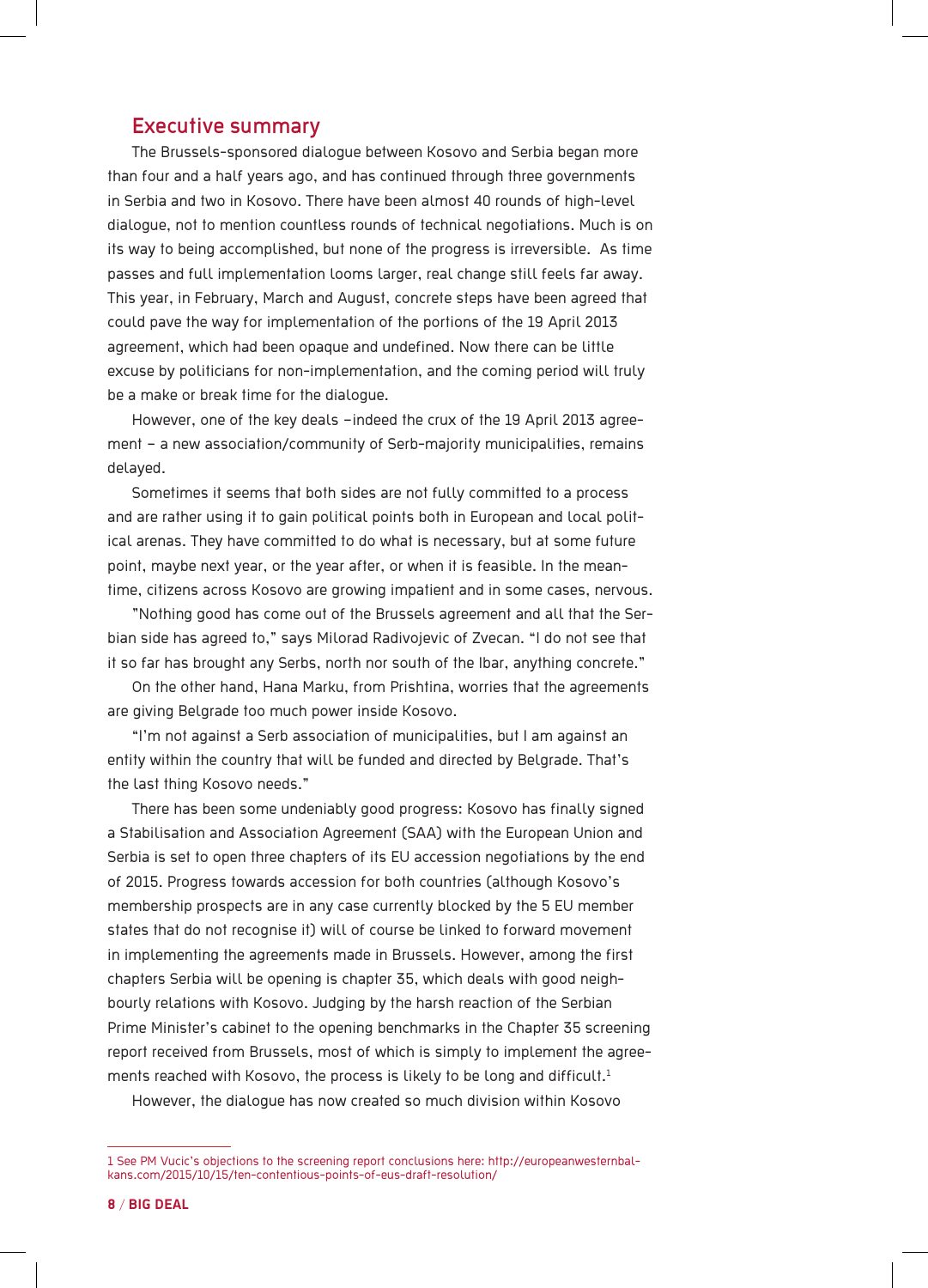that many people are concerned that such internal divisions are the 'collateral damage' of the dialogue.

"Sometimes I ask myself if this dialogue with Serbia is really worth it if it is costing us so much division within Kosovo society," says Besa Luzha of the Friedrich Ebert Stiftung. "This dialogue is the reason why parliamentary normality has been completely blocked in Kosovo. How can we be ready to dialogue with Serbia if we are not able to dialogue locally first, our government with the opposition?"

At this point, only four of 17 deals have been completely implemented, although two more are almost there.

The key component of the 19 April 2013 agreement – and the most awaited by Kosovo Serbs – is the statute for the Association of Serb-majority Municipalities (ASM). Progress seemed imminent after a 25 August deal on the main elements of the body stipulated that a statute would be ready before the end of the year. The recent decision of the Kosovo Constitutional Court to suspend implementation of the deal until mid-January, while it assesses the constitutionality of the principles agreed in Brussels, has put progress on the Association, and on other agreements, on hold.<sup>2</sup>

There is no change since the last reporting period six months ago regarding the four agreements assessed as fully implemented: return of civil registry books, the use of customs stamps, the conduct of November 2013 local elections in the four northern municipalities - held there for the first time under the Kosovo system, and the adoption of an implementation plan.

Two agreements are in the final state of implementation: integration of former Serbian Ministry of Internal Affairs (MUP) employees in northern Kosovo into the Kosovo Police, and the integration of members of Serbia's Civil Protection service in northern Kosovo into relevant Kosovo institutions. The agreement on Freedom of movement has been more or less implemented, but such movement is not as free or as easy as it should be, and the use of illegal border crossings in north Kosovo is still common.<sup>3</sup> While the transfer of the cadastre (land registry) books from Serbia to Kosovo is well on its way, the necessary law remains stalled in Kosovo parliament for two years now, and human rights experts have raised some concerns about its provisions.

Efforts for regional representation and cooperation continue, and Kosovo became a permanent participant in RACVIAC (the Centre for Security Cooperation) and joined MARRI (Migration, Asylum, Refugees Regional Initiative). However, as the EU mentioned in its December 2015 progress report for both countries, Serbia "needs to remain committed to the continued implementation of the agreement on representation and participation of Kosovo in regional forums." Kosovo spent too many of the resources it had available for regional involvement on its failed UNESCO bid.

<sup>2</sup> The 10 November decision is available here: http://www.gjk-ks.org/repository/docs/gjk\_ ko\_130\_15\_ang.pdf

<sup>3</sup> This is mentioned in the 2015 EU progress reports for Kosovo and Serbia.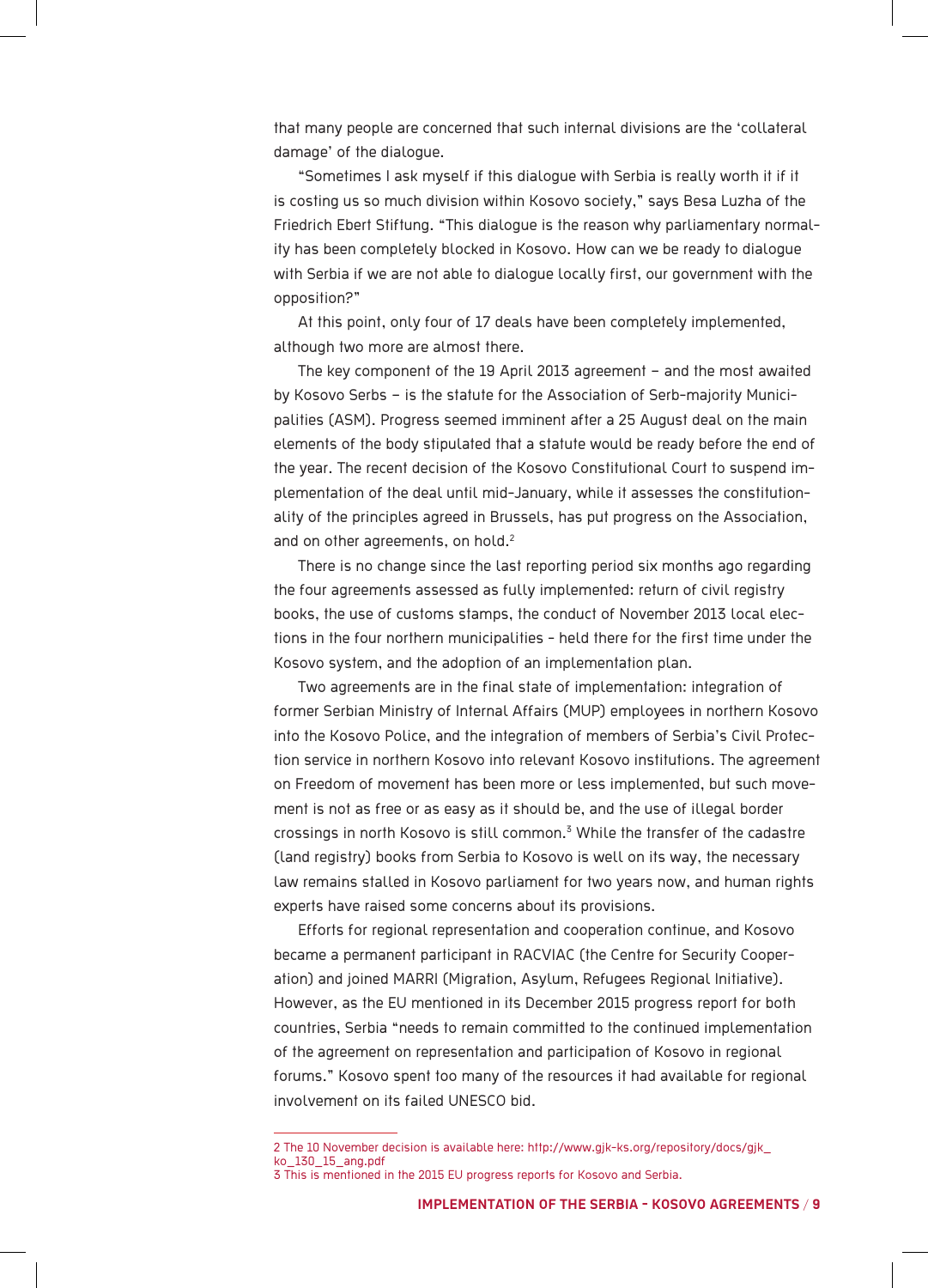New plans agreed in August paved the way for the implementation of the telecom and energy agreements, but there have already been hiccups in both.

Per a new plan agreed in Brussels in February, it seemed that the integration of the judiciary would be completed by the end of the year, but this has been stalled for several months because of disputes over physical locations of courts and negotiations about support staff.

The agreement on diploma recognition has been completely stalled since summer 2014, which is an egregious problem that both parties should work to fix immediately. Despite two agreements in 2011, the discussions remain on-going in Brussels.

Transparency has improved somewhat, especially on the part of the European Union External Action Service, which published the results of the August 2015 negotiations. The Kosovo Prime Minister's Office has published all of the agreements on its website except for the February agreement on justice, which is not on the Ministry of Justice's website either.<sup>4</sup> This summer, the Serbian Office for Kosovo has put up the text of the agreements as well.<sup>5</sup> Unlike the Kosovo government website, Serbia has only put the texts of the agreements, not the signed and dated PDFs of the actual agreements.

The time that is elapsing between reaching agreements and implementing them makes the deals vulnerable to further delay because of external political factors. During the failed campaign for Kosovo's membership in UNESCO in November, heated rhetoric coming out of Prishtina and Belgrade severely damaged the little trust that has been built in the past four and a half years. The failure is the first such formal setback for Kosovo's otherwise growing international recognition since the declaration of independence in 2008, and shows that while parties might be able to agree on some things, real dialogue and trust is very far away.

On 8 October, members of the opposition bloc set off tear gas in the Kosovo Assembly, as part of a protest against the Association of Serb-majority municipalities and a recent border demarcation agreement with Montenegro. Since then the parliament has been the scene of repeated tear gas bombs, pepper spray, cursing, and protest banners. The months-long political blockade has frustrated Serbs.

Some see the continuing blockage of parliament's work and worsening polarisation among the Kosovo Albanian political class as a legacy of the controversial summer 2014 Constitutional Court decision that prevented a coalition of four parties that commanded a parliamentary majority from assuming power. That coalition included Vetevendosje!, which had made discontinuation of the Prishtina-Belgrade dialogue a condition of its participation, and which has since been at the centre of actions to disrupt the work of parliament.

<sup>4</sup> You can find all of the agreements on the Kosovo PM's website here: http://www.kryeministri-ks. net/?page=2,253

<sup>5</sup> The agreements can be found here on the website of Serbia's Office for Kosovo and Metohija: http://www.kim.gov.rs/eng/pregovaracki-proces.php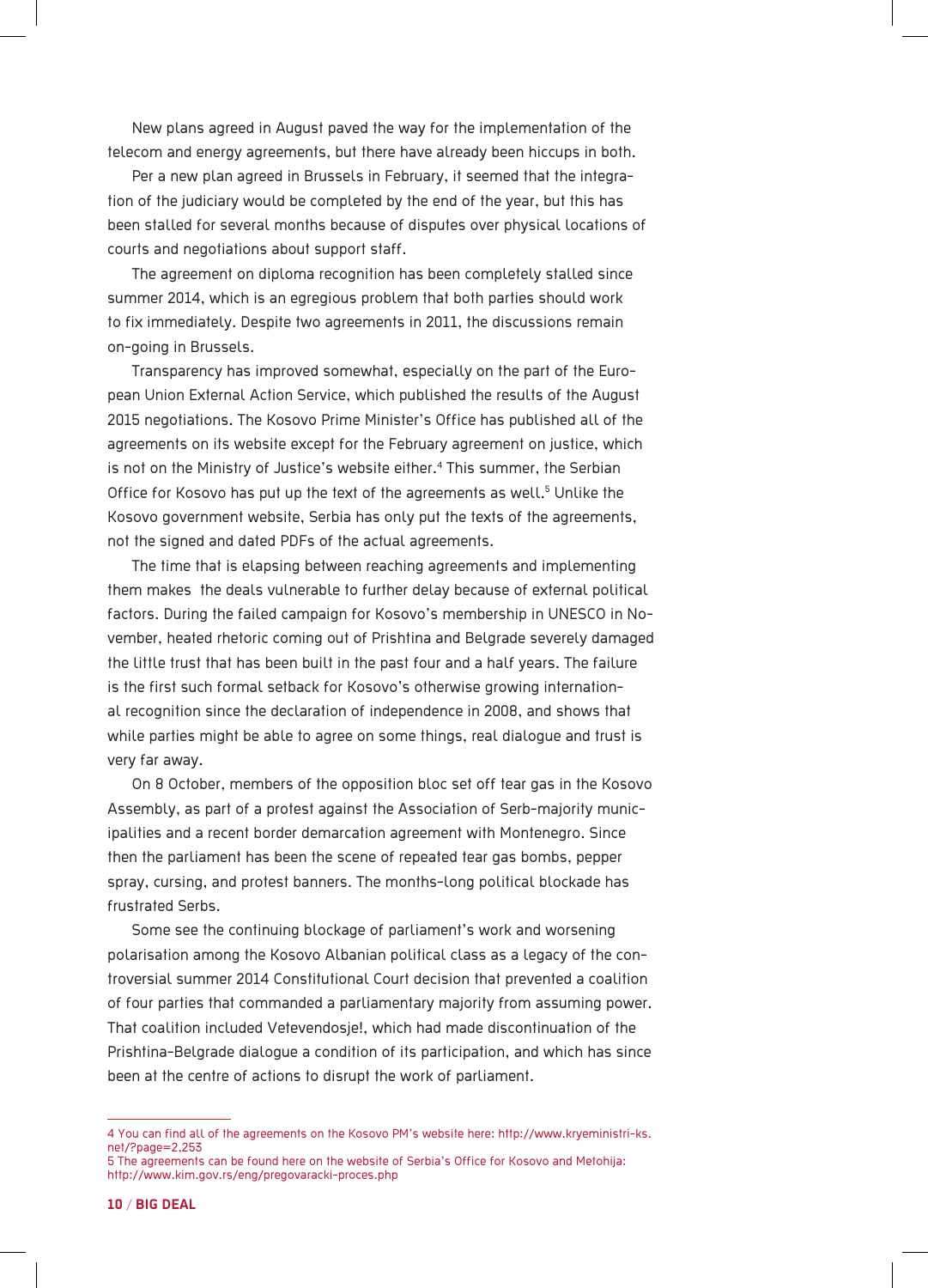All of this is occurring in the aftermath of mass exodus from Kosovo. Between November 2014 and March 2015, an estimated 70,000 Kosovars, fed up with the situation at home, used illegal means to get to Western Europe and sought asylum.<sup>6</sup> While most are slowly being returned to Kosovo, many remain in asylum centres there, unsure of what awaits them at home. Most of these families paid exorbitant fees to traffickers to travel via Serbia to Western Europe. At the time, there was little cooperation between the Serbian and Kosovan police forces. The exodus was one of the many reasons why Kosovo's membership in Interpol is desirable, to crack down on trafficking rings and illicit business. However, after the failure of the UNESCO bid, it will be hard to gain membership to this body, a situation harmful not only for Kosovo's security, but for the stability of the region.

At this point, all parties have assessed the coming period as a time for implementation, including the EU facilitators.<sup>7</sup> No new agreements are on the table, though several topics have been floated by both sides. Among others, Kosovo wants to discuss missing persons, while Serbia wants to discuss protection of cultural and religious heritage. The opening of new topics for negotiation will depend on the implementation of the existing agreements, which will likely consume the coming year.

# Recommendations For the governments of Kosovo, Serbia and the international community - the EU in particular:

- Find an urgent resolution to the problem of mutual diploma recognition that will enable all citizens to have equal access to job opportunities. Kosovo institutions must address the issue of quality education for Serbs and Belgrade needs to muster the political will to allow Kosovo Serbs to be fully integrated into the Kosovo education system.
- The recent agreement on the main elements of the Association/Community describes the future body as promoting "the interests of the Kosovo Serb community in its relations with the central authorities." Make sure that this body has a legally binding role to care equally for the other communities who are living in the relevant municipalities.
- Do not allow negotiations on the statute of the Association/Community to delay integration of Kosovo Serbs into all levels of the Kosovo government. Develop and publish a timetable with deadlines.
- Since misinformation and ambiguity about what is being decided creates or widens gaps between communities and increases mistrust between people and institutions on both sides, it is commendable that the EU was very active in sharing information about the deals reached

<sup>6 9</sup> September 2015, "Balkan asylum seekers face tougher times as Germany clamps down," Reuters. http://uk.reuters.com/article/2015/09/09/uk-europe-migrants-balkans-idUKKCN-0R91ZR20150909

<sup>7</sup> Interview with member of High Representative of the Union for Foreign Affairs and Security Policy/Vice-President of the Commission (EU HRVP) Mogherini's team in October 2015.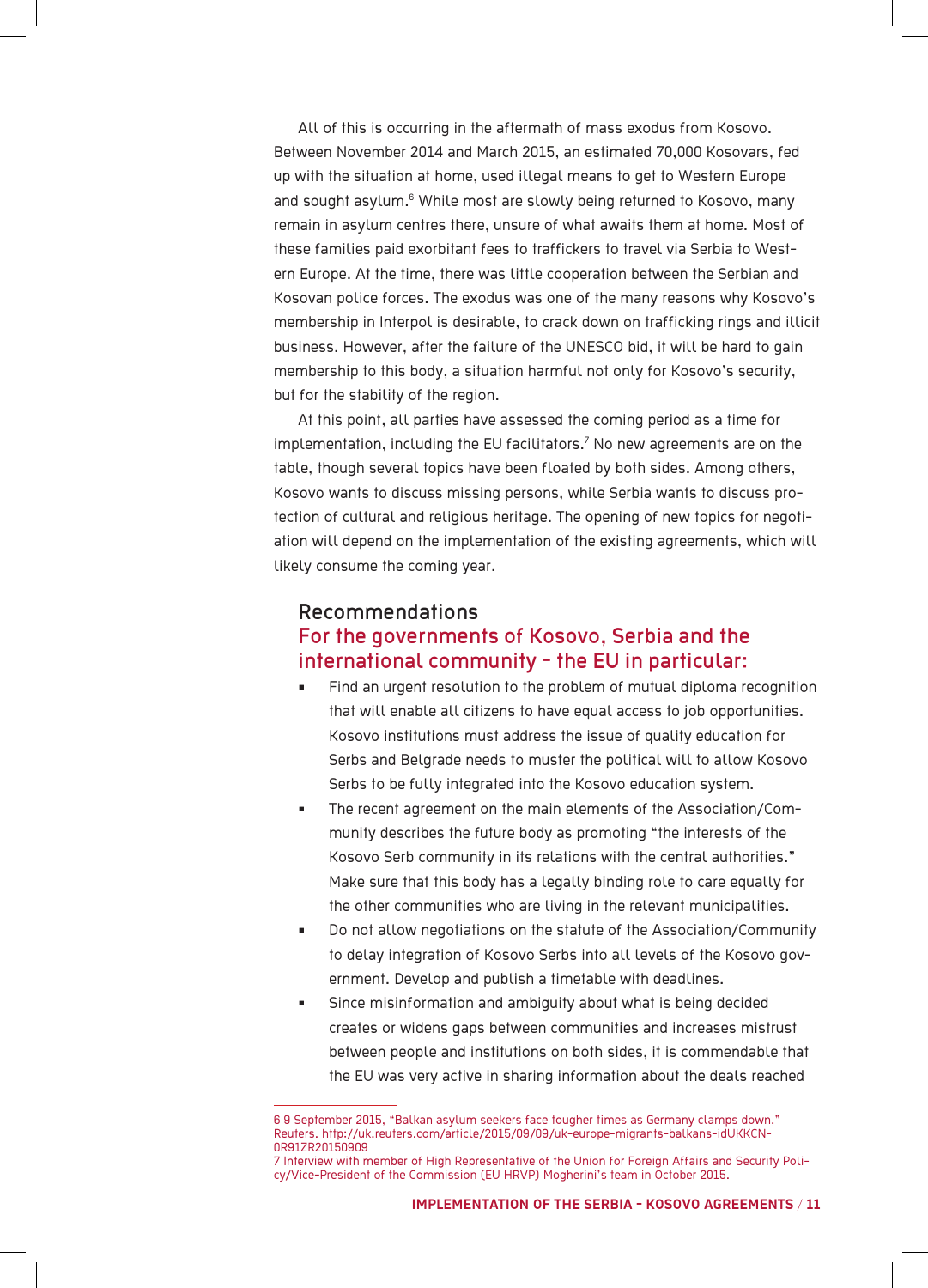in August, but all information should be shared on a dialogue-related subset of the EEAS website.

- Support and facilitate efforts by civil society and youth organizations promoting cultural exchange between Kosovo and Serbia.
- Truth-seeking and truth-telling mechanisms to deal with the violent past should be part of the dialogue. Ensure commitments from both parties to disclose their archives and to support the mandate of RECOM, the regional commission for the establishment of facts about war crimes and other serious human rights violations committed in former Yugoslavia from 1991 through 2001. Establish a neutral Kosovo expert group to review history textbooks in Kosovo, and do the same in Serbia.

# For the Governments of Kosovo and Serbia:

- The governments of Kosovo and Serbia should regularly reiterate their commitment to the Brussels dialogue process. Leaders should say forthrightly that the implementation of the agreements is good for all of their citizens, and not portray them merely as a burden imposed by the EU, necessary only for the respective country's advancement in the accession process.
- Hold joint press conferences when possible to avoid the regular occurrence of conflicting messages after deals have been reached.
- Improve communication at the highest levels to discuss issues of mutual concern related to the dialogue process. Both prime ministers announced a direct hotline earlier in the year, but it is apparent it is not being used.
- Refrain from using inflammatory and rude language, which strains the process and incites citizens.
- Negotiation teams should set up regularly (monthly) meetings with media and civil society for briefings on the progress in the implementation of the agreements.
- Both governments' relevant agencies should conduct a comprehensive audit of employment in Serbian-run institutions across Kosovo. This should be done during the process of setting up the Association/Community of Serb-majority municipalities.
- Serbia should encourage Kosovo Serbs to seek employment in Kosovo institutions, especially outside the ministries they traditionally work in (Ministry for Communities and Return, Ministry of Local Self-Government), and participate across the spectrum of agencies.

#### For Kosovo:

• Kosovo's opposition should use the parliament to engage in meaningful discussions about the obligations Kosovo agreed to in Brussels, rather than destabilizing the parliament to the extent that prevents true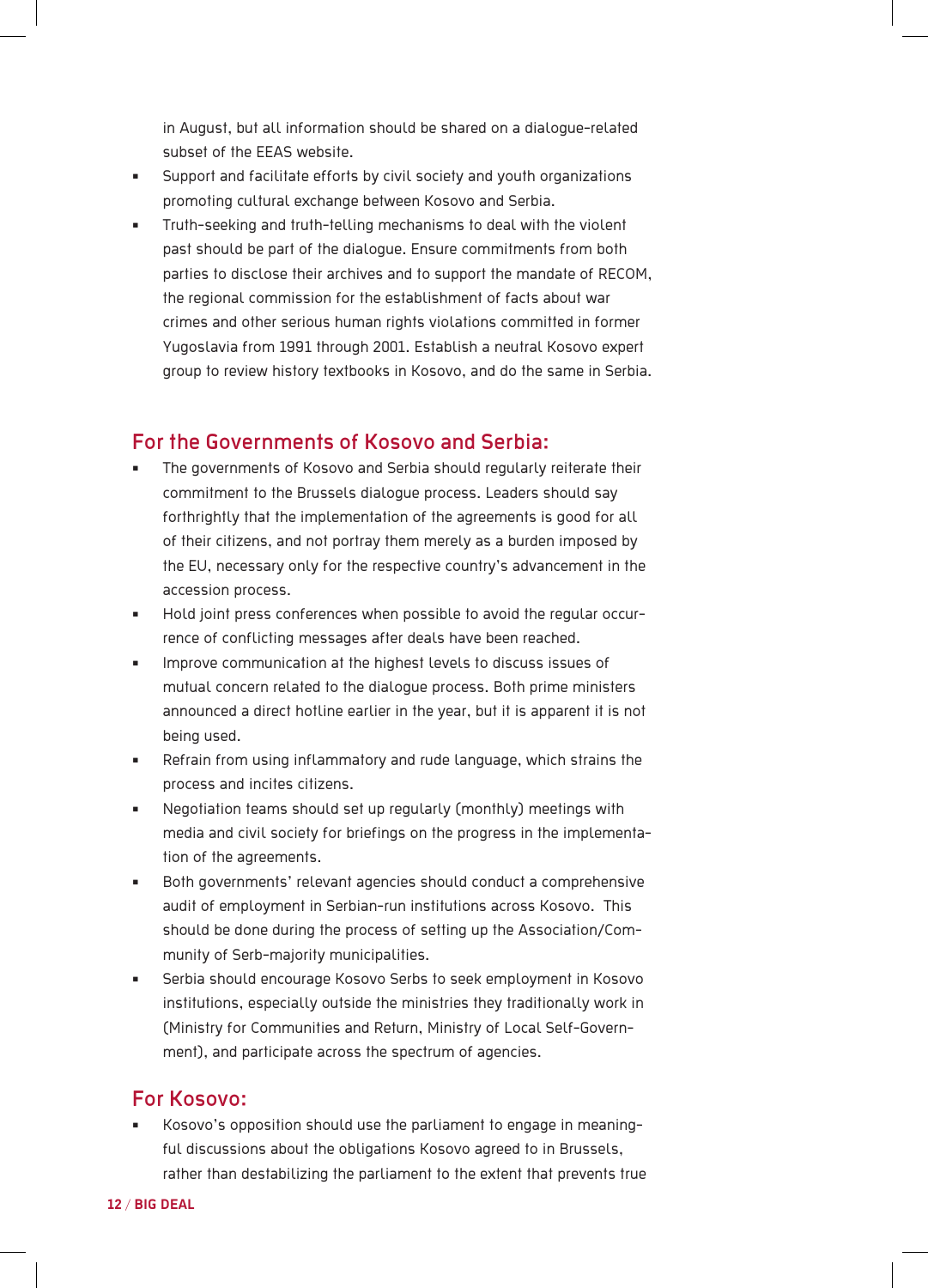debate.

- The government should explain the points of the agreement to its citizens to allay fears over the Association/Community.
- The government needs to shift its political discourse and start reaching out to its Serb citizens. Outreach to Kosovo Serbs should be a top priority instead of negotiating with local Serbs through Belgrade or the EU/US.
- Because Serbs in northern Kosovo boycotted the most recent census, there is insufficient accurate information how many Serbs live in Kosovo. The government should undertake the necessary efforts to determine how many Serbs live in Kosovo and where, and use this as a basis for future budgets, projects and activities.
- There are substantial laws that exist to protect Kosovo's non-majority communities, but there is a lack of coordination. Reinvigorate the Office of Community Affairs within the Prime Minister's cabinet to help coordinate. The office should engage in detailed tracking of the employment levels of Serbs and non-Serb minorities in Kosovo institutions.
- Offer Albanian and Serbian language classes to all government employees and create incentives for studying whichever language is non-native.
- The Assembly should also adopt the law on the creation of the Kosovo Property Comparison and Verification Agency (KPCVA) as agreed in Brussels so that the cadastral documents can be transferred from Serbia.
- Kosovo law enforcement bodies should seek formal relationships with Interpol and Europol, and submit a complete and detailed application for membership in Interpol, while requesting that the EU Council of Ministers include Kosovo in the list of third states and outside organizations with which Europol should seek strategic and operational agreements, for the sake of international police cooperation, for the security of Europe, and to put Kosovo on an equal footing with other candidate and potential candidate countries.

# For Serbia:

- While the first report on the state of play in the implementation of the dialogue, published in April, is a good step, these reports about the level of implementation of the agreements should be published more frequently.
- The Serbian Assembly should ratify the so-called Brussels agreement.
- Given that the Serbian Constitutional Court has found that some agreements made in Brussels were unconstitutional, Serbia must find legal solutions for the implementation of agreements that are sustainable and can withstand legal challenges. While it is good that Serbia has adjusted its regulatory framework related to these agreements, never-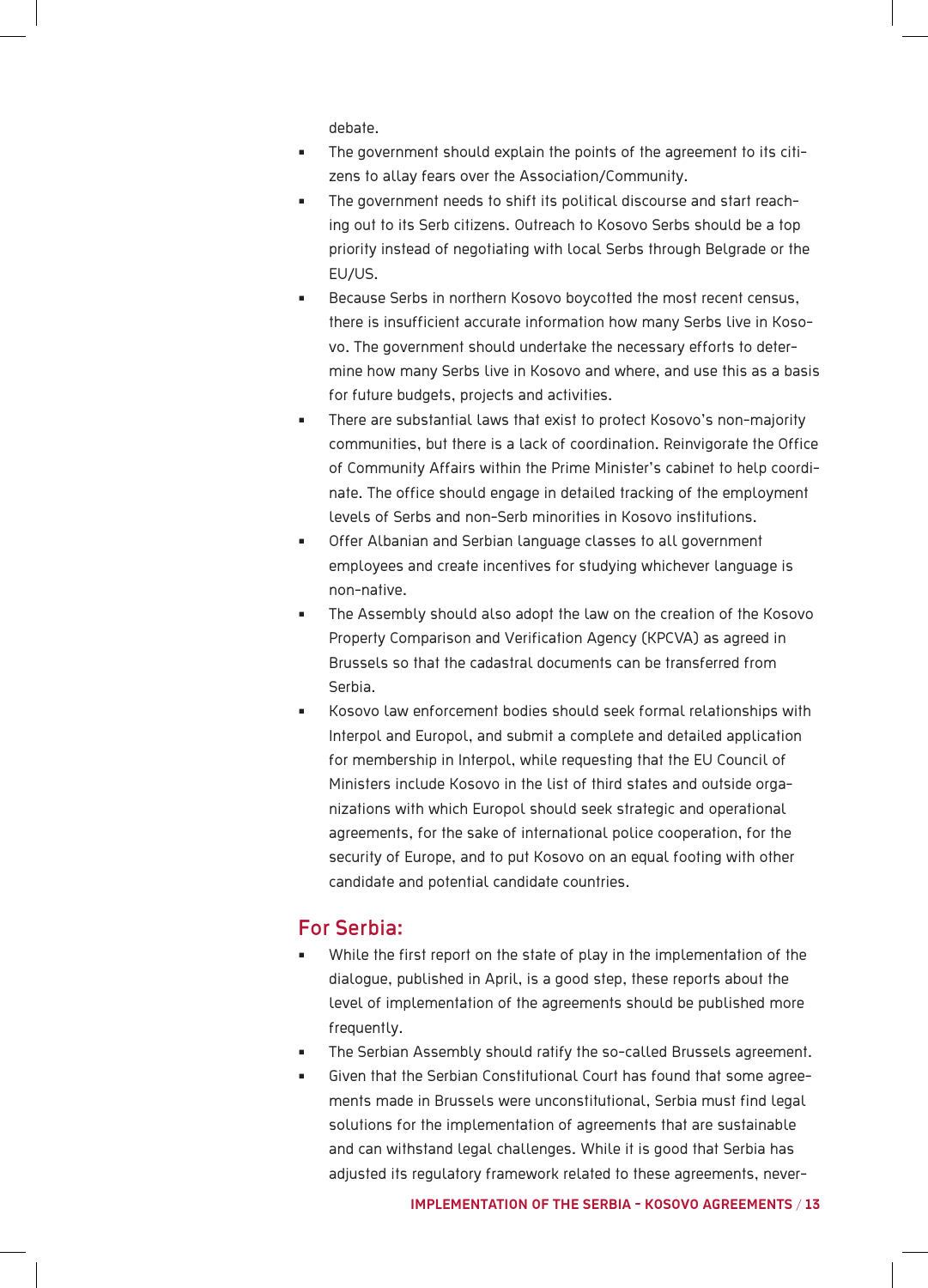theless as the EU reminded Serbia in its progress report, it has not done so yet for the freedom of movement agreement, and verdicts on the energy and telecoms agreements are still pending.

- Encourage a culture of local Kosovo Serb participation in the Kosovo Government, with more than one dominant party.
- Make a serious effort to clamp down on illegal border crossings in the north of Kosovo.
- The parliament should openly discuss the report of its Investigative Committee ("Anketni Odbor") on Kosovo and publish the concrete results of its investigation into the sources of funding given to Kosovo from 2000 to 2012.8
- Encourage Kosovo Serb leaders to participate in institutions that are not only related to communities or minorities, but also relevant to all citizens. Encourage local Kosovo Serb leaders to speak for themselves without checking statements with Belgrade.
- Carefully shut down the Privremeno Veće, or temporary councils, organs of Serbian municipal governance in Kosovo, while ensuring livelihoods for the people employed by them. Encourage those who remain employed in the Serbian system to transfer to the Kosovo system, while ensuring that they will retain their right to receive their pensions from Serbia, including the years they worked in the Kosovo system.

# International Community, especially the European Union:

- Fulfil the financial pledges to fund development projects in northern Kosovo.
- Consider establishing its own dialogue-related information portal, or at least dedicating a page of the EEAS website, collating there all relevant materials. Continue to support and encourage further economic development, and implement commitments for funding.
- Consider publishing regular "progress reports" on the state of implementation of the agreements.
- Mandate greater transparency regarding the personnel who are members of the negotiating committees on both teams, and demand greater inclusivity in the composition of those teams.
- In light of the drawdown of the EULEX mission, and Kosovo's status as a potential candidate country for EU accession, the Council of the European Union should propose Kosovo as a candidate for membership in Europol.

<sup>8</sup> For more on this topic see: http://www.blic.rs/Vesti/Politika/457889/Anketni-odbor-Patriote-sa-Kosova-se-bogatile-potkradajuci-drzavni-budzet-Na-sta-je-otislo-3-milijarde-evra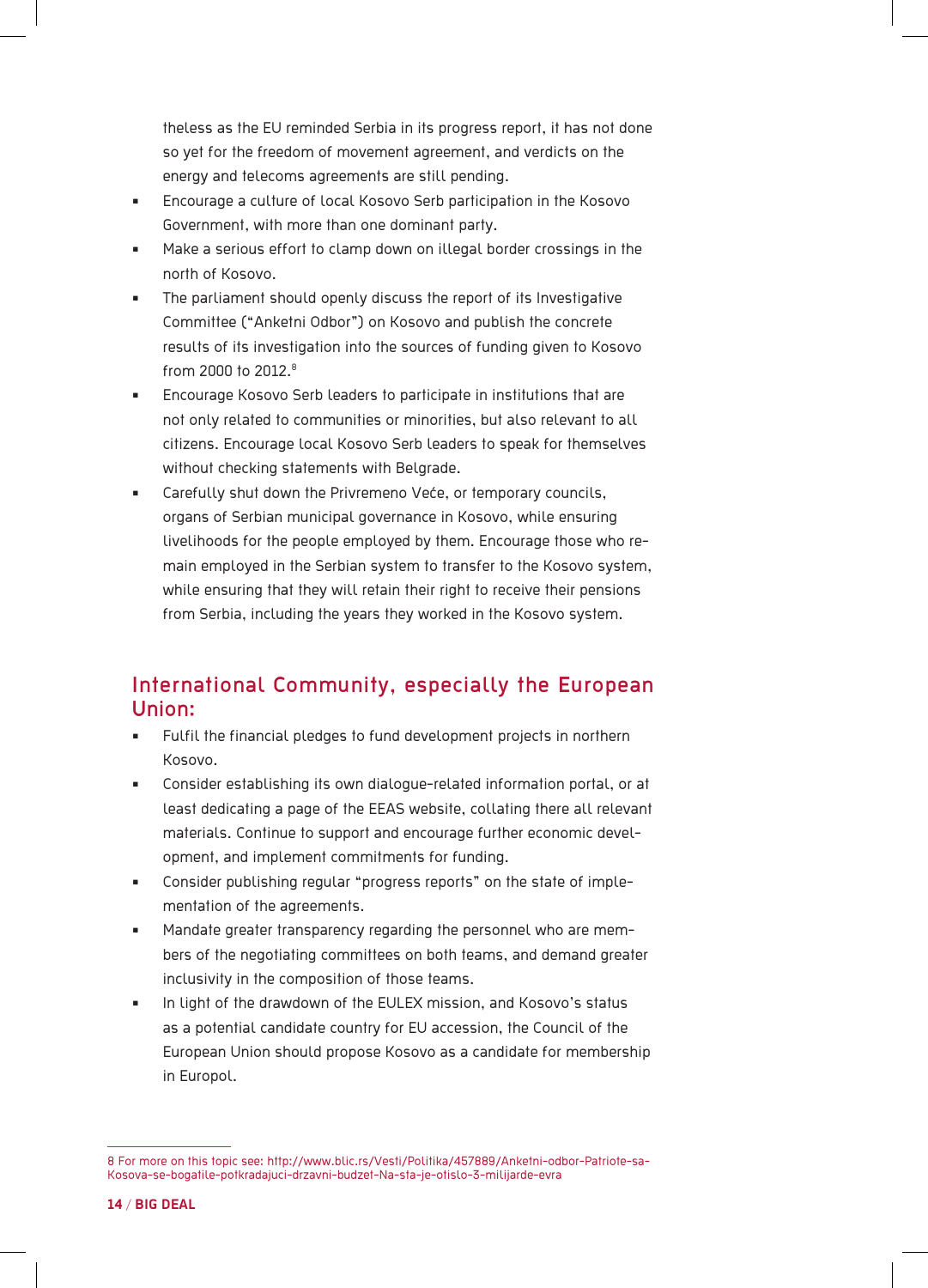# Introduction

Relations between Kosovo and Serbia have been fraught since long before the 1998-1999 war and the 2008 declaration of independence. In 2011, Kosovo and Serbia began discussing bilateral technical issues. As a result, the exchange of goods and movement of people has become more frequent and relatively inexpensive.

On 19 April 2013, Kosovo and Serbia signed a landmark "First Agreement of principles governing the normalisation of relations," which set the framework for Kosovo to finally consolidate its control over the restive, predominantly Serb northern part of the country.

The Brussels-brokered dialogue seemed to be slowly but steadily framing functional, if not harmonious, relations between the two. Due in large part to progress in the dialogue, Kosovo signed a Stabilisation and Association Agreement (SAA) with the European Union in Strasbourg on 27 October 2015. Serbia is set to open the first of its chapters for EU accession, before the end of the year.

This came on the heels of movement in 2015 after almost a year of complete stagnation in the dialogue due to elections in Serbia, Kosovo and for the European Parliament, which saw leadership change in both countries and the European External Action Service. The first part of 2015 promised forward movement. Two deals were signed on integrating the Judiciary and dismantling the Serbian Civil Protection service in northern Kosovo in February and March respectively, followed by some implementation. Then at the end of a long, hot summer four agreements, referred to by EU High Representative Mogherini as "a turning point," fleshed out plans for four previously blocked issues: energy, telecommunications, the Association of Serbian-majority municipalities and the contentious issue of the steel bridge dividing north and south Mitrovica.

The following months brought division and violence to Prishtina's streets and parliament, as the three parliamentary opposition parties tried to convince Kosovo's leadership to abandon the agreements on creating the Association, as well as a border demarcation agreement with Montenegro. Their violent tactics have included pelting eggs at ministers, setting off tear gas, and wielding pepper spray - in the parliament and on the streets.

This has made Kosovo's Serbs feel insecure, damaged Kosovo's image, and generated bad feelings between Belgrade and Prishtina.

Kosovo's bid for membership in UNESCO was also a major source of contention between the two countries. Prishtina ran a careful, and largely positive campaign for membership, eager to boost its international legitimacy and to genuinely reap the benefits of UNESCO membership. Belgrade was initially quiet but eventually mounted a concerted counter-campaign. Belgrade, and members of the Orthodox clergy like Father Sava Janjic, cited concerns over a draft law on cultural heritage that was put forward in the Kosovo Assembly in April - that the law sought to nationalise the property of the Serbian Orthodox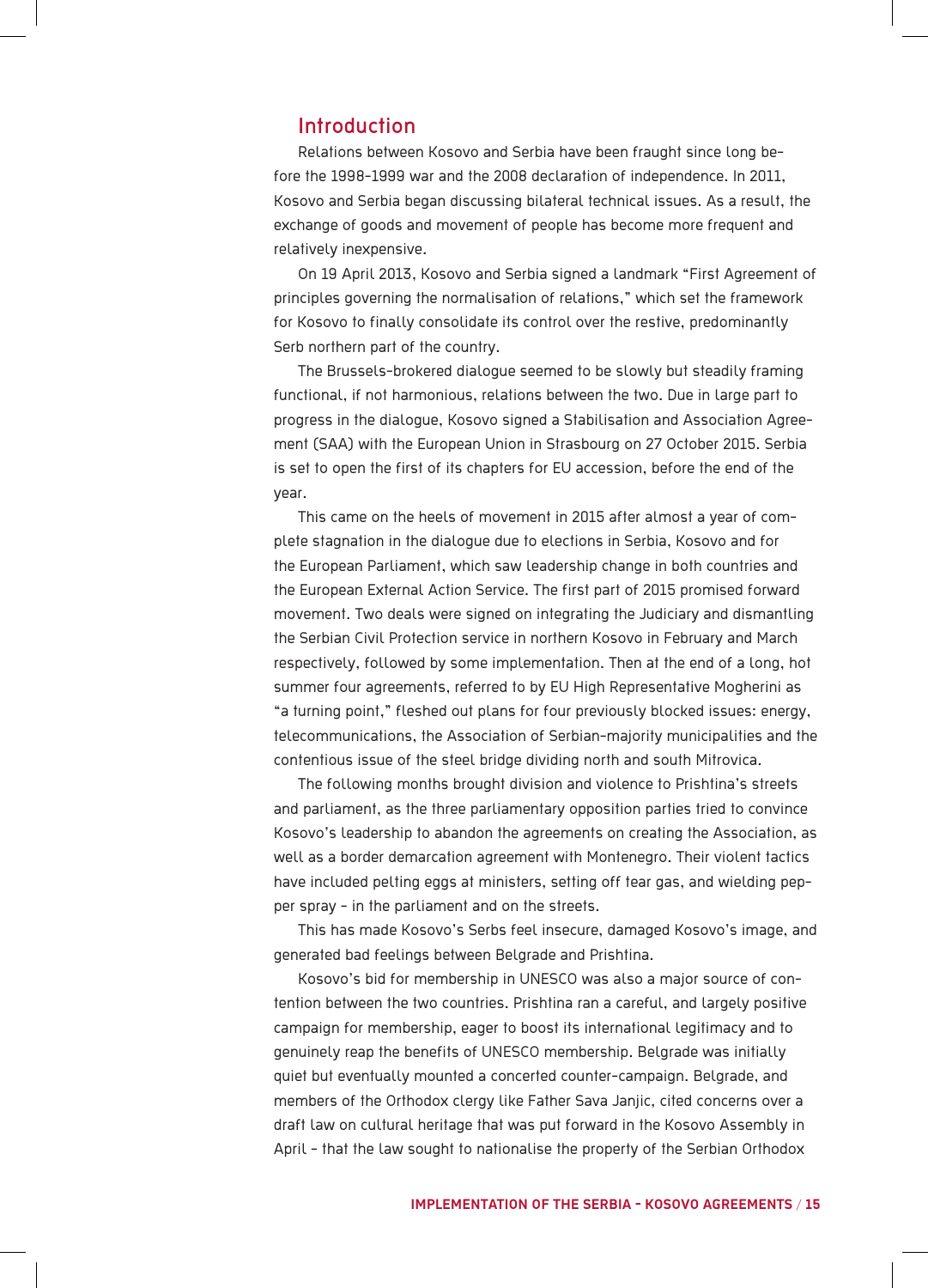Church.<sup>9</sup> Belgrade has since maintained that it wanted the issue of religious heritage brought up in the Brussels dialogue, while Prishtina said that there are already enough existing mechanisms in place to ensure that the Serbian Orthodox Church's property thrives. Foreign Minister Ivica Dacic escalated tensions when he said that admitting Kosovo would be tantamount to admitting ISIS.<sup>10</sup>

Kosovo lost by three votes, and in the meantime a lot of animosity between people from both countries was generated. The failure of the bid after concerted Serbian efforts to thwart it had many Kosovars believing that Kosovo should not seamlessly continue dialogue with Serbia until some assurances had been given, making the idea of a continued dialogue without any concessions from Serbia unpopular. A group of civil society activists sent an open letter<sup>11</sup> calling on the government of Kosovo to set new conditions for the continuation of the dialogue, and calling on the EU to ensure conditions for equal dialogue. (The civil society members also called for accountability within Kosovo for the failed bid, and for the continued protection of cultural heritage in Kosovo.) The months-long media war was toxic to relations at the high level and renewed enmity among citizens as well.

Indeed, the 19 April 2013 agreement is at the very crux of the on-going destabilization of the parliament by the opposition with tear gas, pepper spray, and divisive rhetoric.

"We will hinder every parliamentary session that will be organised by the Kosovo Government," said a representative of Vetevendosje! on 9 November, threatening to escalate the situation until the deal is withdrawn. "We will not allow holding of any regular session until the withdrawal of the signatures from the Agreements reached in Brussels, because they are detrimental."12 The other opposition parties in the coalition, in a significant policy change, went along with Vetevendosje!'s position. AAK leader Ramush Haradinaj had been in support of the deal in 2013 and said that the proposed Association seemed to be in line with Kosovo's constitution.<sup>13</sup>

This started after 25 August, when in Brussels the Kosovo and Serbian governments signed four key deals that fleshed out the 2013 agreement, focused on the main elements of the future Association of Serbian-majority municipalities, deals on creating a country dialling code for Kosovo and energy distribution, and a resolution for the barricade on Mitrovica bridge.

Serbia's negotiator Marko Djuric was quick to announce that Serbs had "won five to zero."14

12 Frasher Krasniqi, Vetevendosje! spokesman, 9 November 2015. 13 See: http://top-channel.tv/lajme/artikull.php?id=252302

<sup>9</sup> Judah, Tim. "Fr. Sava: Time to Go Forward and Start Dialogue," Balkan Insight, 13 November 2015. http://www.balkaninsight.com/en/article/fr-sava-time-to-go-forward-and-start-dialogue-11-12-2015

<sup>10 &</sup>quot;Admitting Kosovo to UNESCO would be same as admitting ISIS," Tanjug, 4 October 2015. http://www.tanjug.rs/full-view\_en.aspx?izb=205909

<sup>11</sup> For more on the letter see here: http://www.kosovotwopointzero.com/en/article/1950/there-islife-after-unesco-and-much-work-to-do-too and http://koha.net/?id=27&l=83641

<sup>14</sup>http://www.b92.net/info/vesti/index.php?yyyy=2015&mm=08&dd=25&nav\_category=11&nav\_ id=1031255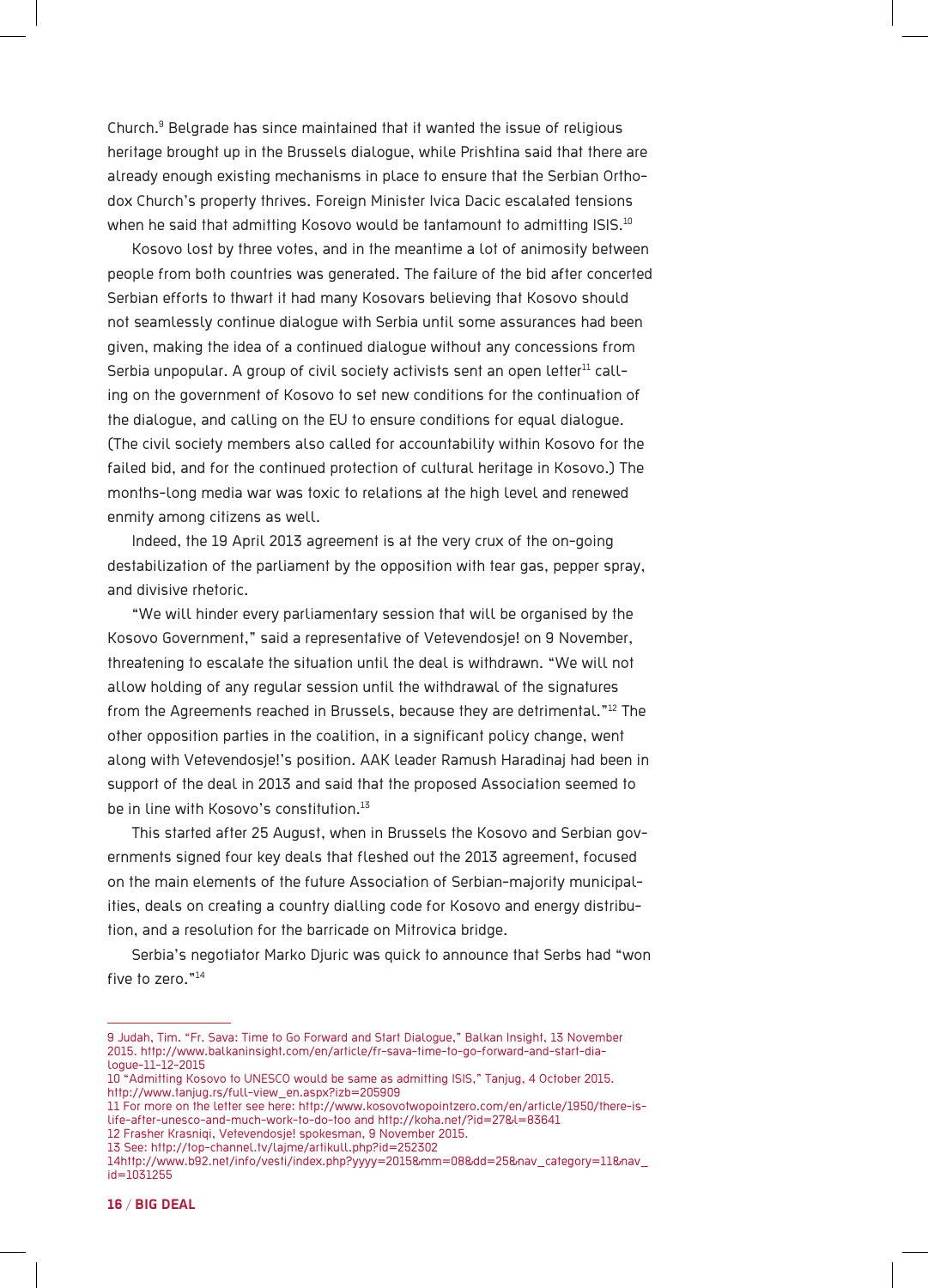This was a bid to shore up Serbs' support for the dialogue process, because according to recent polling, only ten per cent of Kosovo Serbs in the four northern municipalities support the Brussels Agreement, though 56 percent of respondents believe Kosovo Serbs should participate in Kosovo institutions.15

At the same time, Serbia had been for months dealing with the influx of thousands of migrants and refugees from the Middle East, Asia and Africa via its border with Macedonia, who were all seeking to pass as quickly as possible into Hungary, and after mid-September, to Croatia. Serbia won plaudits from Berlin and Brussels for its comparatively humane treatment of the migrants. Belgrade expended a lot of energy working with hostile neighbour Hungary, which erected a fence on Serbia's border to keep migrants out, and on coping with former enemy Croatia to overcome disagreements over the path of migrants and eventually send them on their way.

It was hoped that the UNESCO bid would inject positive momentum into an autumn in Kosovo that was becoming dominated by protests inside and outside of the parliament. The opposition coalition initiated a petition against the agreement on the Association/Community of Serb-majority municipalities and the border demarcation agreement with Montenegro, and received more than 200,000 signatures. Both deals were EU preconditions for Kosovo to receive its SAA. MPs from the opposition coalition vowed to block parliament until the government backtracked on the agreements it had signed.

On 13 October opposition activists attacked a police station in Prishtina after their former party president and current MP Albin Kurti, was arrested for having set off tear gas in parliament. Kurti was released after three hours,<sup>16</sup> but parliament continued to be disrupted. Any sessions are now held in a room above the main plenary area.

Meanwhile in Serbia, leaders began complaining that Germany was imposing new conditions for EU accession, something the German ambassador vehemently denied. President Tomislav Nikolic told a group of German journalists in Belgrade on 15 October that recognition of Kosovo's independence by Serbian officials would cause a civil war in the country.

Marko Djuric told TV B92 on 14 October that while Germany had not urged Serbia to officially recognise Kosovo as an independent state, it had introduced some conditions that Belgrade saw as tantamount to informal recognition of Prishtina's independence.

The next day, Serbian wire service Tanjug published Prime Minister Vucic's response to a document from the European External Action Service about accession - Chapter 35, which will deal with Serbia's relationship with Kosovo. In it, PM Vucic raised ten objections, $17$  including that "Discontinuation of financial support to Serbian structures is requested, including provisional municipal bod-

<sup>15</sup> Views of the citizens in north Kosovo," AKTIV & Center for Peace and Tolerance, November 2015. 16 http://www.balkaninsight.com/en/article/kosovo-police-arrests-opposition-mp-11-18-2015 17 See full text here: http://europeanwesternbalkans.com/2015/10/15/ten-contentious-points-ofeus-draft-resolution/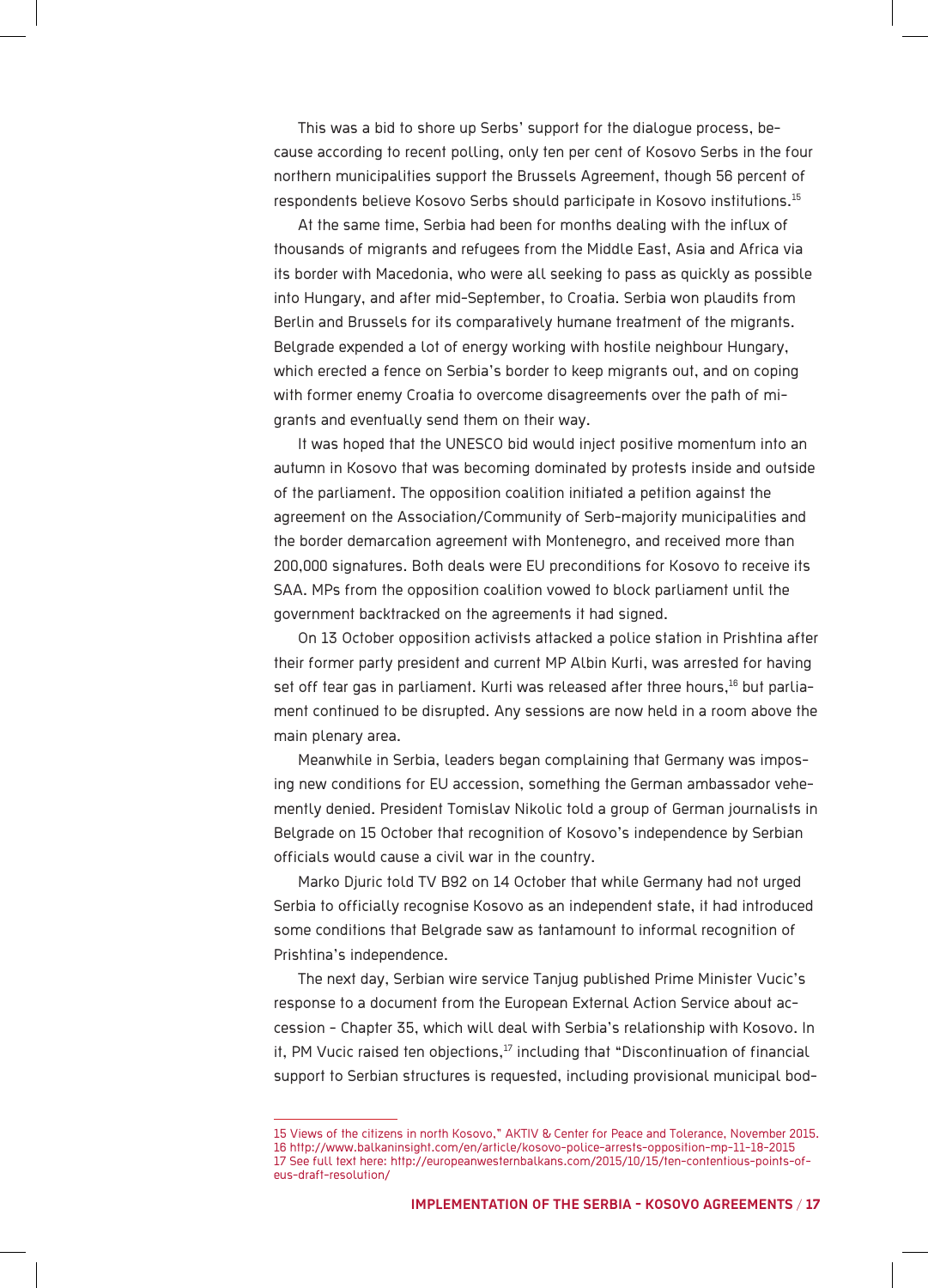ies, which would leave around 5,000 people without jobs and lead to erosion of Serbia's authority in Kosovo-Metohija." Another gripe is that the document calls on Serbia to accept Kosovo seals and headers in official correspondence, which read "the Republic of Kosovo."

Prime Minister Vucic was very vocal that he would not "give up" Gazivoda dam in Zubin Potok in north Kosovo, even though the document requests finding a mutually acceptable solution as a precondition to EU membership.

The Prime Minister also expressed his dissatisfaction that the term used was "normalisation of relations with Kosovo," rather than Prishtina, as has been the official name of the process thus far.

On 31 October, Kosovo's President Atifete Jahjaga sent a request to the country's Constitutional Court for interpretation of the constitutionality of the agreements, in the hope that it would end the blockade of parliament.

The court decided on 10 November that the President's request to temporarily suspend all activity related to the implementation of the agreement was in the public interest, and said it would decide on the constitutionality of the principles by 12 January 2016.

Vetevendosje! immediately claimed that they were victorious, because progress was annulled, however they were skeptical of the outcome, saying the court is an institution captured by a political clique and saying that they would not stop their activities until the deal was annulled.

Serbian Foreign Minister Ivica Dacic said the delay is a "threat to regional security." Members of Srpska Lista, the Belgrade-backed Serb party in Kosovo, said they might leave the governing coalition if there are not efforts to form the Association. On 16 November, Kosovo's Minister of Local Self-Government Branimir Stojanovic, part of the Belgrade-backed Sprska Lista said that breaking off dialogue was also on the table:

"The only option that is out of the question is to give up on living in this area. Everything else is an option," he told media. "When we exhaust all possibilities for reasonable dialogue that makes sense, then I believe that, just as someone had decided to talk, a decision can also be made not to talk."18

On 18 November more riots erupted after the Basic Court in Pristina issued arrest warrants for four members of the Kosovo Assembly, Vetevendosje!'s Albin Kurti, Albulena Haxhiu and Faton Topalli, and Donika Kadaj-Bujupi, a member of the Alliance for the Future of Kosovo (AAK).

The number of people on the streets in these protests has never exceeded a thousand, usually only several hundred, which means that there is no real threat of mass protest against the agreements, though frustration is building. However, it is telling that the opposition parties boycotted the vote to ratify Kosovo's SAA. Hitherto, it has always been the case that all parties in the country have been committed to Kosovo's European future.

<sup>18 &</sup>quot;Serbs "could leave" govt. over failure to implement deal," B92, 16 November 2015. http://www.b92.net/eng/news/politics.php?yyyy=2015&mm=11&dd=16&nav\_id=96062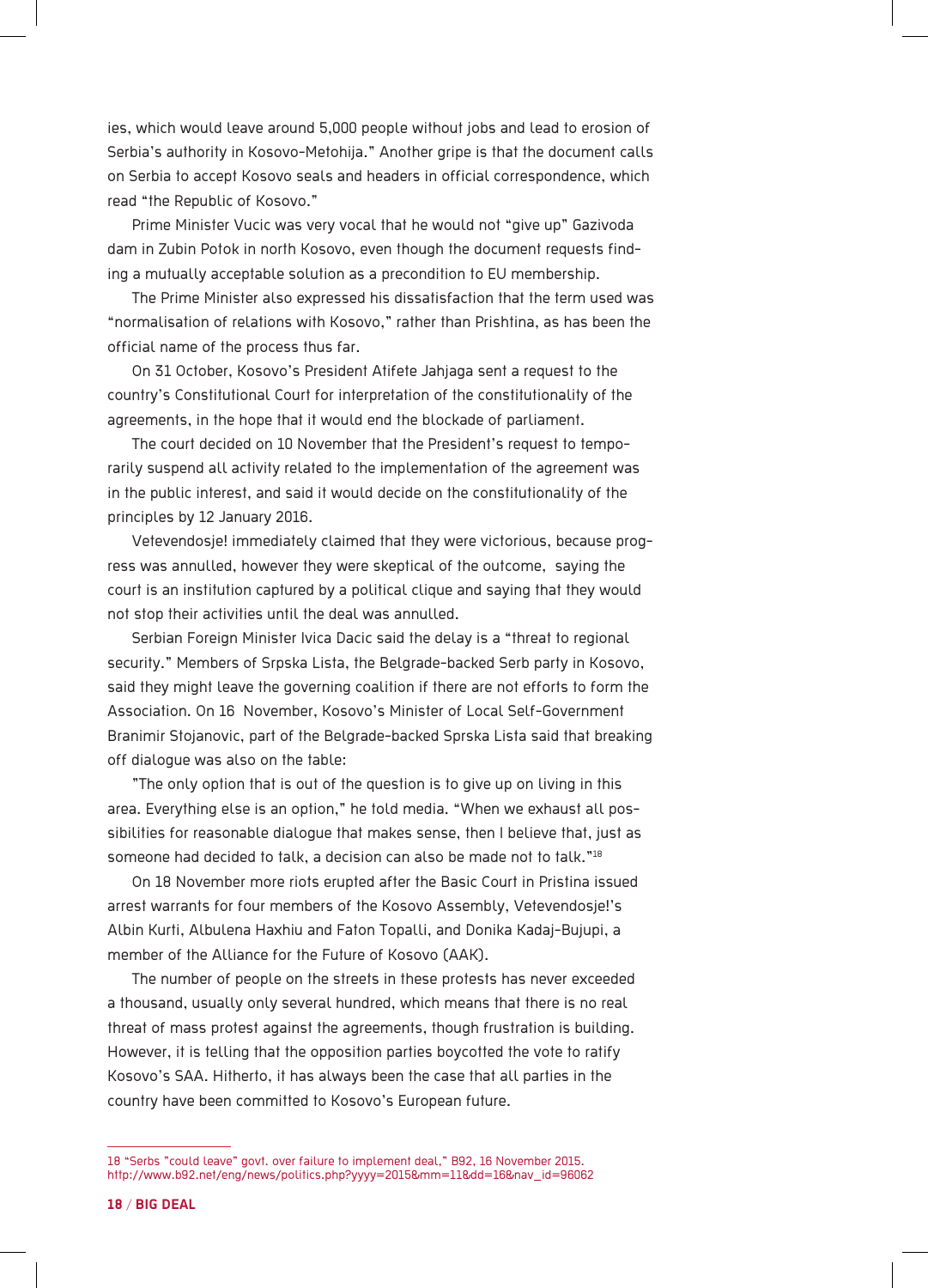# THE AGREEMENTS ROUND 1: Technical Dialogue

When Belgrade's negotiator, Borko Stefanovic, who was then serving as the political director for Serbia's Ministry of Foreign Affairs, and Kosovo Deputy Prime Minister Edita Tahiri began meeting in March 2011, it was the first time Serbia and Kosovo had entered into negotiations since Kosovo's 2008 declaration of independence. The meetings were regularly front-page news, and they were wildly unpopular among the respective publics at home. The negotiators signed their first agreements that July, about Freedom of Movement and Civil Registry Books. That same month, violence flared in north Kosovo as Kosovo Police tried to take control of the border posts there and to impose control on the borders, which they were able to do for barely a day before withdrawing. Kosovo Serbs in the north believed that if Kosovo personnel began to hold positions in northern Kosovo, especially at the border, their hopes for partition would be scuppered. They set up tens of barricades on the roads and NATO peacekeepers had to intervene to stabilise the situation. Weeks of fighting between Kosovo Serbs and NATO KFOR ensued.

 A Kosovo Police officer, Enver Zymberi, was killed, reportedly with a gunshot to the head. Six others were injured. The barricades persisted even through autumn, as Kosovo and Serbia negotiated two more deals, on cadastral records and customs stamps. The dispute simmered for months and came to ahead once again at the end of November 2011 which saw violent clashes with Serbs. Two German KFOR soldiers were shot and wounded along with eight Austrian peacekeepers. These events crucially led Germany to take a tough stance on Belgrade and to insist on improved relations between Kosovo and Serbia, which eventually resulted in the high-level political dialogue between the Prime Ministers.

First the technical round of the dialogue continued. Kosovo and Serbia agreed to the following, summarised and presented in chronological order:<sup>19</sup>

# Freedom of Movement:20

On 2 July 2011, both parties agreed that residents of each should be able to travel freely "within or through the territory of the other." This would be facilitated by an ID card system for 'cross border/boundary' travel of residents from the other party, with the use of entry/exit documents. Each agreed to enable residents of the other party to travel freely within or through the territory of the other. The parties also agreed to interim solutions for purchasing temporary vehicle insurance, while working for a commercial arrangement on mutual vehicle insurance.

<sup>19</sup> The official language for each of the agreements is English. The full text of the agreements can be found on the Kosovo government website here: http://www.kryeministri-ks.net/?page=2,191 and on the Serbian government website here: http://www.srbija.gov.rs/kosovo-metohija/index. php?id=82315.

<sup>20</sup> http://www.kryeministri-ks.net/repository/docs/agreement\_0210\_freedom.pdf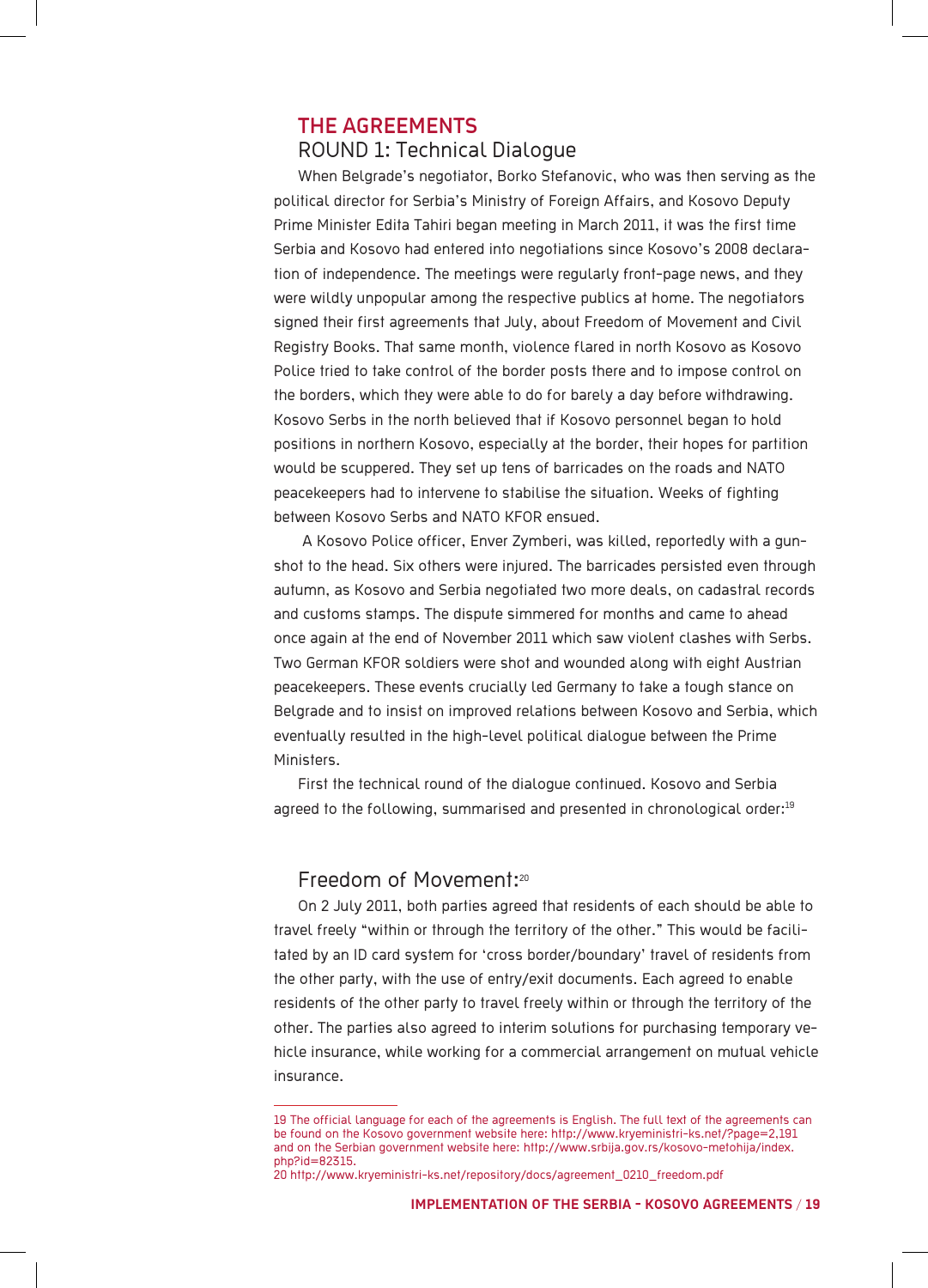#### Insurance:

On 23 June 2015, the parties agreed that there is no longer a need to purchase auto insurance at the borders.

# Mitrovica Bridge:

 The Mitrovica Steel Bridge has become a symbol of the division of Kosovo and of Mitrovica in particular. It was demolished during the war and rebuilt in 2001, but it became a dividing line between northern Kosovo and the rest. In 2011 a barricade was erected on the northern side by Serbs protesting the extension of Kosovo Customs to northern border points. Overnight in mid-June 2014 the barricade disappeared, and it caused controversy as cars from the south began to drive into the north. Directed by Belgrade, north Mitrovica mayor Goran Rakic installed a so-called "Peace Park" with grass and trees in concrete pots that blocked all but the sides of the bridge, used for bicycle and pedestrian traffic.

On 25 August 2015, both sides agreed that the EU would sponsor a project to close off the "Peace Park," and 'revitalise' the current structure by the end of June 2016. According to the wording of the agreement, it is to be "open to all traffic."

In tandem, the central street of north Mitrovica, Kralja Petra (King Peter) is to be pedestrianised by the same deadline.

#### Status: Partially completed

#### Civil Registry:<sup>21</sup>

Also on 2 July 2011, both parties agreed that a tripartite committee consisting of civil registry experts from both sides and chaired by the EU's rule of law mission in Kosovo, EULEX, would identify any gaps in the pre-1999 civil registry books. Serbia agreed to make copies of the original registers, which, upon certification by EULEX, would be returned to Kosovo.

Status: Completed

#### Cadastre:<sup>22</sup>

 On 2 September 2011, the parties agreed to ensure a full cadastral record for Kosovo by a similar process as delineated in the civil registry agreement. Tripartite teams, chaired by EU representatives from the External Action Service (EEAS), and with cadastral experts from both countries, were to monitor the work of technical agency. The agency was to identify the gaps in the pre-1999





<sup>21</sup> http://www.kryeministri-ks.net/repository/docs/agreement\_0210\_civil\_books.pdf 22 http://www.kryeministri-ks.net/repository/docs/agreement\_0210\_cadastral\_records.pdf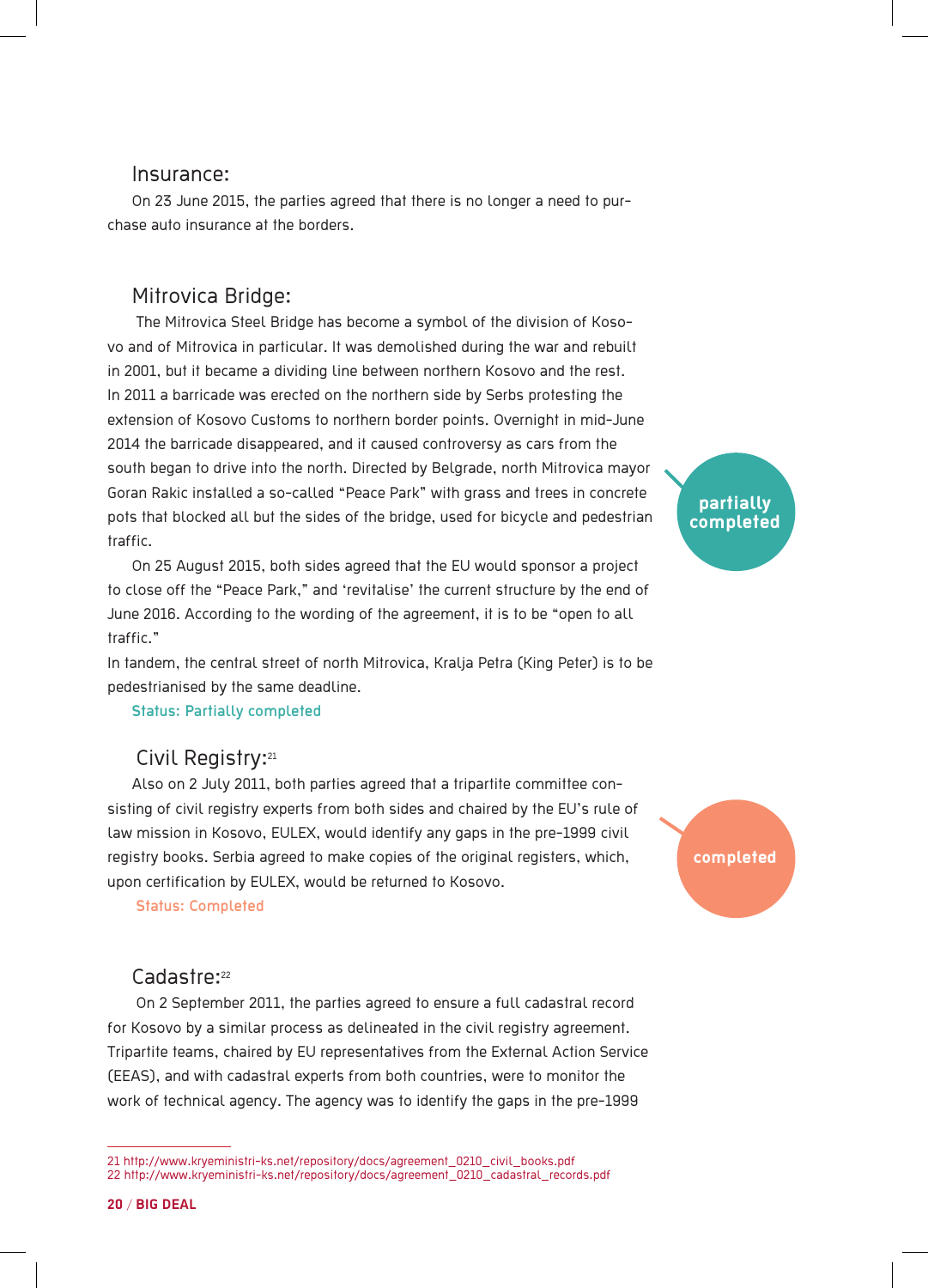# **some progress**

cadastral documents. The documents were to be scanned and verified and turned over to the EUSR. The returned documents would be compared with the existing Kosovo cadastre by a technical agency to be created in Kosovo. Disparities are to handled by an adjudication mechanism, which is to be a commission of international experts and experts on property and cadastre in Kosovo. The Kosovo Supreme Court is supposed to be the final appeal body for decisions on property ownership arising from disparities in the cadastres.

Status: Some progress

Customs Stamps:23



On 2 September 2011, parties agreed acceptance of Kosovo Customs stamps and promised to ensure the freedom of movement of goods in accordance with CEFTA, the Central European Free Trade Agreement.<sup>24</sup>

Status: Completed



Mutual Acceptance of Diplomas:<sup>25</sup> On 21 November 2011, both sides agreed to ask the European University Association to certify university diplomas for use by the other, either for higher education or employment in the public sector. The final line of the agreement says "The EU will make every effort to ensure implementation of above conclusions by January 1, 2012." On 29 September 2015 both parties agreed to commit to recognize the di-

plomas of the other country within five months and to each create a list of their own accredited universities, for the purpose of transparency.

Status: No progress

#### IBM:26

In the EU context, IBM stands for 'Integrated Border Management', and is a key component of membership. Because Serbia does not recognise Kosovo, it prefers the term 'Integrated Boundary Management'.<sup>27</sup> In the negotiations, only the acronym 'IBM', which is considered "status-neutral", was used. On 2 December 2011, the parties agreed to apply the EU concept of IBM, agreeing to gradually set up joint border points "as soon as practically possible". They agreed to have a balanced presence of each side's personnel, and not to show any state symbols. The parties also agreed that EULEX officials would be present at six border crossings.

On 4 September 2014, both parties reached an agreement with the EU to

<sup>23</sup> Full text: http://www.kryeministri-ks.net/repository/docs/agreement\_0210\_customs.pdf 24 In 2006, Serbia, under the framework of CEFTA, accepted Kosovo as an independent customs area.

<sup>25</sup> Full text: http://www.kryeministri-ks.net/repository/docs/agreement\_0210\_university\_diplomas.pdf

<sup>26</sup> Full text: http://www.kryeministri-ks.net/repository/docs/agreement\_0210\_ibm.pdf

<sup>27</sup> While Kosovo calls the line between itself and Serbia a border, Serbia refers to it as an 'administrative line.'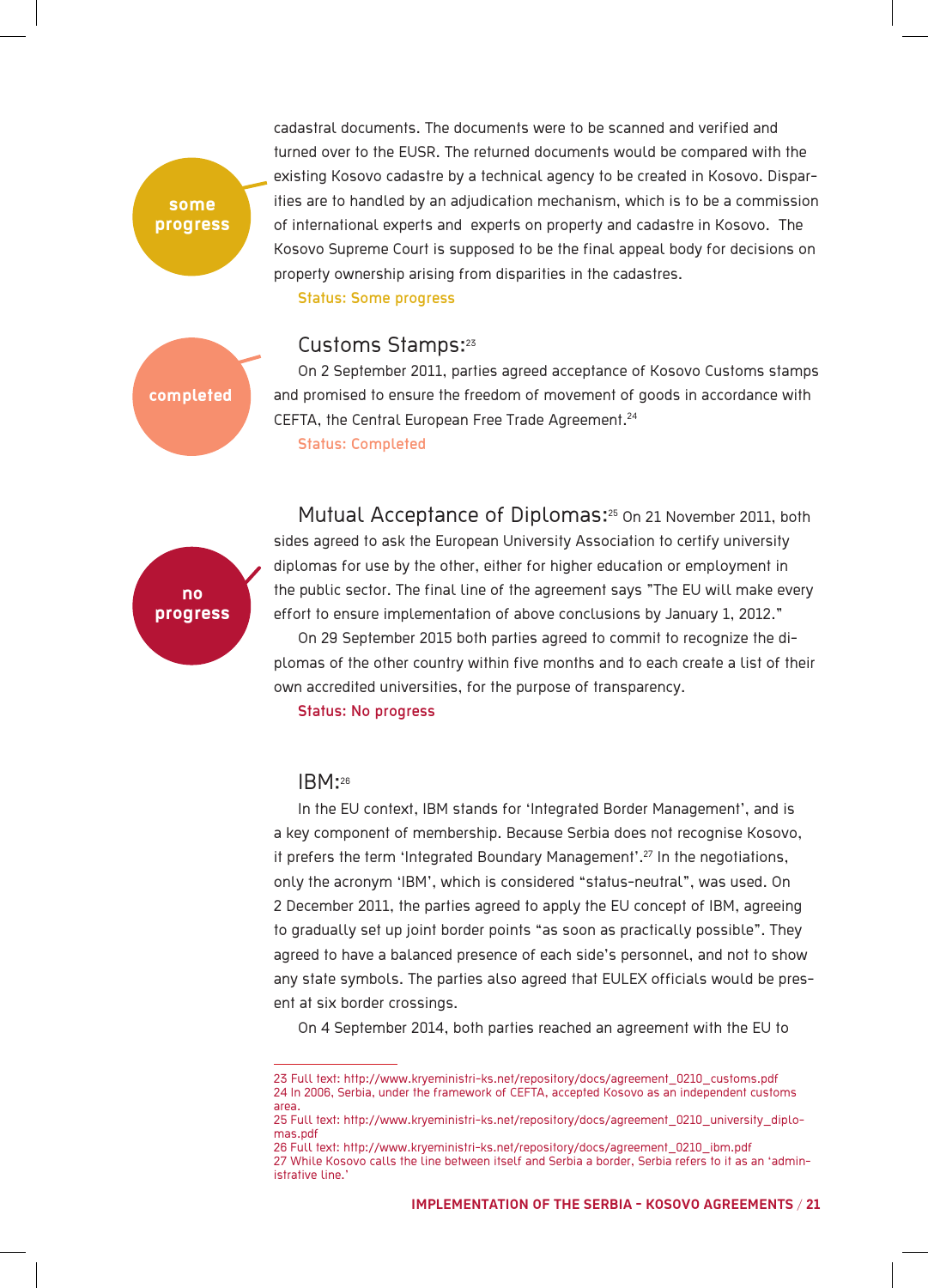build permanent facilities at the crossing points, which will be financed through 21 million euros granted in the EU Instrument for Pre-accession funds for Kosovo and Serbia (3 Border/Boundary Crossing Points each).

On 21 May 2015, Kosovo and Serbia agreed to open two new IBM crossing points (BCPs), one near Serbia's partly Albanian-inhabited Presheva/Presevo Valley and Medvedja/Medvegja area, at Kapia/Vrapce, and another in the Serb-inhabited north of Kosovo at Rajetici/Izvor. The first is hosted by Kosovo and the second by Serbia. According to the agreement, the BCPs are open 24/7, but customs functions only during the day.

Status: Some progress

## Regional Representation and Cooperation:28

On 24 February 2012, the parties agreed, on an interim basis, that Kosovo could participate in regional bodies, on the condition that its name appeared with an asterisk, with a footnote referencing UN Security Council Resolution 1244 and the International Court of Justice (ICJ) opinion on the Kosovo declaration of independence. They further agreed that any new agreements would feature Kosovo with the asterisk.

Status: Some progress

#### Telecommunications:29

On 8 September 2013, the parties agreed that the EU and the International Telecommunications Union, ITU, would allocate Kosovo its own three-digit dialling code, and migrate the three used by Kosovo (Serbia's and Slovenia's for landlines, and Slovenia's and Monaco's for mobile) by January 2015. Parties also agreed to harmonise the spectrum for Global System for Mobile Communications (GSM) and television signals, with both parties agreeing not to intentionally infringe the "border/boundary" of the other.

On 25 August 2015, both parties agreed to an implementation plan for the previous telecom agreement. Kosovo will be granted the code +383 by the ITU. Meanwhile, Kosovo will allow temporary authorization for mobile and fixed telephony to a new company, a subsidiary of a Serbian company, registered in Kosovo under Kosovo Law.

Status: Some progress

# Energy:<sup>30</sup> On September 8, 2013, the

parties agreed that their respective energy transmission bodies, KOSTT



**some progress**

> **some progress**

**22** / **BIG DEAL**

<sup>28</sup>Full text: http://www.kryeministri-ks.net/repository/docs/agreement\_0210\_representation.pdf 29 http://www.kryeministri-ks.net/repository/docs/Arrangements\_regarding\_Telecommunications\_September\_8\_2013.pdf

<sup>30</sup> http://www.kryeministri-ks.net/repository/docs/Arrangements\_regarding\_Energy\_September\_8\_2013.pdf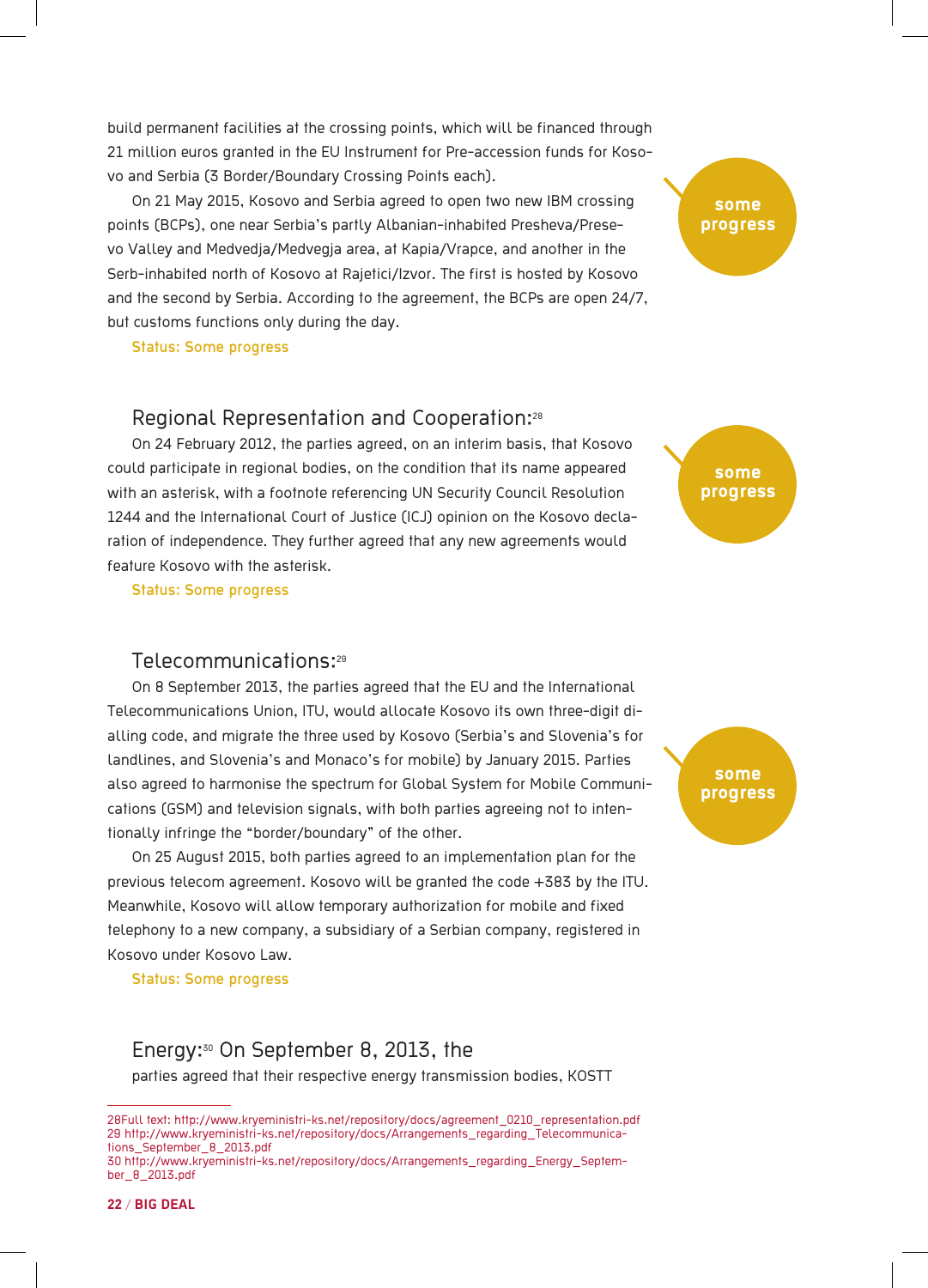of Kosovo, and EMS of Serbia, would sign a bilateral agreement within three months, establishing and regulating relations between the two transmission system operators. Both regulators were to issue licenses for trade (import, export, transit) and supply to their country's respective distribution companies. The parties also agreed to establish a new company under Kosovo law that would provide distribution services to the northern, Serb-majority municipalities. Kosovo and Serbia also agreed to, at a future time, find a common method for settling the claims both hold against one another for the use of transmission lines, agreeing to seek international arbitration if no solution came within six months.

On 25 August 2015, the Kosovar Electricity Transmission, System and Market Operator (KOSTT) signed a connection agreement with the European Network of Transmission Systems (ENTSO-E) and its members, which means that eventually Kosovo will control its own energy transmission lines and receive the fees incurred from letting other countries' companies use the lines.

As part of the agreement brokered in Brussels, two new companies, from a Serbian parent company, one for trading energy and one for supplying and distributing it, will be registered under Kosovo law and serve northern Kosovo. Status: Partially completed

Each of the agreements called for an implementation plan $31$  and an implementation committee to oversee its progress.

# ROUND 2: Political Dialogue

Baroness Catherine Ashton, the previous HRVP, brought the two countries' prime ministers together to agree on the "First Agreement on Principles Governing the Normalization of Relations," signed 19 April 2013.<sup>32</sup> It contained the following agreements:



**partially completed**

# Establishment of four municipalities

The parties agreed that municipal elections would be organised in the four northern municipalities in 2013 with the facilitation of the OSCE, pursuant to Kosovo law and in compliance with international standards.

Status: Completed

<sup>31</sup> Implementation plan for 19 April 2013 agreement is here: https://s3.eu-central-1.amazonaws. com/euobs-media/0807580ad8281aefa2a89e38c49689f9.pdf

<sup>32</sup> The official version of each of the agreements is in the English language. This document is available on the Kosovo government website here: http://www.kryeministri-ks.net/repository/ docs/FIRST\_AGREEMENT\_OF\_PRINCIPLES\_GOVERNING\_THE\_NORMALIZATION\_OF\_RELATIONS,\_ APRIL\_19,\_2013\_BRUSSELS\_en.pdf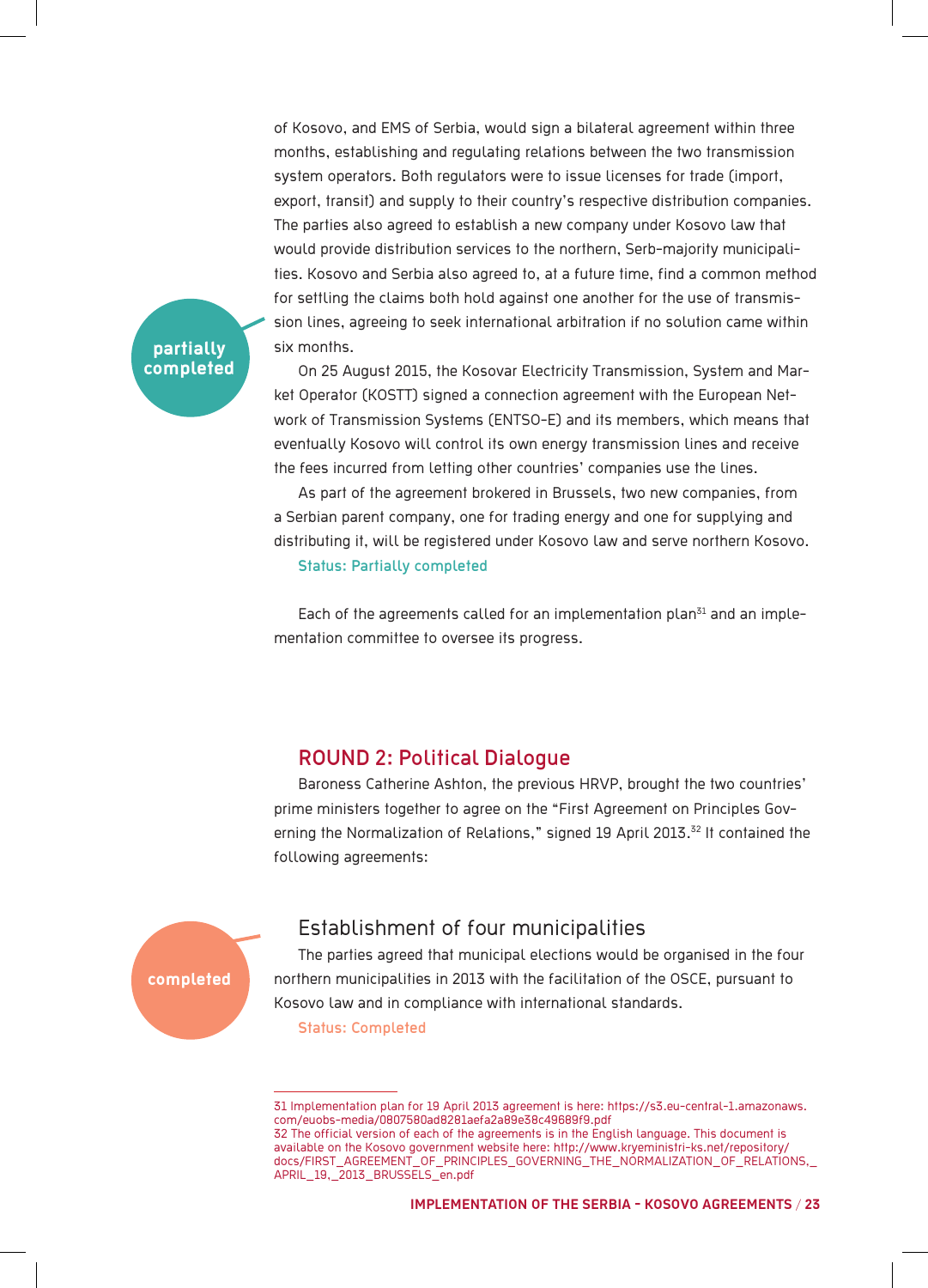# Association/Community of Serb municipalities

The parties agreed that once elections were completed, an Association/ Community of the 10 Serb-majority municipalities in Kosovo would be established, which will have "full overview of the areas of economic development, education, health, urban and rural planning," and other competencies as delegated by central authorities. Its membership is open to any other municipality as long as all members agree. It will be created by statute, on the same basis as the existing statute of the Association of Kosovo Municipalities. Participating municipalities "shall be entitled to cooperate in exercising their powers through the Community/Association collectively," in accordance with the European Charter of Local Self Government and Kosovo law. The body will have a representative role to the central authorities and will have a seat in the communities' consultative council for this purpose.

On 25 August 2015, the parties agreed to a set of "general principles/main elements" of the future Association/Community of Serbian-majority municipalities.<sup>33</sup> The document outlines the legal framework, objectives, organisational structure, relations with central authorities, legal capacity, budget and support, and more provisions. According to Edita Tahiri, the parties agreed in principle that on its basis a statute will be drawn up in parallel with a process of shutting down Serbia's remaining governance structures in Kosovo, but this has not been written in any public agreement.

Status: Some progress

# Police

The Kosovo Police, KP, will be the only police operating in the territory of Kosovo. All police working in northern Kosovo will be integrated into the KP and all salaries will be paid by that body. Members of other Serbian security structures will be offered a place in equivalent Kosovo structures.

One regional police commander will oversee the four northern Serb-majority municipalities (Northern Mitrovica, Zvecan, Zubin Potok and Leposavic). The commander will be a Serb, nominated by Kosovo's Ministry of Internal Affairs "from a list provided by the four mayors on behalf of the Community/Association". The ethnic composition of the regional police unit will reflect the ethnic composition of the four municipalities. A separate regional commander for Mitrovica South, Skenderaj, and Vushtrri will be created, but the regional commander of the unit covering the four northern municipalities will cooperate with other regional commanders.

Status: Partially partially completed

## **Security**

Point 8 of the 19 April 2013 agreement says that "members of other security

**partially completed**

**some progress**

<sup>33</sup> http://eeas.europa.eu/statements-eeas/docs/150825\_02\_association-community-of-serb-majority-municipalities-in-kosovo-general-principles-main-elements\_en.pdf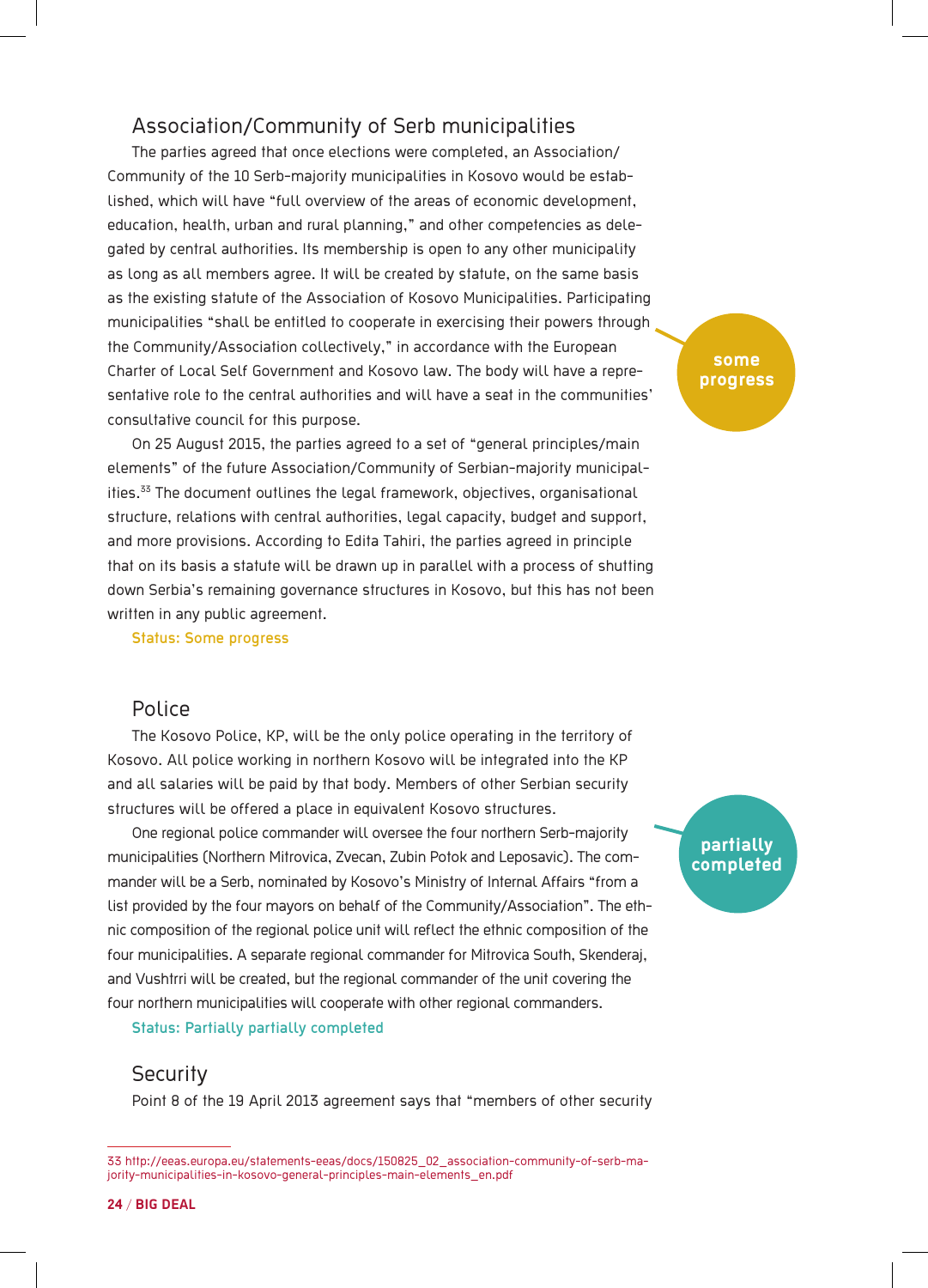# **partially completed**

structures will be offered a place in equivalent Kosovo structures." On 26 March 2015, the parties agreed on a mechanism to integrate former members of the so-called Civil Protection, a Serbian civil defence body represented in north Kosovo, and to give up their property to the Kosovo government for use. Status: Partially completed

# **Judiciary**

The parties agreed that existing judicial authorities would be integrated into the Kosovo system. The Appellate Court in Prishtina will establish a panel composed of a majority of Kosovo Serb judges to deal with all Kosovo Serb majority municipalities.

A division of this Appellate Court, composed of administrative staff and judges, will sit permanently in northern Mitrovica. Kosovo Serb judges will comprise a majority of each panel.

**some progress**

On 10 February 2015 both parties met in Brussels and agreed exactly how the structure of the judiciary would look. They agreed that the president of the court will be a Kosovo Serb from northern Kosovo. The court in North Mitrovica will have an appeals division with five Kosovo Serb judges and 2 Kosovo Albanian judges, while a Kosovo Serb will be appointed the vice president of the court of appeals in Prishtina. This court building will also house the serious crimes division for the entire region, which will be composed of four Kosovo Serb judges and four Kosovo Albanian judges. There are also specific numbers of employees of both Serb and Albanian nationality prescribed for each court and its branches.<sup>34</sup>

Status: Some Progress



**some progress**

# **Other**

Both sides also agreed that discussions on energy and telecoms would be intensified, and completed by 15 June 2013. Status: Partially completed

Both parties agreed that neither would block, nor encourage others to block, the other side's progress in their respective EU paths.

Status: Some progress

Finally, the parties agreed to establish an implementation committee in each countries, that would work with EU facilitators. The chief negotiator for

<sup>34</sup> This agreement has been published only in leaked form. The Kosovo Ministry of Justice has made it available to BIG DEAL, but it has not published the full text of the agreement online.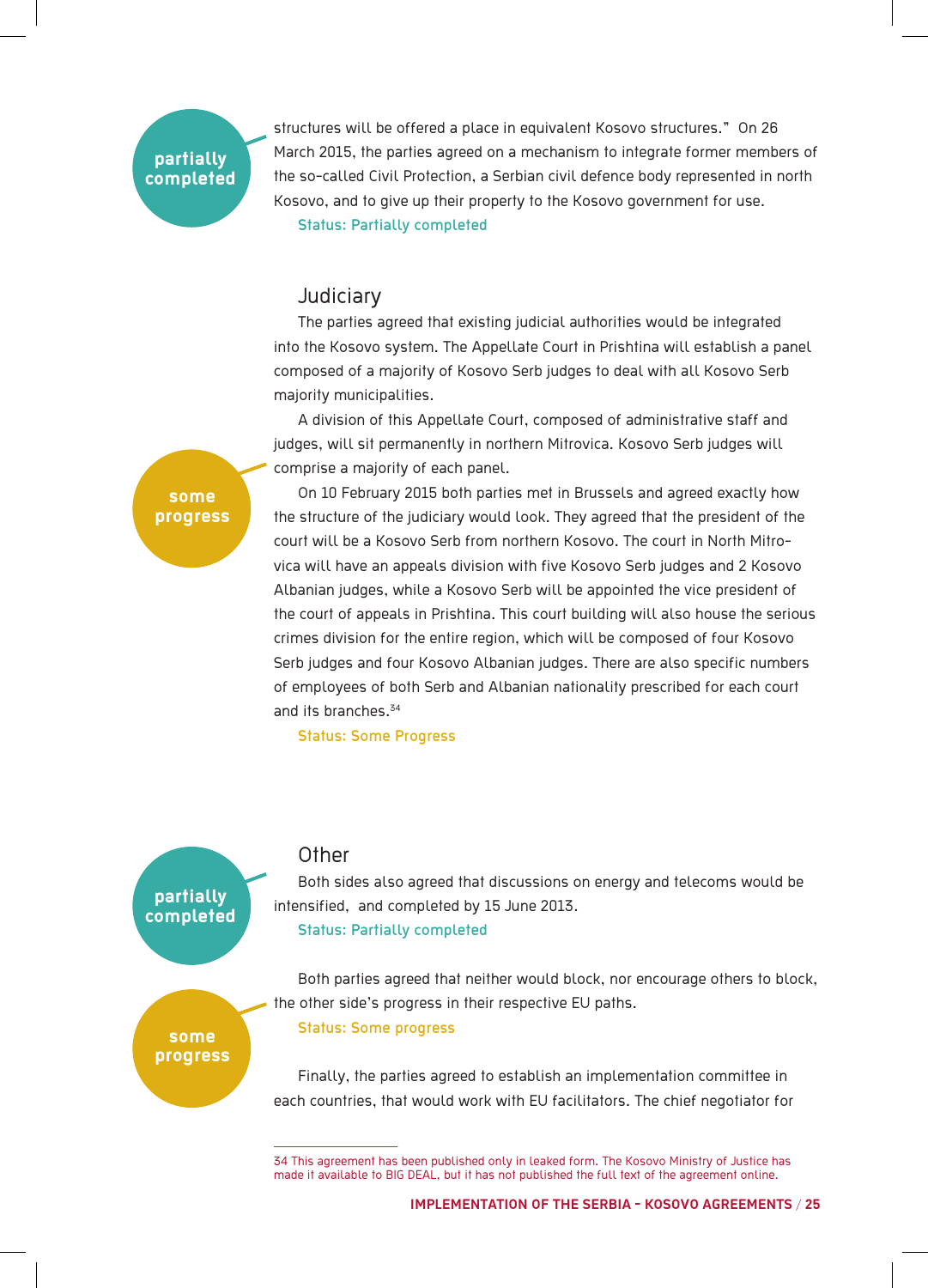each country heads the respective implementation committee. Each country's implementation committee has issue-specific sub-committees monitoring the implementation of each agreement made.

#### Status: Completed

In sum, since the April 2013 agreement, there has been progress on implementation, but no new topics have been opened. In order for normalisation to continue, the parties will need to begin discussions about dismantling Serbia's tax administration in the north. Additionally, the process of normalisation will continue to happen in tandem with a string of state enterprise privatisations sought by Prishtina, but contested by Belgrade. While not necessarily related to normalisation, both sides see privatisation of Mitrovica's Trepca mine, the Gazivoda power plant, and Brezovica ski resort as key employment providers for the future, and the fight for jobs will significantly affect the normalisation process.

#### Freedom of Movement of People and Goods

Freedom of movement between Kosovo and Serbia has been limited since the war, and especially after independence. $35$  However, thanks to the dialogue, it is improving, though not completely free in terms of financial and bureaucratic hurdles. The situation improved tremendously in May 2013 once the Freedom of Movement agreement that had been signed in 2011 started being implemented. Kosovars can travel with their government-issued ID cards, as well as UNMIK IDs and Serbian or Yugoslav documents. An agreement on mutual recognition of vehicle insurance was signed in June 2015. Its implementation, which began on 12 August 2015, has erased most of the cost, if not the hassle, of travelling by personal car from Kosovo to Serbia.

In 1999 the United Nations Mission in Kosovo (UNMIK) assumed control over issuing personal ID cards, travel documents, license plates<sup>36</sup> and Kosovo's representation in international trade. Yet Serbia did not normally permit entry with an UNMIK travel document. After Kosovo declared independence from Serbia in 2008, UNMIK ended these practices and newly-independent Kosovo began issuing documents. Customs stamps, which had once been "UNMIK Customs," became "Kosovo Customs". This resulted in an embargo on all Kosovo goods in Serbia. Kosovo passports, a symbol of nascent statehood, were also rejected by Serbia. Residents of Kosovo needed to enter Serbia with documents issued by UNMIK, Serbia, or Yugoslavia. Traveling with personal vehicles was also problematic: Serbia did not recognise driving licenses from UNMIK or Kosovo. Finally, in December 2011, a ground-breaking deal signed by Kosovo and Serbia entered into force. It allowed Kosovars without Serbian IDs to enter Serbia using their Kosovo ID cards. Until recently, however, they had to buy

# **completed**

<sup>35</sup> Kosovars who had not retained Serbian documents were not allowed to cross into Serbia until the agreement began being implemented, in December 2011. 36 These license plates have "KS" at the front.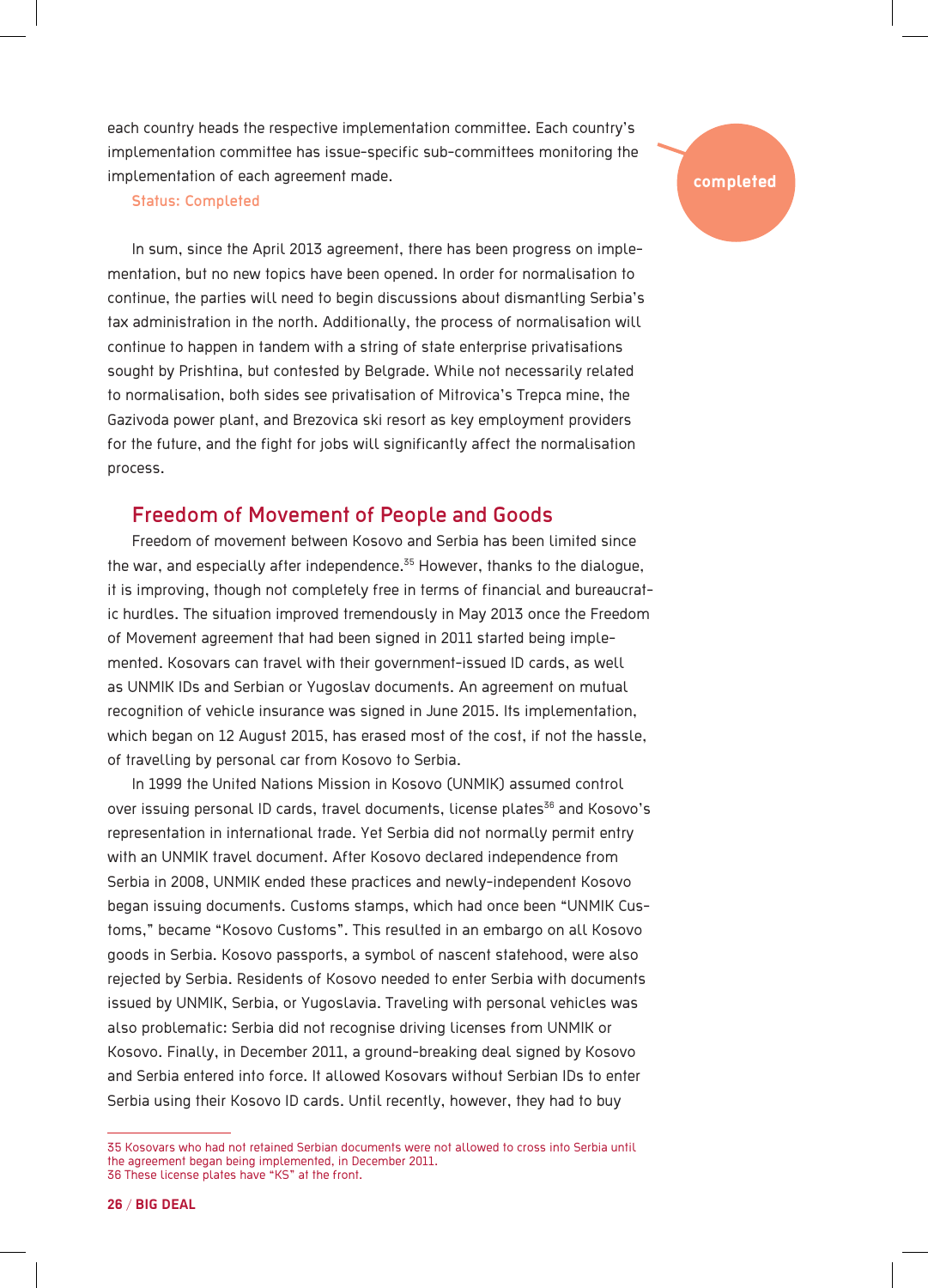expensive vehicle insurance, and if entering with a vehicle registered in Kosovo, they still must buy temporary license plates.

The situation is much better today, especially after removing the exorbitant insurance fees, but the hassle of changing to temporary Serbian license plates remains, which takes both time and money. There are regulations on which borders Kosovars can pass, and those who travel with their Kosovo ID must receive an entry document which they must also present when they leave Serbia. These documents used to be valid only for two weeks, now they allow for up to 90 days stay in Serbia. Only Kosovars must register in this manner, and exit is not granted if the paper is not proffered.<sup>37</sup>

There remains no solution for foreign nationals whose countries do not issue national identity cards.<sup>38</sup> If they did not enter Kosovo via Serbia, they cannot enter Serbia through Kosovo. These foreign nationals must enter Serbia via another country, like Macedonia or Montenegro, or fly through a third country, making travel more time-consuming and often more expensive. BIG DEAL has been informed of cases when foreign nationals (even those in the possession of a valid Serbian stamp) were refused entry to Serbia, before high-level intervention.<sup>39</sup> Resolving this is one of the requirements that the EU has put on Serbia as part of its Chapter 35 screening process.<sup>40</sup>



"This is one of the best deals that Kosovo has reached with Serbia." **-FATON ABAZI, DIRECTOR OF THE KOSOVO INSURANCE BUREAU (KIB)**

In its recent progress report, the EU pointed out that with regard to the IBM (Integrated Border/Boundary Management) agreement, Serbia must make a stronger effort to clamp down on illegal crossings in the north.<sup>41</sup>

#### **Insurance**

Mutual non-recognition of motor insurance between Kosovo and Serbia has been one of the key obstacles to cost-efficient travel between the two. Following adoption of an agreement on freedom of movement in July 2011, drivers entering Serbia with Kosovo number plates had to pay 105 euros a month - with the minimum rate set at one month. Those entering Kosovo with Serbian plates paid slightly less: 20 euros a week, 40 euros for 15 days, 80 euros for one month and 600 euros for one year.

On 23 June the Association of Serbian Insurers, UOS, and the Kosovo Insurance Bureau, KIB, reached a deal to recognise one another's insurance. It was facilitated by the Council of Bureaux, which regulates the international Green Card, valid in most of Europe.

"This is one of the best deals that Kosovo has reached with Serbia," Faton Abazi, director of the Kosovo Insurance Bureau (KIB), told BIG DEAL.

Kosovo is not a member of the Green Card system, which allows mutual

<sup>37</sup> If it is lost, the bearer of the document must report to the Serbian police.

<sup>38</sup> These countries do not issue national identity cards: Australia, Canada, Denmark, Ireland, India, Japan, New Zealand, Norway, the United Kingdom, and the United States.

<sup>39</sup> Incident in March 2015 at Merdare border crossing.

<sup>40</sup> See point 9: http://europeanwesternbalkans.com/2015/10/15/ten-contentious-points-of-eusdraft-resolution/

<sup>41</sup> Kosovo\* 2015 Report, 10 November 2015, page 29. Accessed via http://ec.europa.eu/enlargement/pdf/key\_documents/2015/20151110\_report\_kosovo.pdf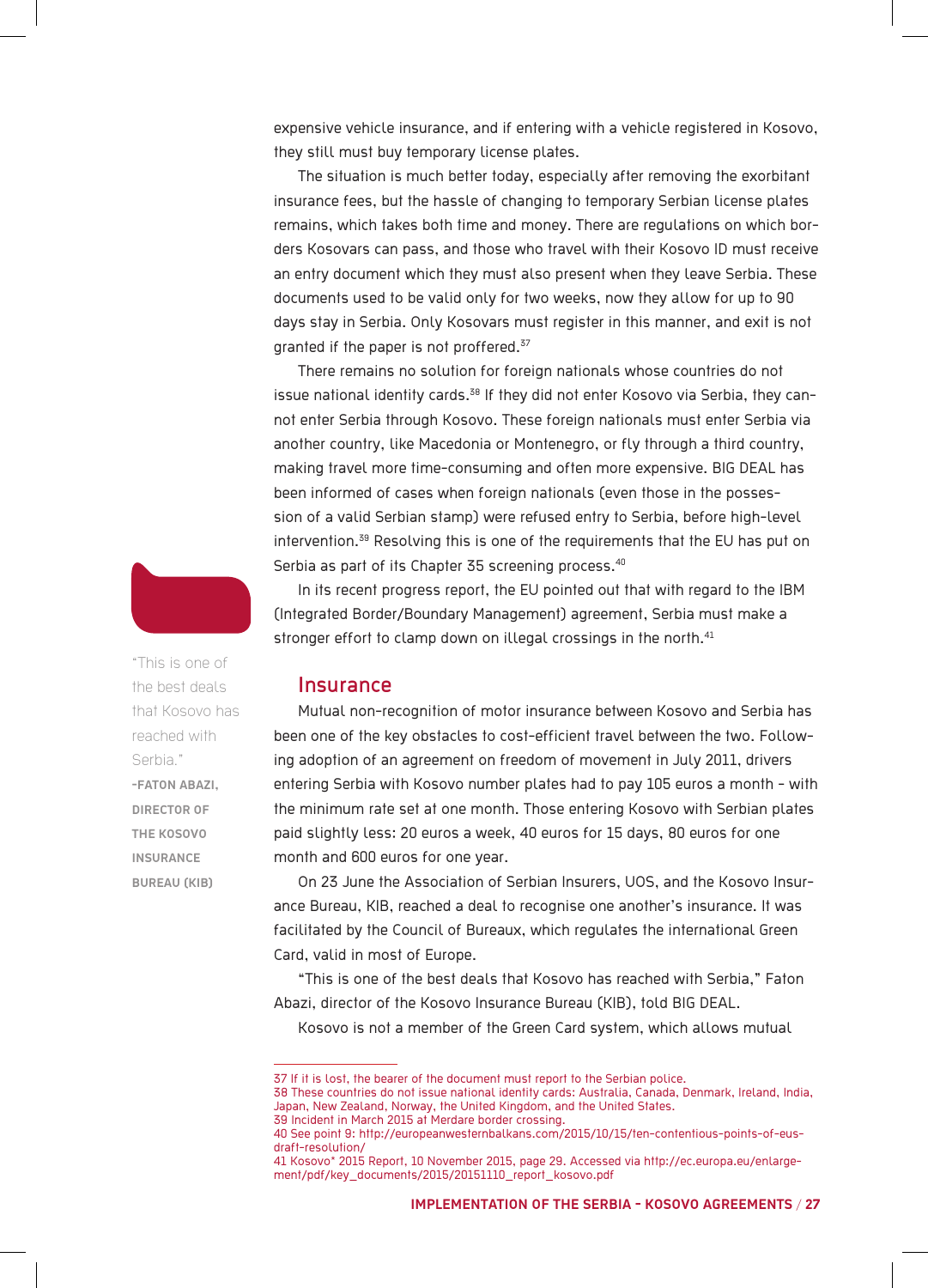acceptance of automotive insurance in most of Europe, and this agreement has not changed that, so cars coming to Kosovo from countries other than Serbia will still need to pay.

Implementation was planned set for 1 August, but days before it was set to start, on 24 July, the deal seemed to collapse.

Prishtina officials said that they delayed implementation because the agreement meant that Serbia would be obliged to grant entry to vehicles from Kosovo with licence plates with 'RKS' (Republic of Kosovo) insignia. Belgrade officials insisted that RKS license plates are against their 'status-neutral' policy and said they never signed an agreement which could potentially mean recognition of Kosovo's independence. Indeed, the agreement makes no mention of licence plates.

After another meeting in Brussels on 5 August, implementation finally began on 12 August. Drivers with cars registered in Kosovo use third party liability insurance. This is similar to Kosovo's agreements with other countries such as Montenegro. It costs slightly more, but is not exorbitant as it was before. However, what was agreed departed from the previous regime in that the insurance is no longer purchased at the border. Serbia is in the Europe-wide green card system, so cars not registered in Kosovo do not need to buy insurance. Because Kosovo is not, cars from most European countries do need to buy insurance at the border. However, with the recent agreement, drivers of Kosovo registered cars need to add Serbia to their insurance plan wherever they purchase their insurance for Kosovo. This has proven confusing for drivers who reach the Merdare crossing point and have to return home to purchase insurance from their usual insurance office. This could have been better explained to consumers by the government and by the companies themselves, as some people went to the border expecting to make the purchase, but not all Kosovo companies have sales points there.

Additionally, there has been confusion in the transition process. Kosovo

Insurance Board leader Rrahim Pacolli announced his intention to freeze the insurance agreement because Serbia refused to recognize RKS licence plates. However, Kosovo's chief negotiator, Minister Edita Tahiri disabused him and the public of this notion, saying that Pacolli "knows full well that the issue of temporary license plates is not linked with the agreement on insurance", because he was on the negotiating team.<sup>42</sup> She nevertheless vowed to bring up the issue in Brussels.

## Licence Plates and the threat of Reciprocal Measures

The issue of license plates continues to be thorny. Three sets of license plates are currently in use in Kosovo. Those issued in Kosovo after it declared independence, which Serbia does not recognise, bear the insignia 'RKS'. The second set are 'KS' plates, which were issued after the end of the 1999 conflict

<sup>42</sup>http://www.b92.net/eng/news/politics.php?yyyy=2015&mm=09&dd=09&nav\_id=95371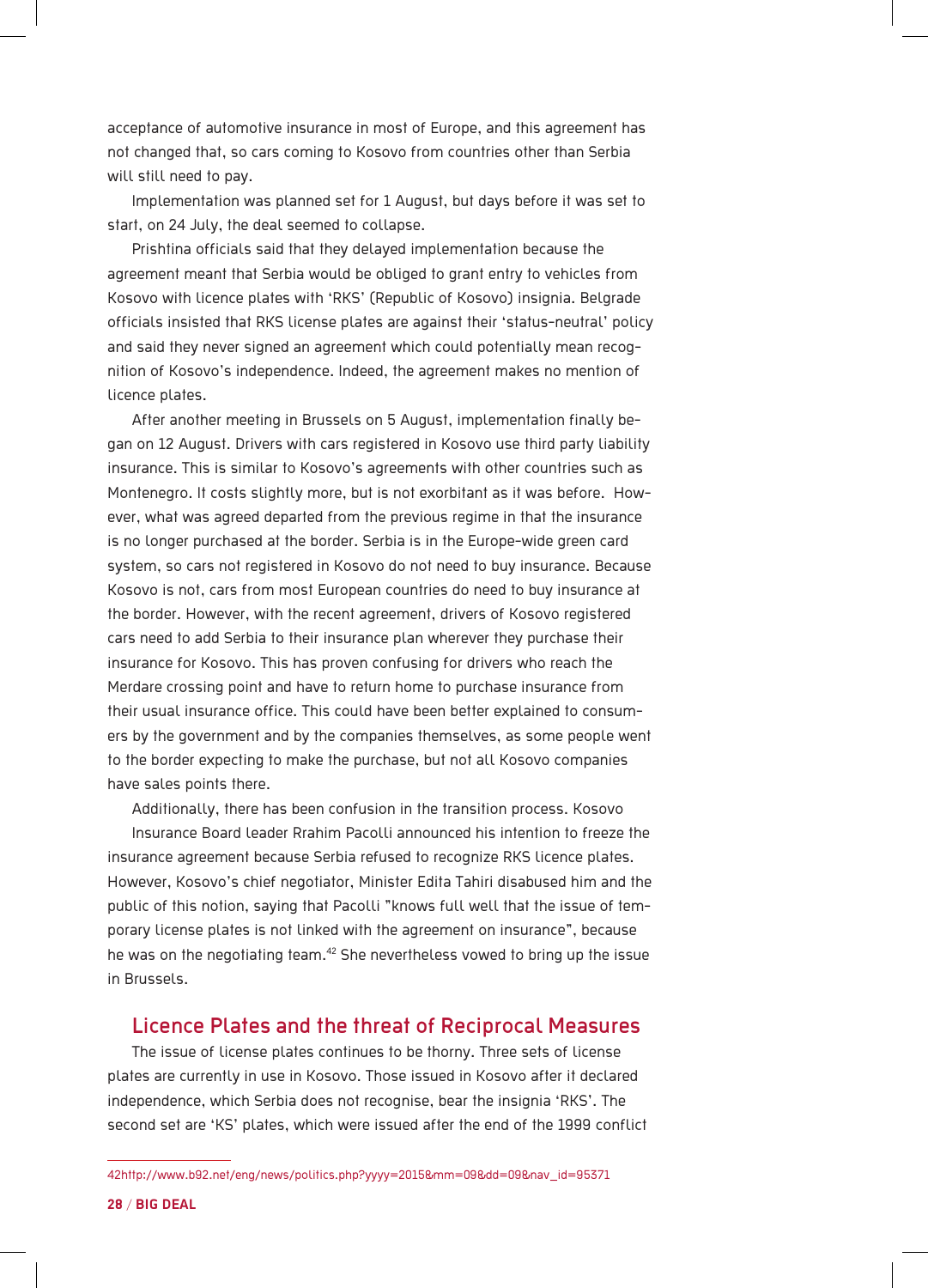and before Kosovo declared independence in 2008. The third are the plates issued by Serbia which have the old Serbian municipal structures. They have city initials of towns in Kosovo ('KM' for Kosovska Mitrovica, for example). These, along with Yugoslav-era plates, are not accepted anymore. The Kosovo government wants these plates prohibited on its territory, and has announced it will seize any vehicles which have them. Serbian officials say this is unacceptable for Kosovo Serbs and was never agreed as part of a deal.

The Kosovo government and its citizens are upset about the fact that the system Belgrade has in place, whereby Kosovo-registered cars entering Serbia receive "PROBA" or temporary license plates, is not uniformly implemented at all the crossing points. At most points, it takes about half an hour and costs approximately 5 euros to buy these temporary plates, have them registered, and then affix them to the motor vehicle.

However, as BIG DEAL has noted in previous reports, these temporary plates cannot be purchased at the Jarinje checkpoint (north of Leposavic). As the Kosovo government also wrote in a report from October 2015, the "sale point for insurance and payment of the "proba" plates was more than 2 kilometers away from the IBM CP. Drivers were required to park their vehicles in the IBM CP and walk for about 2 km and procure the required insurance or payments and come back to the IBM and present the necessary paper to the Serbian authorities."43 This kind of onerous procedure - making it virtually impossible for drivers who are elderly, frail, disabled or unable to leave vulnerable passengers alone in the vehicle - does not constitute "free movement."

The Kosovo government has pointed out that the implementation plan for the freedom of movement agreement includes a clause on reciprocity: "The Kosovo side reserves itself the right to, after consultation with the EU, apply a temporary vehicle license plate regime as well." BIG DEAL has learned that Kosovo is undertaking technical preparations to impose reciprocal measures. The Ministry of Interior has purchased 50,000 temporary plates in case the government decides to impose reciprocal measures.<sup>44</sup>

Kosovo's chief negotiator Edita Tahiri has said that the Kosovo government will begin fining drivers using cars with the illegal license plates from the Serbian system (KM for Kosovska Mitrovica, GL for Gjilan, PR for Prishtina, etc). These license plates are not in wide circulation except for the four northern municipalities. The expiry deadline for the transition period is next year.

 Minister Tahiri also said that Kosovo will undertake measures to address the issue of unregistered vehicles, and will soon implement a timeline to this effect.45

In northern Kosovo, many cars remain registered in the Serbian system only. This is considered illegal and Kosovo has also complained about the Serbian

<sup>43</sup> State of play report, November 2015. http://www.kryeministri-ks.net/repository/docs/KOSO-VO\_BRIEF\_REPORT\_ON\_BRUSSELS\_AGREEMENTS\_STATE\_OF\_PLAY\_251115.pdf

<sup>44</sup> Interview with international official in November 2015.

<sup>45</sup> Statement from Minister Tahiri to BIG DEAL in November 2015.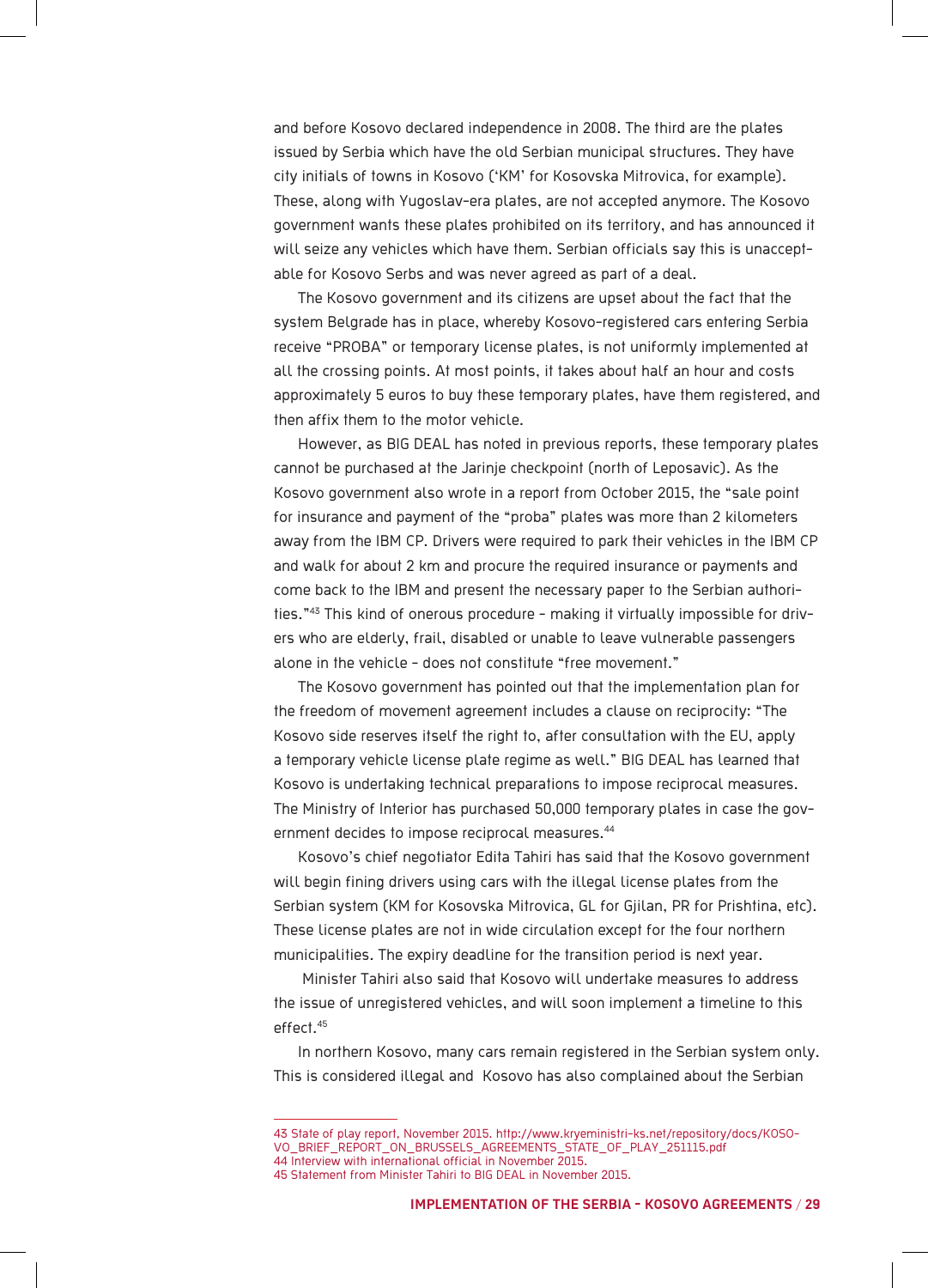side's slowness to process entry at the Mutivoda border crossing from Kosovo into Medvedja, Serbia, on the day of Serbia's municipal elections, 13 September 2015, which created long delays. There were reports that numerous buses and 200-300 cars trying to enter Serbia from Kosovo were lined up at the border for hours.46 Medvedja has a sizeable Albanian minority, many of whom, still eligible to vote in this election, have taken up residence in Kosovo.

Minister Tahiri alleged that this was a violation by Serbia of the Freedom of Movement agreement, and that she and Kosovo's Liaison Officer in Belgrade Valdet Sadiku called upon Serbian partners and EU facilitator Alexis Hupin to intervene.<sup>47</sup>

# Transit and Air Travel:

On 16 September 2014, both sides agreed Kosovars are to be allowed to travel through Serbia to new border crossing points to Bulgaria and Macedonia, in addition to existing points for Croatia and Hungary. This went into effect on 16 November 2014. From 22 September, pursuant to the same agreement, Kosovo ID holders could legally fly into and out of Belgrade international airport. Kosovars have reported to BIG DEAL that they have been able to depart from and land in Belgrade airport, though the process takes approximately an extra half an hour because of paperwork.

Unfortunately, the system is not foolproof. One Kosovar, policy analyst Shpend Kursani, flew successfully in September 2015 from Florence to Belgrade. In an attempt to take the exact same flight from the same airline only one month later to give a training, he was blocked by airline personnel.

"I checked in with my passport and luggage, and there was no problem there," said Kursani. "As I was waiting in the line at the gate to board the plane, my name was called, and I went to the flight operators who stand at the gate to "cut" your ticket before boarding the plane. They asked for my passport and the boarding passes I got when I checked in, and told me that I cannot board the plane. The reason they said is that I was not allowed to enter Serbia with my Kosovo passport. I told them that this is true, but we do not use passports to enter Serbia, and explained that we use ID cards, and that is the agreement. But they were just sorry about the fact that simply their computers were showing that Kosovo passports are denied entry; hence I was turned back. I did try to explain that there is an agreement between the two parties that Kosovo citizens enter Serbia with an ID card, but to no avail. He asked me to show him my ID, and when he saw that it is a Kosovo ID card, said "I'm sorry, you cannot go with this".

It seems that free movement in this case is left up to chance. It would behoove Kosovo and Serbia to jointly send notifications to any airline that flies to

<sup>46</sup> See article in Koha Ditore: "Bajram Mustafa fton qytetarët e bllokuar në Mutivodë për qetësi," 13 September 2015. http://koha.net/?id=27&l=74802

<sup>47</sup> See "Brussels Agreements Implementation State of Play, March- September 2015," page 43. http://www.kryeministri-ks.net/repository/docs/Kosovo\_Report\_on\_state\_of\_play\_in\_Brussels\_ Dialogue\_061015-signed.pdf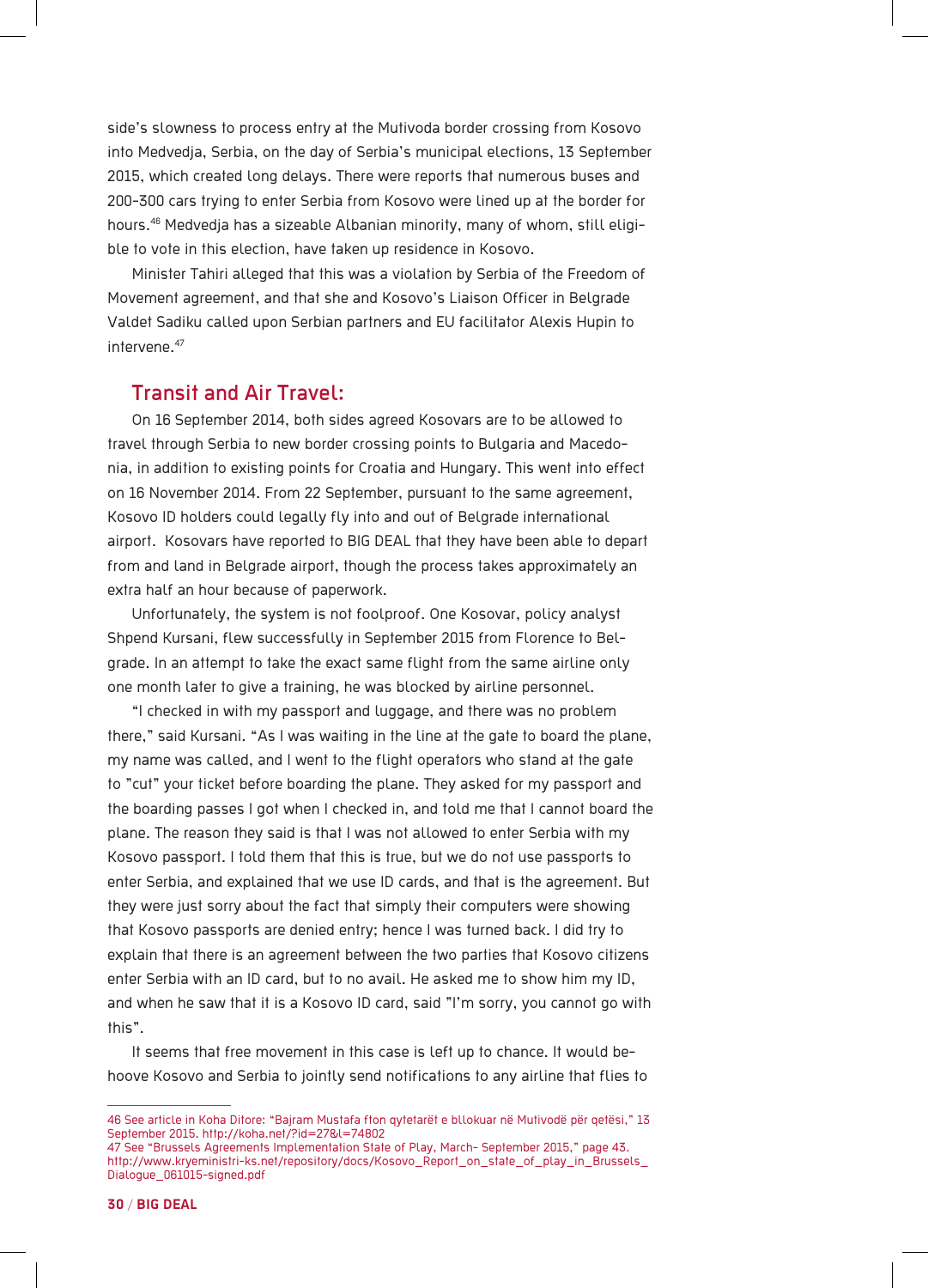Belgrade and encourage them to update their computer systems.<sup>48</sup>

# Train Travel:

Train travel has yet to be raised in Brussels. After UNMIK stopped running the railway system in 2008, Serbia took control over 50 kilometres of railway in northern Kosovo, from Zvecan to Lesak. Since October 2013, Serbia's railways operates a train from North Mitrovica to Kraljevo, with connections to Belgrade and beyond. This train is not controlled by Prishtina and Kosovo government officials have expressed frustration that Serbia has not provided payment from Serbian railways for use of railway tracks which they consider Kosovo property.

### Mitrovica Bridge

The steel bridge separating north and south Mitrovica is more a symbol of division than a tangible barrier keeping people apart. There are two other bridges on both sides of it that connect the northern part of the city with the southern.

On 18 June 2014, a group of ethnic Serbs cleared away a barricade made of earth and rocks that had blocked the way on the north side of the bridge for three years. This was done without any prior notification of citizens on either side of the structure. In the few hours that it was open, some residents expressed shock and outrage, while a small group of ethnic Albanians drove across exuberantly. Hours later, large planted pots were set up as a makeshift barricade and north Mitrovica's mayor announced that the bridge would be the site of a so-called "Peace Park." The street where the barricade had once stood was dredged up, which meant that it could not become normal overnight, the way the removal of the earlier barricade rendered it.

Since that time, the EU Special Representative's office in Prishtina pledged to do a report on the feasibility of dismantling the barricade and beautifying the area. An EUSR-led working group was set up to determine a plan for the bridge that would be acceptable to all parties. On 29 June 2015 both sides agreed to a joint architectural design plan.

On 25 August, among the list of deals made in Brussels was a deal about the bridge's future. Both sides pledged to close the bridge on 15 October to commence its renovation. The bridge is to be open for all traffic no later than the end of June 2016. In tandem, the central street of north Mitrovica, Kralja Petra (King Peter) is to be pedestrianised by the same deadline.

On 15 October, when the so-called "Peace Park" was set to be closed off, it was delayed for 48 hours because north Mitrovica mayor Goran Rakic tied the issue of the renovation to the Memorandum of Understanding between the municipality and the EU office about the pending delineation of two neighbour-



"The Peace Park was progress, and now this barricade sends a dangerous message. It is good that it has the EU stickers on it everywhere, so it does not seem like a local initiative. Imposed decisions are not sustainable." **-LOCAL GOVERNMENT LEADER IN NORTH MITROVICA.**

<sup>48</sup> Mr. Kursani traveled to Belgrade from Florence via Alitalia airline on 27 September 2015, successfully. He was barred from the same flight on 19 November 2015.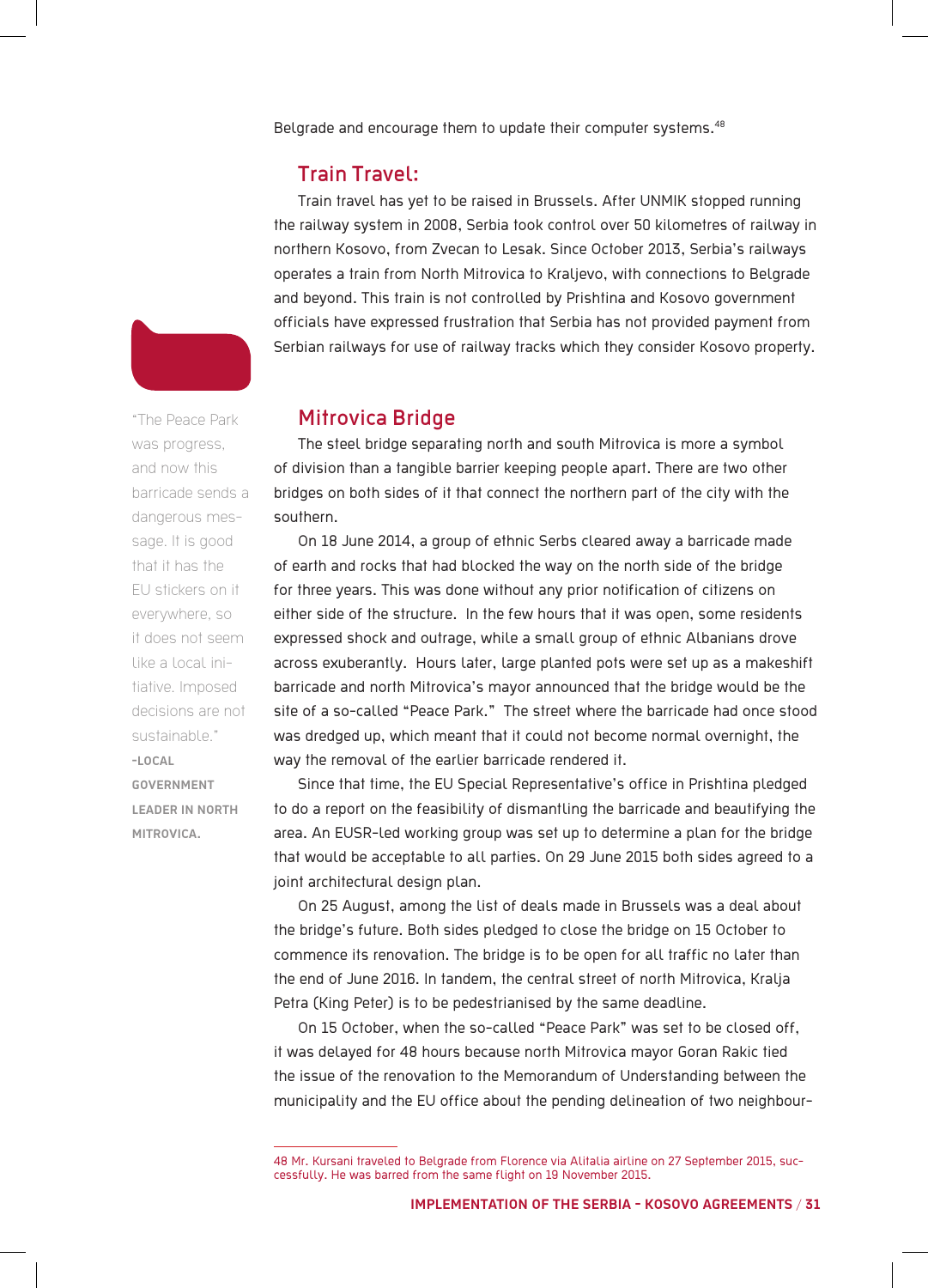hoods in north Mitrovica. There remains some disagreement about whether or not Kolasinska street will also be pedestrianised, but that will likely remain a street for cars.

Most of the bridge area is now inaccessible, sealed off by a fence made of sheet metal and the so-called "Peace Park" is completely blocked from vision and access. Pedestrian traffic is possible via the sidewalk on the west side of the bridge and it remains heavily guarded.

"The complete blockage sends a dangerous message," says one local government leader in North Mitrovica. "The Peace Park was progress, and now this barricade sends a dangerous message. It is good that it has the EU stickers on it everywhere, so it does not seem like a local initiative. Imposed decisions are not sustainable." The official complained that the decision to set up what is in effect also a large barricade did not improve the situation, and that there was little input from community members on the deal determining how their community area should look.

On 13 November the EU office in Kosovo opened a tender for the contract for a company to 'revitalise' the bridge, which will close on 18 January 2016. After the contractor is selected the construction work should begin.

# Suvi Do/Suhadoli and Kroi I Vitakut/Brdjani Neighborhoods

A more niggling issue has been the demarcation of two neighbourhoods in north Mitrovica, Suvi Do/Suhadoli and Kroi i Vitakut/Brdjani, which local politicians have connected to the issue of the bridge. Suvi Do is about 1 kilometre west of the main bridge on the Ibar, separated into lower and upper neighbourhoods with approximately one kilometre in between. Some 2000 Albanians live in the lower part and some 200-230 Serbs in the upper, alongside 15 Albanian houses. According to the Ahtisaari Plan, Suvi Do/Suhadoli belongs in south Mitrovica, but according to Kosovo cadastral documents, it belongs to north Mitrovica, and this discrepancy has led to an ongoing dispute between municipal officials from both sides of the city.

According to the deal reached in Brussels on 25 August, "By 10 October 2015 the maps of administrative boundaries of cadastral areas in Suvi Do/Suhadoli and Kroi i Vitakut/Brdjani area will be solved through the Memorandum of Understanding on Municipal Development Plans, the Municipal Zoning Map and Detailed Regulatory Plan between relevant ministries and the two municipalities."49

What began as a discussion about 7 houses and several apartments has



"Even in the

Ahtisaari plan we are in northern Mitrovica, but anyway no one has talked to us, neither from the northern municipality or the southern." **-JOVICA DENIC, A SERB FROM NORTH SUVI DO**

<sup>49</sup> Full text of the agreement is here: http://eeas.europa.eu/statements-eeas/docs/facilitated-dialogue/150825\_02-bridge\_en.pdf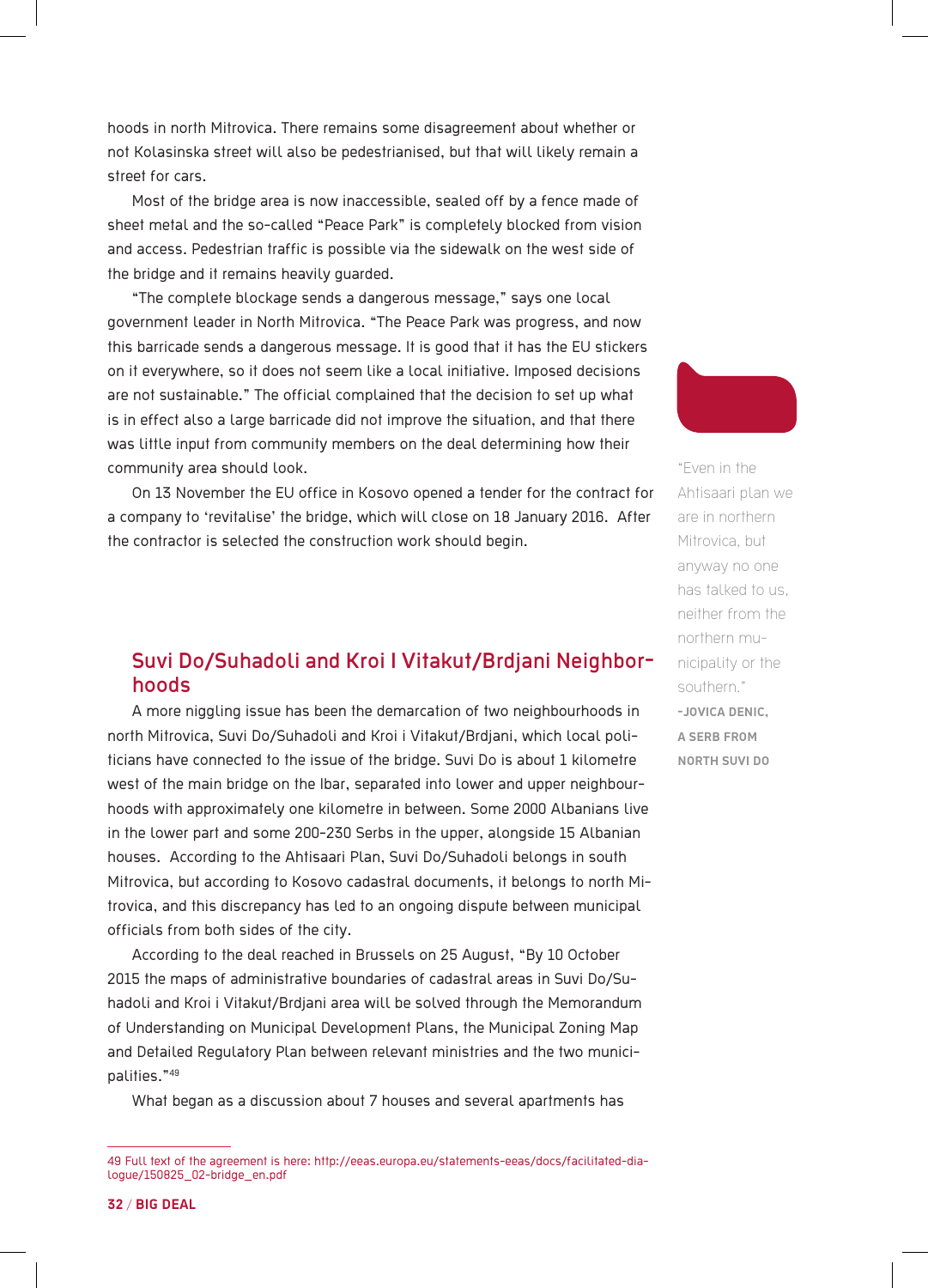blossomed into a dispute over the cadastral demarcation of 52 houses and 36 apartments. This issue is not part of the cadastre negotiations, but has become tied to the plans connected to the rehabilitation of the Mitrovica Bridge, with politicians from opposing camps not wanting to sign off on the plan for the bridge until this issue is resolved. Because the Kosovo cadastral agency has included Suvi Do/Suhadoli as part of the north, it means that north Mitrovica is somewhat multi-ethnic, and there are five Albanians on the municipal council, more than any other northern municipality.

At a municipal assembly meeting on 23 October, Mitrovica North mayor Goran Rakic said he would not sign anything that harms the Serb community, arguing that the "Ahtisaari plan is not Holy writ that cannot be changed."<sup>50</sup>

Citizens are confused about whether their territory is supposed to belong to the municipality of North Mitrovica or South Mitrovica.

"According to the Ahtisaari plan, this area is supposed to belong to South Mitrovica," a 40-year-old Albanian from Upper Suvi Do/Suhadoli told BIG DEAL. "The bridge should be open, but anyway it is for me since several times a day I am crossing here and there. I go to Zvecan, I go to Leposavic."

Just several metres away, Jovica Denic, a Serb from Upper Suvi Do/Suhadoli said he is sure he is part of North Mitrovica.

"Even in the Ahtisaari plan we are in northern Mitrovica, but anyway no one has talked to us, neither from the northern municipality nor the southern."

These discussions remain on-going, but citizens maintain they feel left out with an uncertain future.

# Customs and Free trade

Customs and free trade between Kosovo and Serbia function well at this point, though there is a large trade imbalance.

Kosovo and Serbia's agreement on customs stamps and free trade was signed on 2 September 2011 and implementation began by the end of the same month, though was not implemented at the northern crossing points Jarinje and Brnjak until December 2013. The agreement is grounded in the Central European Free Trade Agreement, CEFTA, to which non-EU countries in southeast Europe are party. The agreement did away with what had been a three-year trade embargo on Kosovo goods by Serbia and trade has increased, though it remains heavily lopsided.

Pursuant to the customs agreement, money collected at the two northern BCPs goes into a "fund for the north," which has to date collected 7.6 million euros and initiated three projects in north Mitrovica: boosting small and medium sized enterprises, land expropriation for the new municipality, and creating a centre for the fire brigade.

<sup>50</sup> See: "Rakić na opštinskoj sednici: Nije Ahtisarijev plan Sveto pismo pa da ne može da se menja, 23 October 2015, KosSev. http://kossev.info/strana/arhiva/bozovic\_\_potpisivanje\_memoranduma\_o\_razgranicenju\_bi\_dovelo\_do\_novih\_lokalnih\_izbora/6565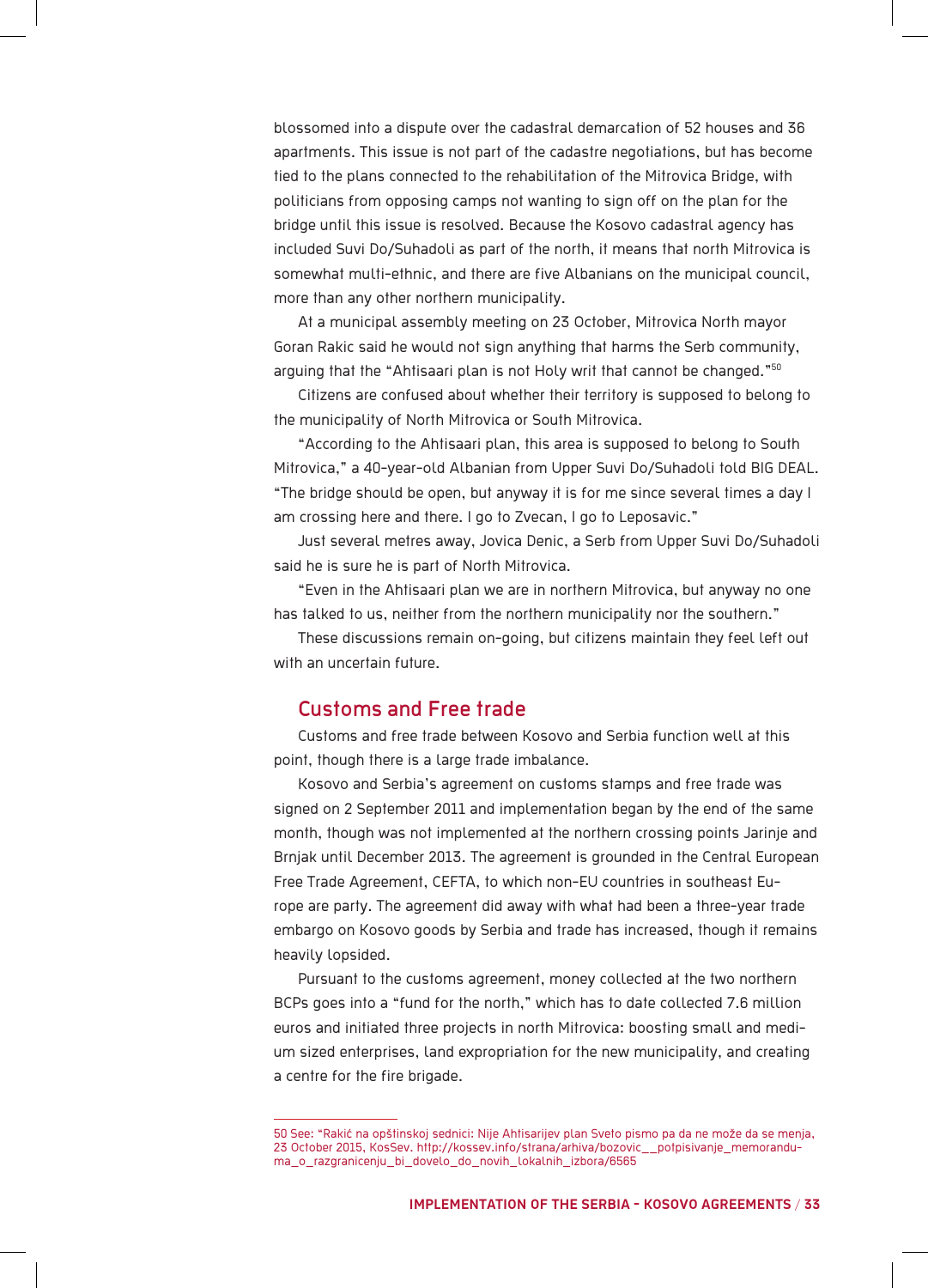After confronting numerous issues related to controlled substances such as medicines, a further agreement was put in place on 7 April 2015 enabling the licensing of controlled goods destined for north Kosovo. This process previously required constant and daily intervention and it has improved greatly. However, there are still kinks in the process, with regular intervention needed from the Mitrovica North Administrative Office, which was set up by the Kosovo government in May 2012 to take care of municipal needs before the Kosovo municipalities were created in November 2013.<sup>51</sup>

Kosovo Customs has registered 439 companies for import/export to and from north Kosovo, and 98% of them have Kosovo fiscal numbers, indicating integration into Kosovo's taxation system..

Another agreement on pharmaceutical products went into force on 27 June 2015, which provides for reciprocal recognition of pharmaceutical certificates, which will be very important for the continued presence of the Serbian healthcare system in Kosovo. It also means that Kosovo can sell its pharmaceuticals to Serbia. The agreement covers institutions like pharmacies and wholesalers, licenses for products themselves, and the import of medicines and medical donations to Kosovo.

The fact that there is an agreement is a drastic improvement from the last BIG DEAL reporting period, when hospitals and wholesalers especially in north Kosovo were concerned that there would be no solution for legally importing Serbian medical supplies.

This procedure has not been completely implemented, as few pharmacies and wholesalers have applied for licenses, and Serbia has not proffered the licenses for the pharmaceutical products in question. Until there are licenses, these products cannot be imported to Kosovo, so it will remain a problem until these licenses are secured by Serbia and given to the Kosovo government.

The Chambers of Commerce of Kosovo and Serbia have been key players in this segment of dialogue, meeting regularly to hammer out the details of technical agreements to enable the free flow of goods, especially tackling tough topics like phyto-sanitary concerns.

# Changes affecting Kosovo Serbs

Much of the agreements concern how to best integrate Kosovo's Serb community into Kosovo, especially the four northern municipalities, which were not under Prishtina's de facto control when the 19 April 2013 agreement was signed. Municipal structures existed only as part of the Serbian system and most government services were provided by Serbia. That deal paved the way for local elections in November 2013 and the folding of the four municipalities into Kosovo's system of administration. The current environment means that the four municipalities created by the 19 April agreement function, but not smoothly.

"Sometimes I'm afraid of being wrong and making a slip of the tongue when talking about the decision-makers in the municipalities. I do not know which municipality they belong, Kosovo or Serbian." **—CITIZEN FROM LEPOSAVIC**

<sup>51</sup> Interview, north Mitrovica, November 2015.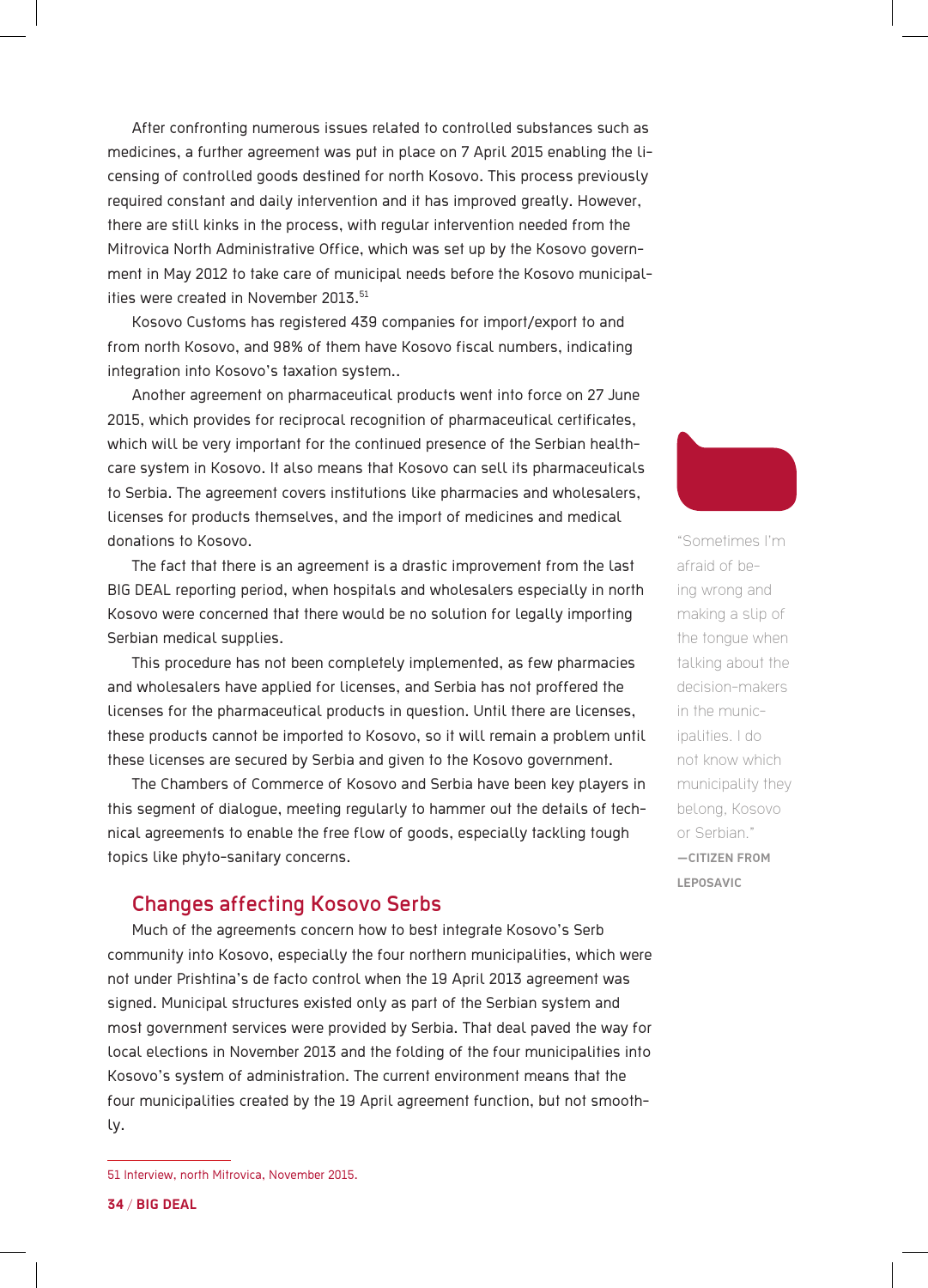All four of the municipalities had assemblies in place by January 2014 and their municipal statutes in place by May of the same year, but disputes over budgeting with Prishtina hobbled their functionality in 2015. The four northern municipalities in Kosovo were set to receive municipal budgets for 2015 from central government in Prishtina: several million euros each.

According to representatives in Prishtina, these municipalities would also be able to access 17 million to 20 million euros in state-level funds for infrastructure projects. But according to Kosovo's ministries of finance and local governance, the four municipalities requested funds that were 59 million euros higher than expected - seven times what Prishtina had allocated,<sup>52</sup> thus their budgets were blocked from February 2015 until May 2015.53

As a result, the municipalities have been struggling to make all of the expenditures by the end of the fiscal year.<sup>54</sup> In Leposavic, according to one member of the municipal assembly, only 7.3 per cent of the budget has been spent.<sup>55</sup> Given that there is a similar delay in budgeting and similar disputes as those present during the last budgeting period, there is a fear that this same problem could happen for the next fiscal year.

The previous structures of the municipalities also remain functional, and often with the same personnel: the deputy mayor of north Mitrovica under the Kosovo system is the mayor in the Serbian parallel system. The mayors of Leposavic and Zubin Potok are mayors in both systems, receiving two salaries.

# Parallel structures

These municipal officials in the north form part of what is dubbed in Prishtina "parallel structures." Until November 2013, governance, health, education, culture and in life in general were overseen by Serbian institutions. Currently these institutions continue receiving money from Serbia, yet, one by one, as Prishtina gradually takes the helm, for instance integrating former Serbian police officers into the Kosovo Police, some of these bodies will be shuttered.

Serbia still has local government bodies called privremeno veće, or 'temporary councils', and its state institutions (health ministry, education ministry, etc.) continue to function as well. According to research by Serbian journalists, there are more than 5,100 elected or appointed people on the Serbian payroll working in local government or public enterprises, including schools and hospitals, on the territory of Kosovo. Under the Serbian system, the municipality of Pristina (whose administration has its seat in Gracanica) has the largest payroll,

54 Interview in North Mitrovica with municipal official, November 2015.

<sup>52</sup> North Mitrovica budgeted for around 20 million euro, although only 2.7 million euro was approved by the government. Zvecan approved annual expenditure of around 14 million euro, as against an allocated 1.6 million; Zubin Potok approved 21.5 million while only 1.8 million was allocated, and Leposavic approved 11.5 million while only 2.3 million was allocated. See: http:// www.balkaninsight.com/en/article/prishtina-blocks-the-accounts-of-serb-municipalities 53 See ECMI Kosovo, "MUNICIPAL BUDGETS IN NORTHERN KOSOVO: AGREEMENT, AT LAST," 7 May 2015. http://www.ecmikosovo.org/wp-content/uploads/2015/05/Political-Update-on-Municipal-Budgets-in-the-North\_English.pdf

<sup>55</sup> Municipal Assembly monitoring report prepared by the Mitrovica-based Advocacy Center for Democratic Culture regarding the Leposavic municipal assembly session on 12 November 2015.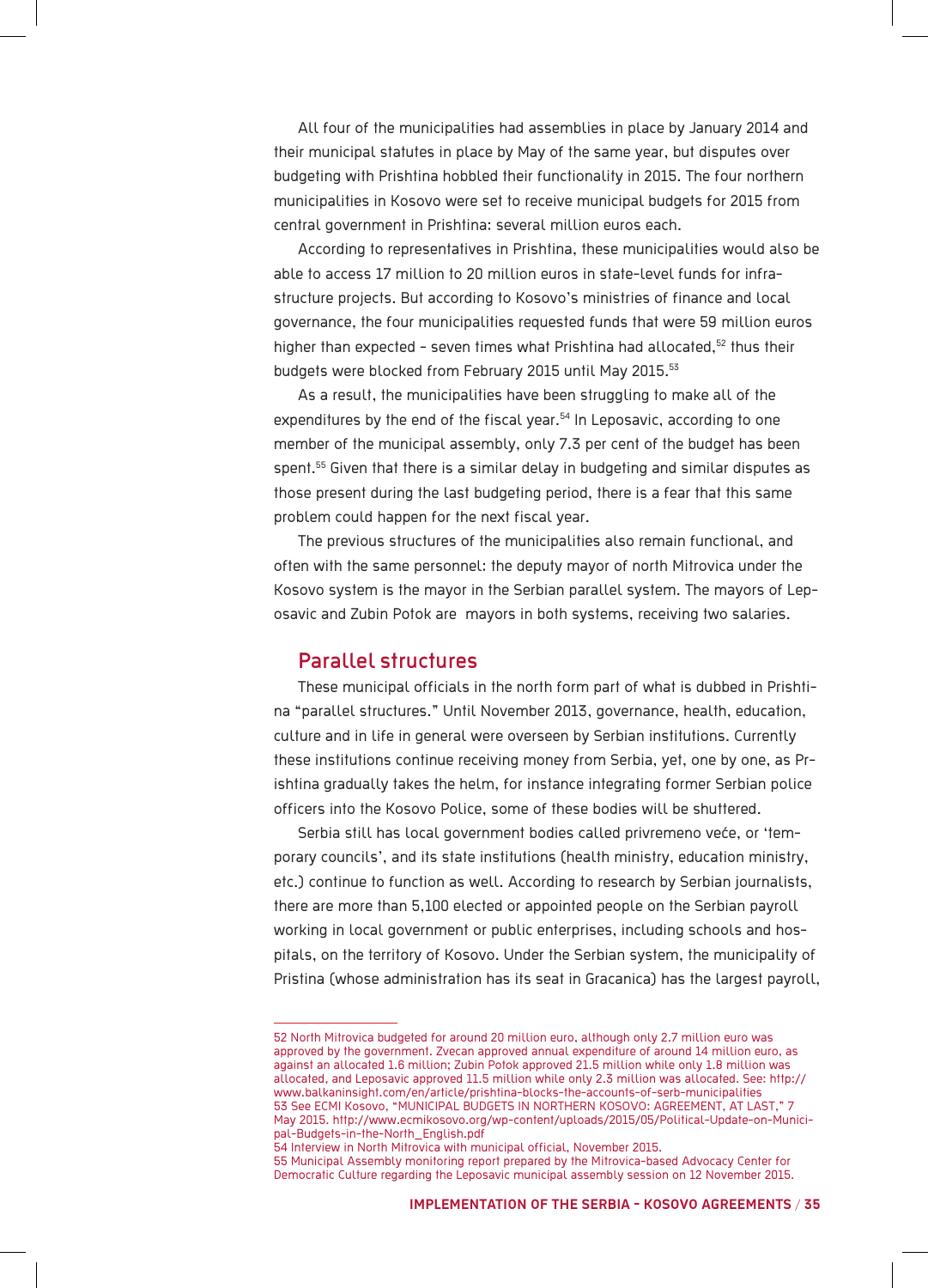with 840, while north Mitrovica has 614, Leposavic 510, Zubin Potok 399, and Zvecan 242.56 Some of these people officially work in Kosovo institutions as well and receive two salaries.

According to recent polling, some 52 per cent of north Kosovo inhabitants rely on the budget of Serbia for income, so in many ways these 'parallel structures' are a lifeline for Kosovo Serbs.<sup>57</sup>

One of these officials who sits in two chairs is Zoran Todic, president of the municipal assembly of Leposavic according to the Kosovo system, and head of the temporary council in Leposavic's Serbian municipality structure.

"We undertook the first step in the Brussels agreement, which was to go to the polls under Kosovo law," he says. "Regarding the functioning of the new local governments, they work only as much as is sufficient to fulfil some legal obligations."

Todic told BIG DEAL the process of closing the parallel institutions will take time.

"If anyone thought that overnight, by turning out to vote, we would be immersed in the new system, they are lying. There are a lot of technical details that need to be fulfilled in order for it to come to life."

Todic is looking to the Association/Community of Serb-majority municipalities to sort out the system:

"If the provisional institutions [temporary councils] were abolished there would be chaos in the payment system. There are institutions that are directly financed from the budget of the Republic of Serbia. The essential plan of the Association of Serbian municipalities is to solve the issue of funding from Belgrade."

However, it can be confusing to have to address two systems, or to not be sure where to turn. "Sometimes I'm afraid of getting it wrong and making a slip of the tongue when talking about the decision-makers in the municipalities," a citizen from Leposavic told BIG DEAL. "I do not know which municipality they belong to, Kosovo or Serbian." Often that is because the same municipal employees work for both structures.

"Everything that we used to call 'our' institutions, and what in the meantime were called 'parallel' institutions, are looking at closure. They must all be shut down," says Leposavic municipal assembly member Nenad Radosavljevic.

"Of course things connected to documents, passports, ID cards, citizenship, etc. should be allowed to continue to exist in dualism in the sense that the Serbian people want their homeland to still be Serbia, and they should be allowed to have dual citizenship. But there is no dilemma that the parallel institutions will be closed and must be closed, in order for everything to function correctly. I expect that these will be closed in parallel with the formation of the Associa-



"Everything that we used to call 'our' institutions, and what in the meantime were called 'parallel' institutions, which are looking at closure, they must all be shut down." **— NENAD RADOSAVLJEVIC, LEPOSAVIC MUNICIPAL ASSEMBLY MEMBER**

<sup>56</sup> Data provided by Ivan Angelovski, formerly of Serbian broadcaster B92's show Insajder. The salaries for these 5,106 people cost the Serbian government almost 2.18 million euros per month. 57 "Views of the citizens in north Kosovo," AKTIV & Center for Peace and Tolerance, November 2015.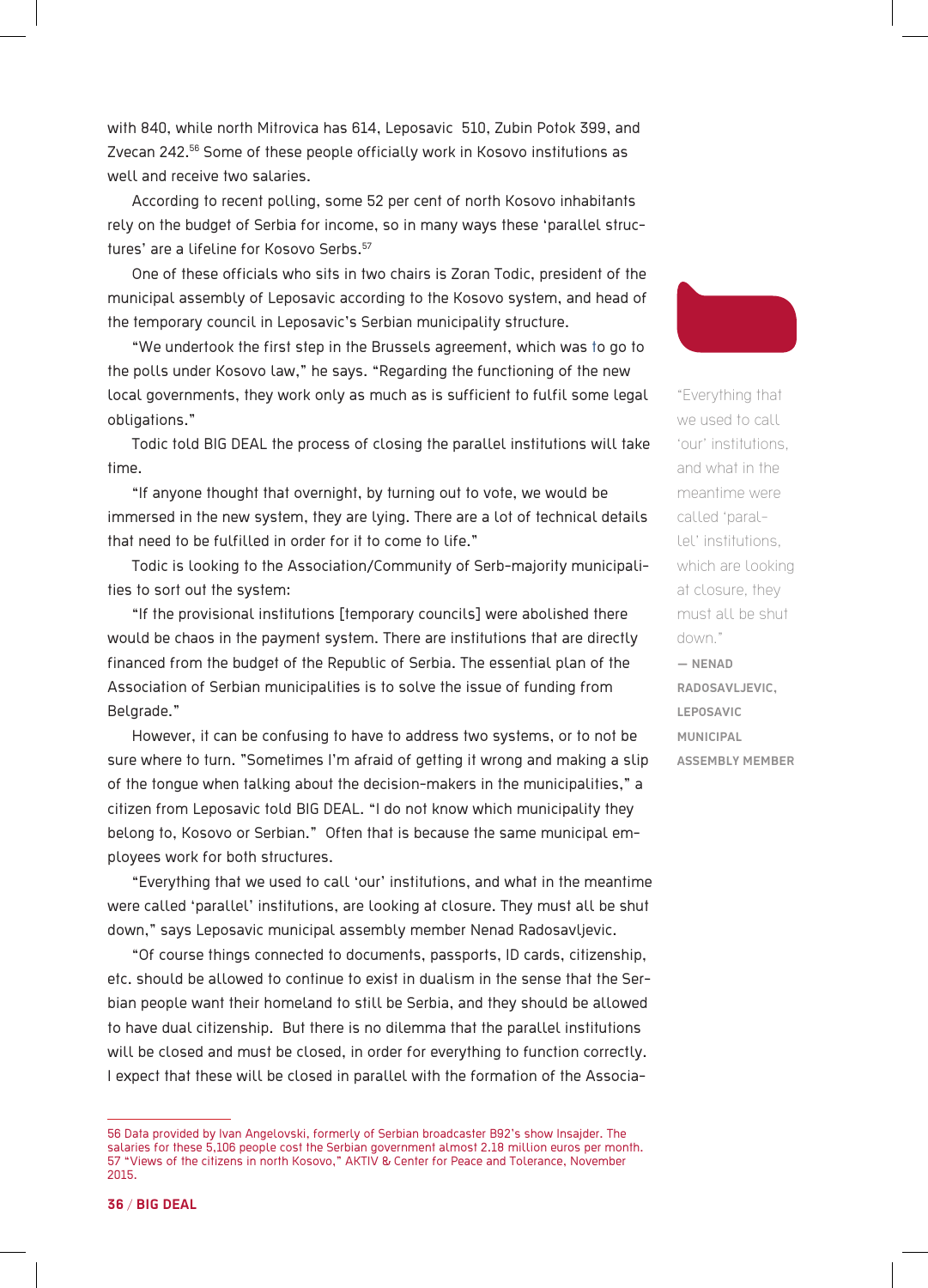tion of Serbian-majority municipalities," says Radosavljevic.

Indeed, according to the deal, the process of setting up the statute for the future Association/Community of Serb-majority municipalities should run in tandem with the dismantling of the Serbian state structures, and future funding for Kosovo Serbs will be eventually routed through the Association. A tripartite group should be set up to monitor the process of dismantlement as it proceeds with the statute.

# Association/Community of Serb-Majority Municipalities

The Association/Community of Serb-majority municipalities (ASM) is the cornerstone of the 19 April 2013 agreement, with six of 15 points of the deal focused on its creation. Most Serbs of Kosovo are eager to see it up and running, likely because a number of them have high expectations for it. One in five northern Kosovo Serbs believe the ASM will have executive competencies,<sup>58</sup> a proportion that is actually relatively low considering the fulsome promises that have been made for more than two years now by Serbian politicians.

The ASM is to include the four northern municipalities as well as Gracanica, Strpce, Novo Brdo, Klokot, Ranilug and Partes, with the regional centre for southern municipalities to be seated in Gracanica.

The original 2013 agreement foresaw that it would be up and running by the end of the same year. However, implementation was more or less stalled until this summer. On 25 August 2015 Kosovo and Serbia agreed in Brussels on a set of general principles and main elements of the Association, which should eventually be translated into a statute. However, almost as soon as this agreement was reached, Kosovo's opposition bloc, consisting of Vetevendosje!, Alliance for the Future of Kosovo (AAK) and the Initiative for Kosovo (NISMA), began protesting the decision.

 The agreement fleshes out the competencies given to the association of the 10 Serb-majority municipalities, to have full "overview" in the areas of rural and urban planning, economic development, education and health, though the precise meaning of "overview" is not well-defined and seems to have multiple potential interpretations. It will also allow Serbia to contribute money – in a transparent manner – to the body. This is of vital importance to Kosovo Serbs, as more than half of the Serbs in the north report relying on money from the Serbian government for their livelihoods.<sup>59</sup> However, it is also an area of concern for those who see it as a way for Serbia to continue to hold influence over Kosovo, and, in the case of the six Serb-majority municipalities south of the Ibar River, to extend its influence.

The deal fleshes out the details of the ASM that are not enumerated in the Brussels agreement, but the principle that the Association conforms with Kosovo law and the European Charter on Local Self-government holds. Pursuant to

<sup>58</sup> Ibid. 59 ibid.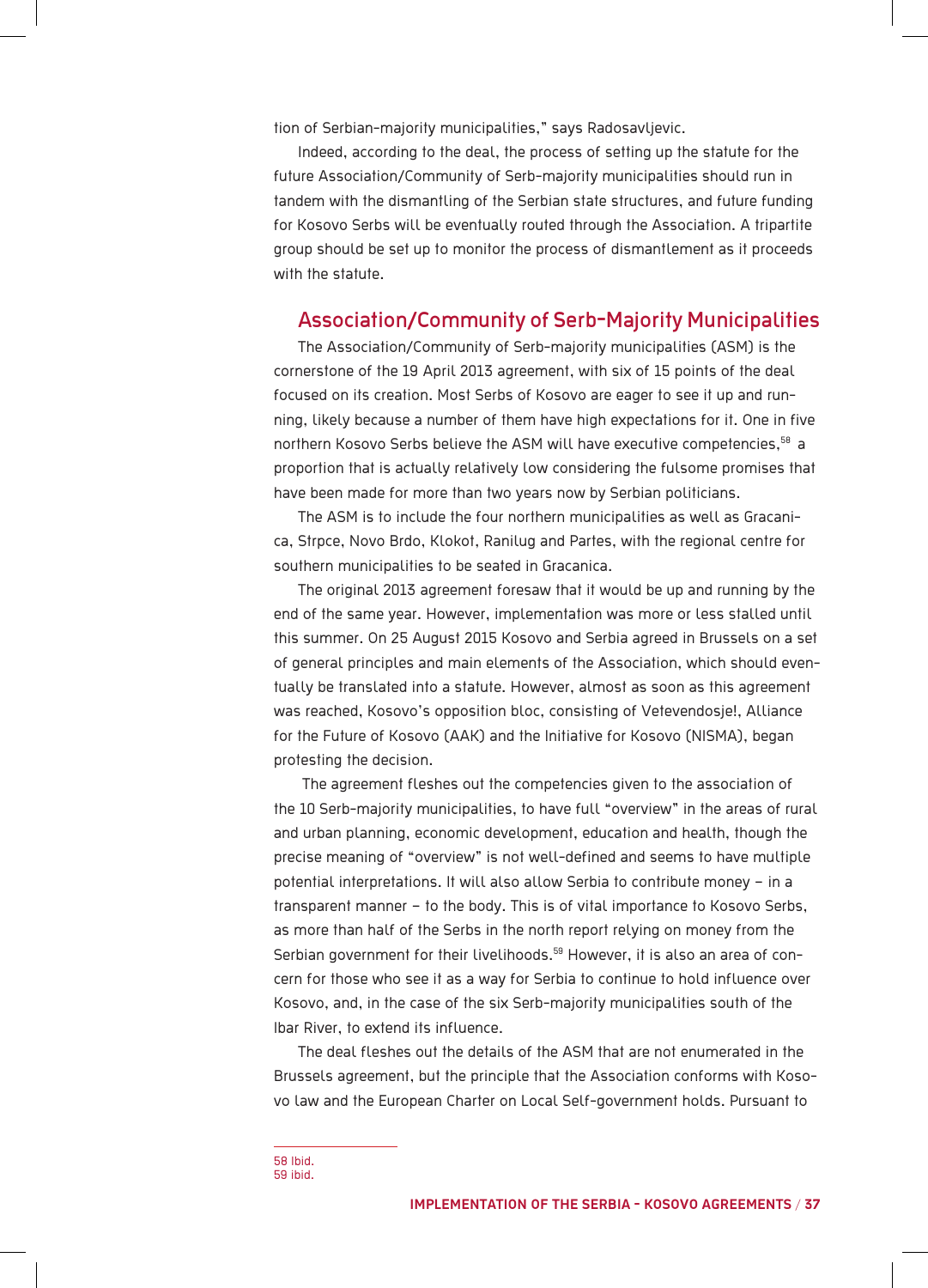this agreement, the ASM will have the following structures:

- An Assembly;
- A President and Vice President elected by the Assembly;
- A council of a maximum of 30 members who are residents of the municipalities, which includes the ten mayors. It is to serve as an advisory body.
- A 7-member board responsible for the daily management of the ASM, more details about their administrative staff to be defined in the statute;
- An Administration, whose chief is appointed by the board. Staff will be civil servants.
- A Complaints Office.

The agreement leaves many things undefined, including the seat of the Association.

Legal competencies/rights/entitlements include:

- Proposing amendments to legislation and regulations relevant "for the performance of its objectives."
- The right to initiate or participate in proceedings before courts, including the Constitutional Court, "against any acts or decisions from any institution affecting the exercise by the Association/Community of its powers in accordance with its Statute."
- Nomination of representatives to bodies of the central government.
- Right to access information from central authorities related to competencies of the Association (health, education, etc.)
- The four northern mayors will nominate the regional police commander for the north.
- Property ownership.
- Employees will have the status of civil servants.

Funding of the Association/Community is also controversial. The body will be subject to audit by the Auditor General. It can have the following sources of funding:

- Member contributions (i.e. from municipal budgets)
- Income from revenues and services provided
- Revenue derived from its property/moveable assets
- Transfers from central authorities in Prishtina
- "Contributions, grants, donations as well as financial support from other associations and organisations, domestic and international as well as from the Republic of Serbia."
- Like other municipalities, the ASM and participating municipalities are exempt from taxes.

The services to be provided to citizens for financial gain have not been delineated, neither has its visual identity. Symbols are important to both Kosovo and Serbia. The ASM is to have its own coat of arms and flag, in accordance to Kosovo law. It is unknown yet what these will look like.

As it stands now, the principles seem to be in line with the Ahtisaari plan,

**38** / **BIG DEAL**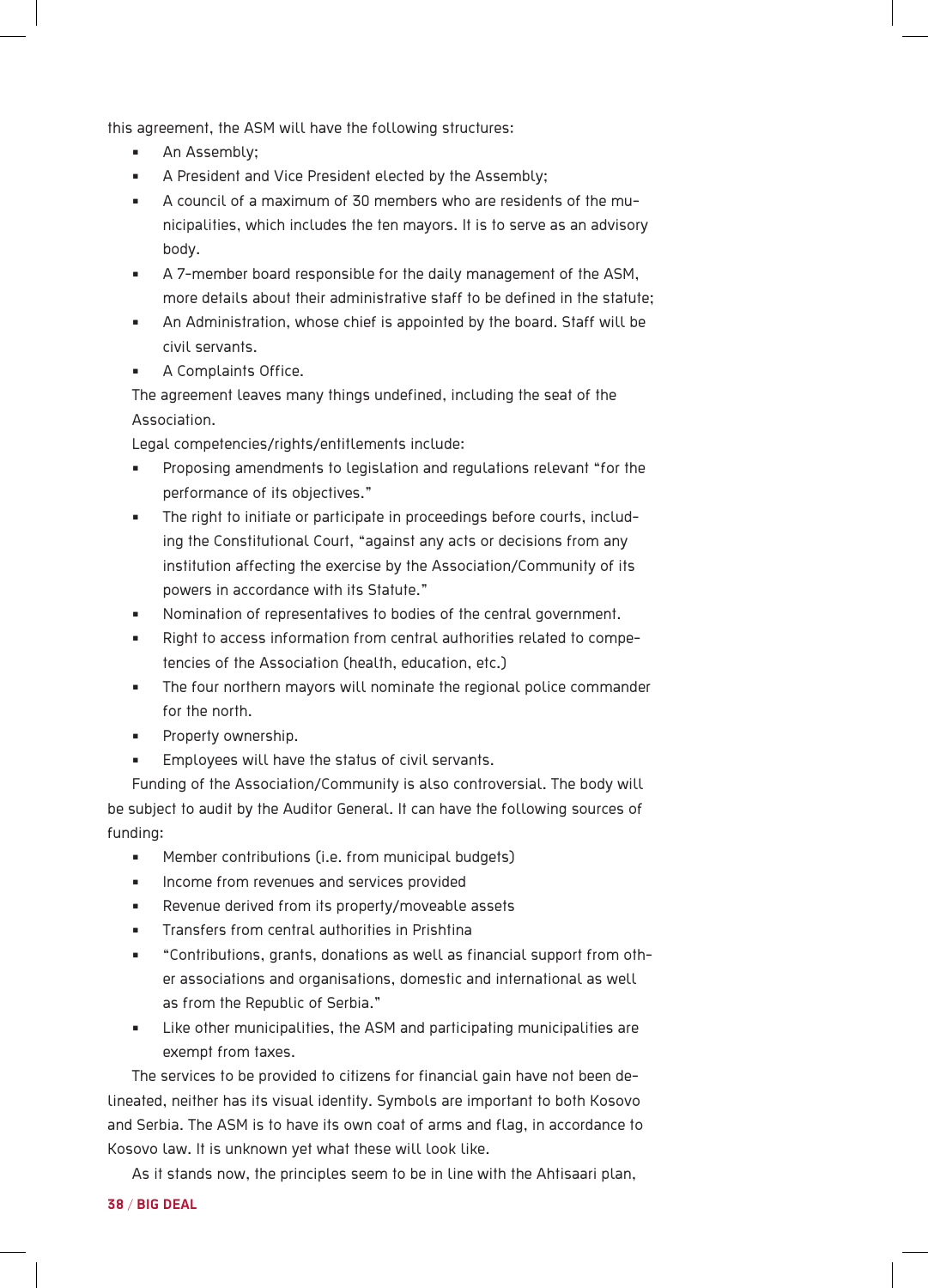but the powers accorded are indeed considerable. On the one hand, receiving money from Serbia—in a transparent way— to add to municipal budgets for healthcare and education relieves Kosovo's budget.

Some see this as legitimizing the current system in a way that will let Prishtina know how much money Belgrade is investing in Kosovo. In the words of politician Oliver Ivanovic, "It needs to be explained to both sides that the Brussels agreement will lead to the legalization of the status quo. Nothing significant will change except that some legal and normal limits will be introduced into the current situation."60

However, others fear potential pitfalls, for instance if Belgrade threatens to condition financing on certain behaviour or votes. In the period since the November 2013 elections, Belgrade has been exercising control over ethnic Serb functionaries in the Kosovo government. One such example is the recent decision to replace Aleksandar Jablanovic as head of Srpska Lista with Slavko Simic. It was made in Belgrade, announced by Prime Minister Vucic to a host of Kosovo MPs and ministers. Serbian Labour Minister Aleksandar Vulin, and Marko Djuric, head of Serbia's office for Kosovo was also present.<sup>61</sup>

However, as scholar Daniel Serwer pointed out after the recent agreement was signed, Prishtina did not have a choice during these negotiations, because it is already committed to implementing the Ahtisaari Plan.<sup>62</sup>

The Ahtisaari Plan, which is formally known as the Comprehensive Proposal for the Kosovo Status Settlement, was a plan put forward before Kosovo declared independence, as a roadmap for Kosovo to transition from UNMIK control. It was drafted by former Finnish President Martti Ahtisaari, and is part of Kosovo's constitutional system.

The plan created the International Civilian Office (ICO), which oversaw Kosovo's so-called "supervised independence," from February 2008 until the ICO's closure in September 2012. Serbia rejected the plan and as northern Kosovo remained outside Prishtina's control, the plan was not implemented there.

The Ahtisaari plan focused on a decentralized model of Kosovo, giving significant responsibility to municipalities to manage their own affairs. Annex III of the plan drew new boundaries for municipalities, some of which were created on an ethnic basis, like predominantly Serb north Mitrovica.

The Ahtisaari Plan gave these municipalities important elements of selfrule in the fields of health, education and social issues, as well as participation in choosing the police chief.

<sup>60</sup> Oliver Ivanovic, from north Mitrovica is the leader of the independent citizens' initiative "Freedom, Democracy, Justice." In November 2014, he was indicted for alleged war crimes against civilians in 1999 and 2000. The trial remains ongoing. Before his arrest he was seen as one of north Kosovo's more moderate, pro-cooperation figures and a "key interlocutor for NATO and the EU." http://uk.reuters.com/article/2014/01/27/uk-kosovo-warcrimes-idUKBREA0Q1FS20140127 61 This decision was made on 23 October 2015 in Belgrade. http://www.blic.rs/Vesti/Politika/600742/Slavko-Simic-novi-sef-Srpske-liste-umesto-Jablanovica 62 See "It all depends," 26 August 2015. http://www.peacefare.net/2015/08/26/it-all-depends/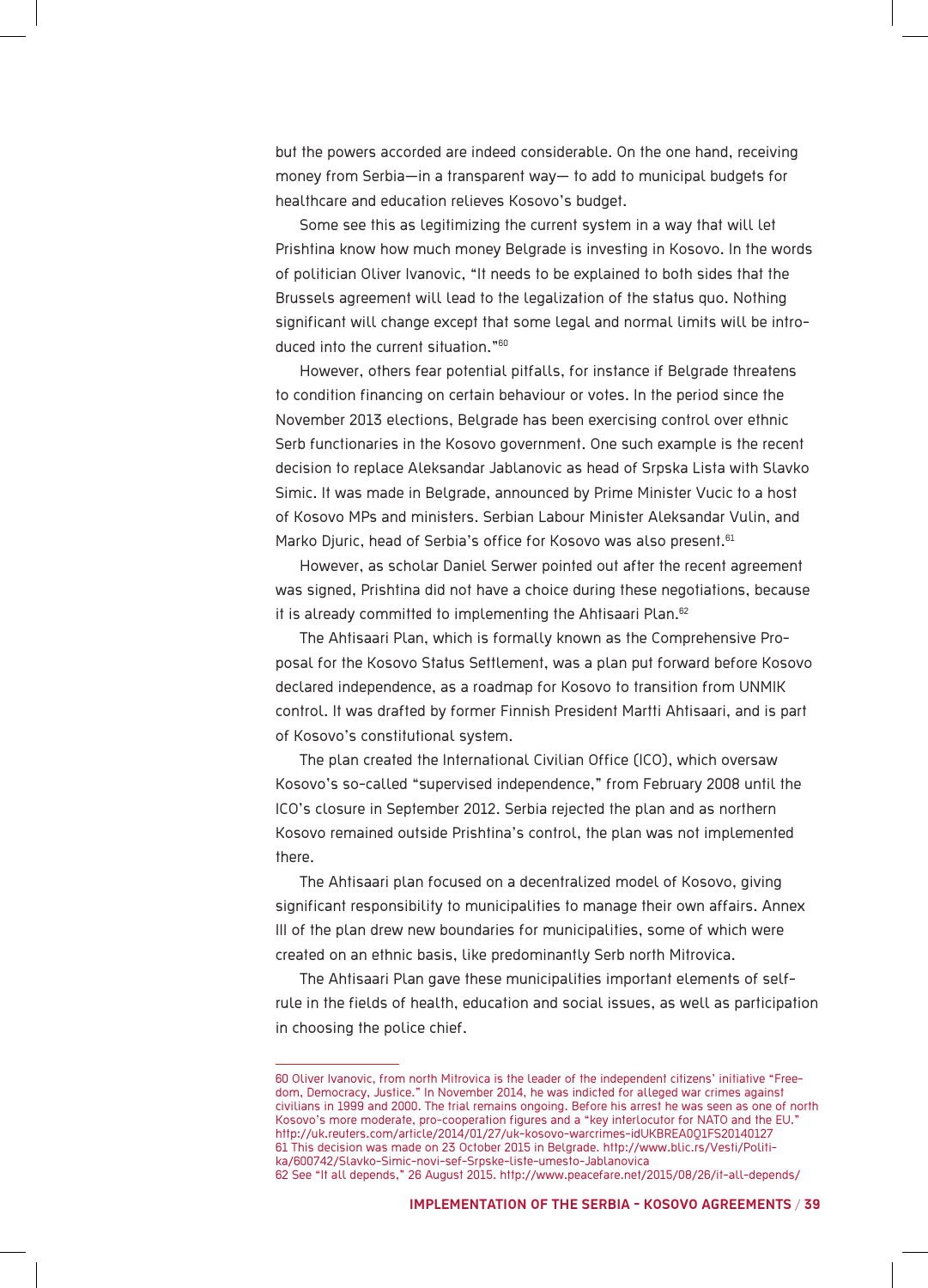Article six gave municipalities the right to form associations and partnerships with other municipalities in Kosovo: "Municipalities shall have the right to inter-municipal and cross-border cooperation on matters of mutual interest in the exercise of their responsibilities."

Municipalities also have the the right to cooperate with municipalities and institutions in Serbia, "including the right to receive financial and technical assistance from Serbia, within certain clear parameters set by the Settlement." In addition, municipalities are allowed to use educational material from Serbia in local schools.

Annex III stipulates that municipalities can cooperate with and receive funding from Belgrade and use educational material from Serbia in local schools. Mitrovica North is given special competence for higher education, including licensing and registering of educational institutions, while north Mitrovica, Strpce and Gracanica are given special powers with regard to healthcare. Annex IV provides that municipalities will have their own local courts and mandates that "Kosovo judicial institutions shall ... reflect the ethnic composition of their area of jurisdiction."

In this way, the clauses of the 19 April 2013 agreement and the "main elements" enumerated in August 2015 seem to be in harmony with the Ahtisaari Plan. The intent of the plan to allow Kosovo Serbs to be part of a multi-ethnic Kosovo while still maintaining ties with Serbia seems clear.

The plan did not, however, detail how any of these associations would relate to the central government in Prishtina, or explain what sort of formal institutional links it would have to the Serbian government in Belgrade.

The central government has the power of administrative review of municipal actions, with the provision that if the municipality and the central government disagree, the matter is to be decided in the Kosovo courts (Annex III Art. 6). The plan does not mention a potential disagreement between an association of municipalities and the Kosovo government. The 25 August 2015 "main elements" document also does not address disagreements between the central authorities and the association. This will have to be addressed.

However, the plan did place these in the context of a functional relationship with the government in Prishtina, who would retain administrative oversight of local competencies, as it is doing now. This oversight is slowly extending to the north, through the establishment of four northern municipalities in the Kosovo system after the November 2013 elections.

The issue is that while the most recent agreement seems to be more or less in line with the Ahtisaari plan, it, the 2013 agreement and the recent "main elements/key principles" document are all ambiguous on the issue of municipal partnerships, and this ambiguity could lead to problems.

For instance, there are two articles in the Ahtisaari Plan dealing with municipal partnerships:

9.1.1 Municipal responsibilities in the areas of their own and extended own competencies may be exercised through municipal partnerships, with the ex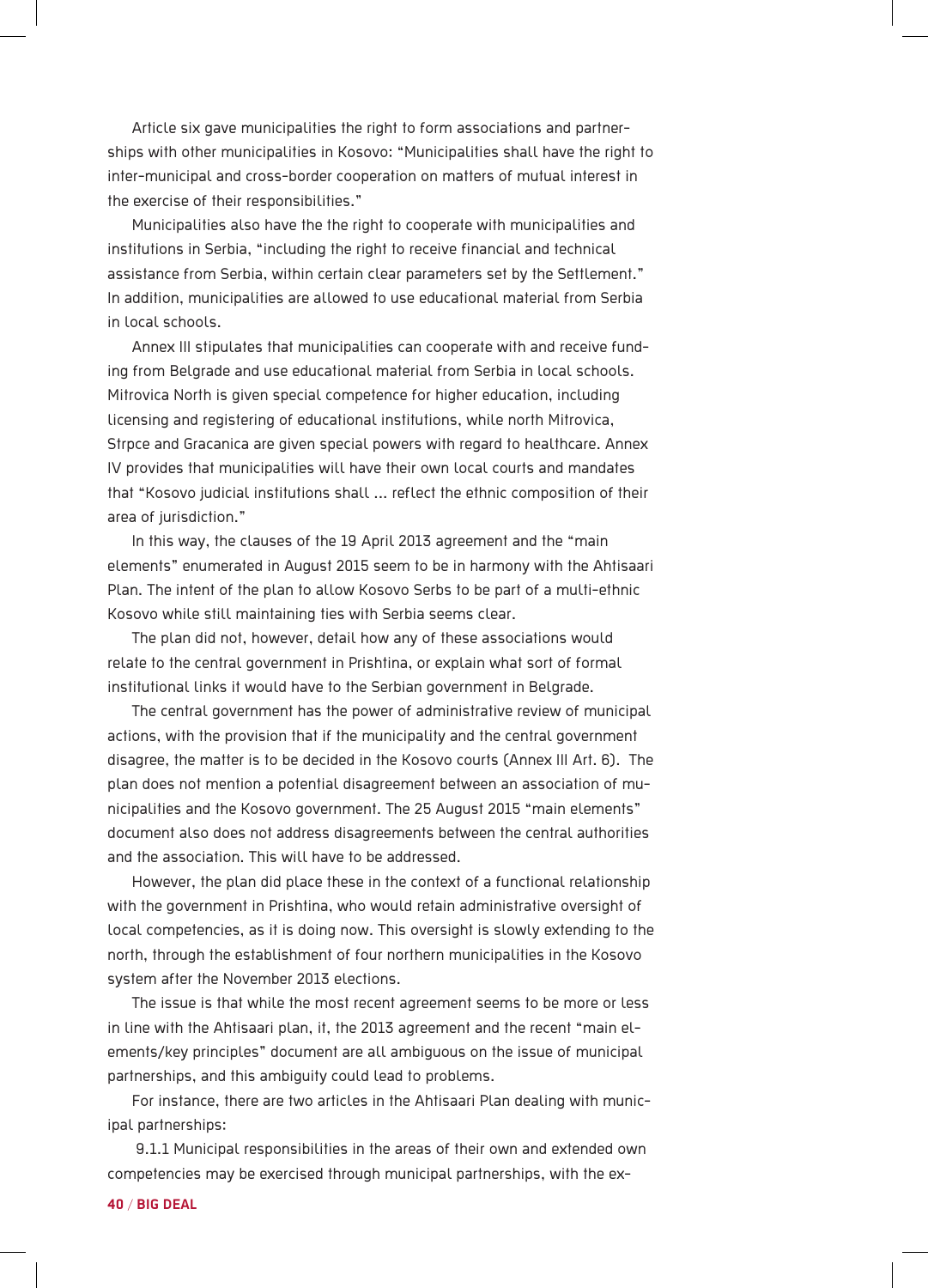ception of the exercise of fundamental municipal authorities,<sup>63</sup> such as election of municipal organs and appointment of municipal officials, municipal budgeting, and the adoption of regulatory acts enforceable on citizens in general.

9.1.2 Municipal partnerships may take all actions necessary to implement and exercise their functional cooperation through, inter alia, the establishment of a decision making body comprised of representatives appointed by the assemblies of the participating municipalities, the hiring and dismissal of administrative and advisory personnel, and decisions on funding and other operational needs of the partnership;

"These provisions allow for the exercise of powers collectively, but, importantly, not when it comes to basic municipal powers and authorities," points out scholar Gezim Krasniqi, Alexander Nash Fellow in Albanian Studies at University College London.

Article 9.1 deals with "partnerships," while 9.2 deals with the formation of an association, which can offer its members services including "training, capacity building, technical assistance, research related to municipal competencies and policy recommendations."

It is unclear whether these are considered the same type of body or different possibilities, says Krasniqi.

The 2013 agreement puts the wording differently:

"In accordance with the competences given by the European Charter of Local Self Government and Kosovo law the participating municipalities shall be entitled to cooperate in exercising their powers through the Community/Association collectively.<sup>64</sup> The Association/Community will have full overview of the areas of economic development, education, health, urban and rural planning.

The Ahtisaari Plan presents the opportunity to exercise "non-basic municipal powers together," but the 2013 agreement makes no such distinction.

The most recent agreement, on 25 August, gives the future Association rights that were not mentioned in Ahtisaari or in the 19 April 2013 agreement:

9) The Association/Community will promote the interests of the Kosovo Serb community in its relations with the central authorities.

11) the right to initiate or participate in proceedings before the competent Courts, including to the Constitutional Court

13) the right of the four mayors from the north to propose, on behalf of the association, a list of candidates for nomination as regional police commander

14) the right to own companies that provide local services within the scope of the Association

Point 9, as Krasniqi points out, gives Serbs another level of representation in addition to the seats in parliament reserved for them.

 Point 14 intimates that the Association will not be purely a coordination mechanism, but also a service provider.



problem is legal ambiguity and the fact that Kosovo Serbs and Serbia don't recognise Kosovo" **— GEZIM KRASNIQI, SCHOLAR AT ALEXANDER NASH FELLOW IN ALBANIAN STUDIES AT UNIVERSITY COLLEGE LONDON**

<sup>63</sup> Emphasis added by the author.

<sup>64</sup> Emphasis added by the author.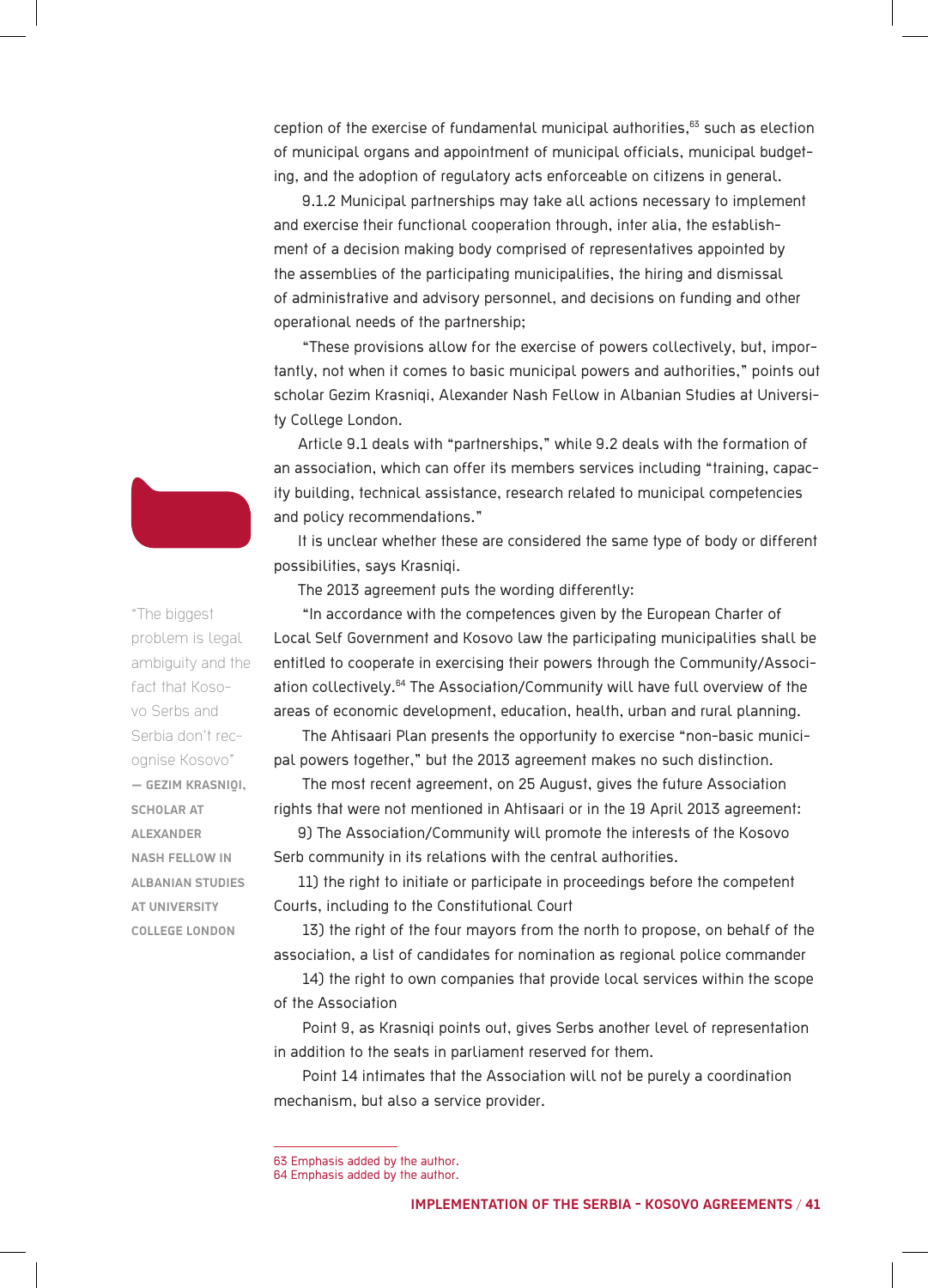Krasniqi concludes that there is potential for the Association to weaken the state of Kosovo, and the likelihood will be higher if the statute is ambiguous.

"I consider that a potentially ambiguous statute will be detrimental to the process of the integration of Serbs within the Kosovan system and ultimately Serb-Albanian relations," he says. "Although the first objective of the association according to the 2015 agreement is 'to strengthen local democracy', I fear that the association will do the opposite. The aforementioned principles leave open the door for the emergence of a centralised mechanism controlled directly by Belgrade that weakens both the municipalities with Serb majority by exercising many competences on their behalf and representation at the central level." Much of the implementation of the agreements depends upon the idea of "overview". The 19 April 2013 agreement gives the ASM "overview" of the areas of healthcare, education, urban/rural planning and economic development, which are municipal capacities according to Ahtisaari. The Ahtisaari plan never mentions the word "overview", or ascribes it a functional definition. This term, which has been translated into Serbian and Albanian as 'supervision' and 'oversight,' interpreted by the Serbs as something like "executive authority," and has been interpreted by Prishtina as supervision but not an executive authority, will need to be fleshed out. Indeed, it may assuage some fears of Kosovo Albanians and create more realistic expectations for Kosovo Serbs if the term is better defined and presented to the public. The draft statute for the ASM, unlike the 25 August agreement, will be a legal document. It must either precisely define this term "overview" or replace it with other, more precise terms, considering that the precision of legal regulations is one of the basic principles of rule of law.

"The biggest problem is legal ambiguity and the fact that Kosovo Serbs and Serbia don't recognise Kosovo," says Krasniqi. "It might make sense to have some provisional technical agreements in Brussels that are ambiguous but work in practice, but ambiguities in documents and legislation of crucial importance, such as the functioning of the association and its relations with central authorities, risk to provide a long-standing source of disagreement and political impasse."

Scholars also raise concerns about the portion of the agreement which stipulates that the regional police commander will be a Serb, selected by the mayors from Kosovo's four northern municipalities. A similar arrangement in Bosnia, which stipulates that the country's three presidents must self-identify as a Bosnian Serb, Croat, or Bosniak, was found to be in contravention of the non-discrimination and free elections provisions of the European Convention on Human Rights by the European Court of Human Rights in 2009.<sup>65</sup>

"Kosovo has two main legitimate worries," says analyst Leon Malazogu. "First, that [the Association] may face a type of deadlock similar to the Sejdic-Finci case in Bosnia if a non-Serb takes Kosovo to the court in Strasbourg about his/her inability to become the director of police in the north."



 "The Community of Serb-majority municipalities, jointly with political processes at central and local levels could be a useful institutional framework that can offer accommodation to Serbian community in Kosovo, and as the first resort, alleviate its fears and sense of distrust toward the process and Prishtina itself." **— BRANISLAV NESOVIC, RESEARCHER**

<sup>65</sup> See, for background: http://www.economist.com/blogs/easternapproaches/2013/10/bosnia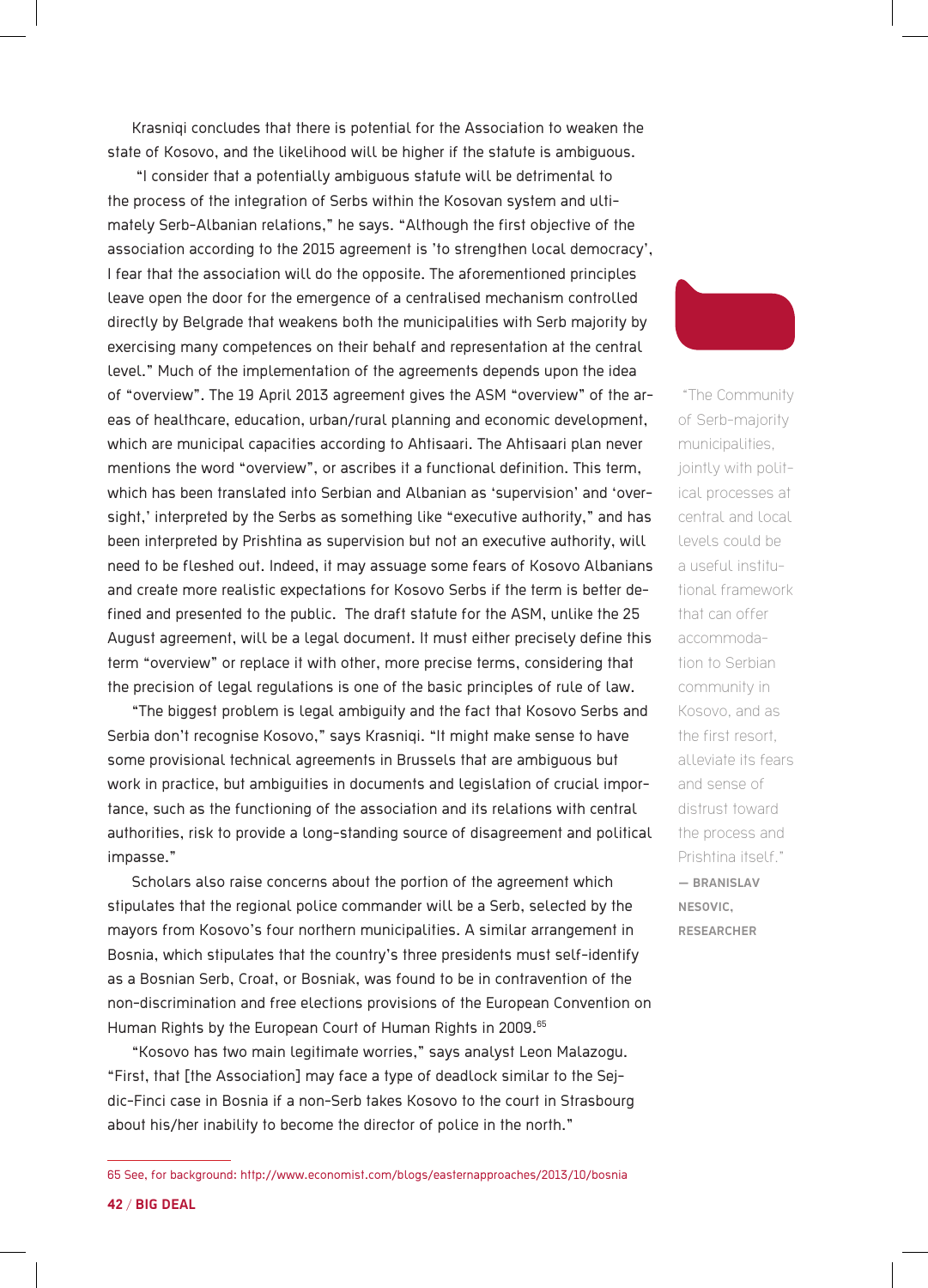Malazogu, like many Kosovars, also shares Krasniqi's concern: "Serbia still keeps a discourse of enmity towards Kosovo which frames concessions to the Kosovo Serbs as potential threats to the state. While generally within the Ahtisaari framework, the wording [of this agreement] leaves an open door for divergent hopes in due course, which guarantees to poison relations in the future."

Branislav Nesovic, who conducted extensive research on the Association of Serb-majority municipalities and the expectations and fears communities ascribed to it, says most of these "new" competencies are not really new.

"The very fact that Kosovo does not have to change any laws for the Association to be formed speaks for itself," he says.

Moreover, Nesovic argues, the Association will actually serve to integrate northern Serbs into the Kosovo polity "at least institutionally," which will in turn ward off fears of "the other", and be a way to build trust in the Kosovo institutions.

 "The Community of Serb-majority municipalities, jointly with political processes at central and local levels, could be a useful institutional framework that can offer accommodation to the Serbian community in Kosovo, and as the first resort, alleviate its fears and sense of distrust toward the process and Prishtina itself."

Nenad Djurdjevic, of the Belgrade-based Forum for Ethnic Relations, says the Association was not granted executive powers, and, he argues "The system of election of the deputies in the assembly is indirect, meaning basically all the institutions will be created by deputies already elected in the municipalities, giving it less political and legal influence."

The Association does get new competencies like property rights and the ability to appeal directly to the Constitutional Court, but there are no veto powers, and no clauses that oblige the central government in Prishtina to consult with the Association on matters of importance to the Serbian community.

Moreover, says Djurdjevic, aside from the seats in the Assembly, there is no institution that can take care of the Serb community in a comprehensive way. Additionally, the right to nominate the regional police commander was foreseen in Ahtisaari, and the Kosovo Police is a more or less centralised and hierarchical institution.

Djurdjevic, who worked extensively with the Albanian national councils in Serbia,<sup>66</sup> argues that a similar model would have been better for Kosovo's Serbs, rather than a model focused on territory.

"I would advocate more for personal rights and the creation of minority institutions that stem from it, like National Minority Councils, rather than than territorialisation of the rights," Djurdjevic told BIG DEAL. "But if Kosovo Alba-

<sup>66</sup> National councils in Serbia exist for the 19 officially recognized ethnic minorities in Serbia to give minorities policymaking influence on education, culture and information dissemination in the languages of the minorities. Serbia's Law on National Minority Councils was adopted in August 2009 in order to implement the minority self-government guaranteed by the Serbian Constitution. Each National Council will have between 15 and 35 members. Each Council may establish educational and cultural institutions as well as media outlets.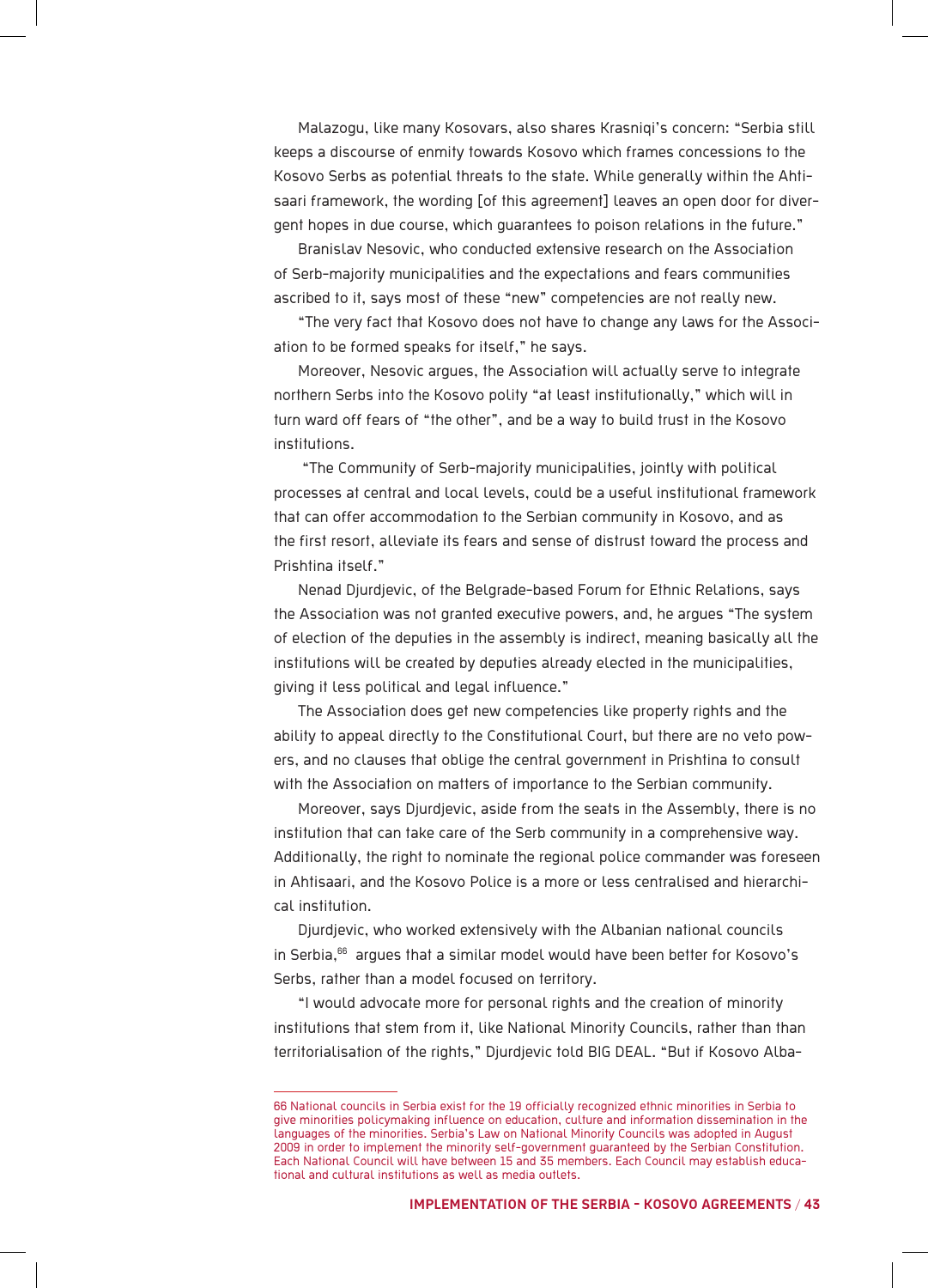nians thought that they can have the state without granting additional guarantees to the Serbs they were wrong."

The fact that six Serb-majority municipalities south of the Ibar will join the Association is something that could serve to bring the northern municipalities further into the Kosovo system. While an association for only the four northern municipalities, could leave hopes for partition of a contiguous area, the addition of the six in the south, which have already been part of the Kosovo system for many years, could ease integration. However, it could also bring those six municipalities closer to Belgrade and further from Prishtina.

"Communities are already divided and no miracle will make multi-ethnicity function in the short term, but in the long term it is a chance to make them learn to live together and function through socialization," says Bane Nesovic, of the north Mitrovica-based NGO AKTIV.

The statute of the ASM was to be drafted by a management team consisting of four representatives from northern Kosovo within four months of the agreement, by 25 December. However, their actions have been postponed due to the temporary suspension of the agreement by Kosovo's Constitutional Court.

On 31 October, following weeks of destabilization in the Assembly, President Jahjaga sought relief from this deepening rift within the Kosovo Albanian body politic by asking the Constitutional Court to determine whether or not the agreement complied with the Kosovo constitution.

In her report on the state of play of implementation of the agreements published on 25 October 2015, Kosovo's chief negotiator Minister Tahiri was very clear: "The [recent] Agreement is in compliance with the Constitution of the Republic of Kosovo and its laws. The Association will not have executive powers and will not be a third layer of governance in the Republic of Kosovo."

The agreement does envision a role for the Constitutional Court, but not until an actual statute is promulgated as a regulation by the Kosovo government. $67$  That is why this decision is seen widely as a stalling tactic, and one that has the potential to break down the goodwill that was accrued in August in Brussels.

Belgrade said the court decision would have a negative effect on the ongoing process of dialogue. "This is really ruining the atmosphere of dialogue and further reducing communication," Marko Djuric, head of Serbia's office for Kosovo, told BIG DEAL.

"We weren't informed about the initiative to send this to the court, which is not right. We are a party to this agreement," he said.

Serbian Foreign Minister Ivica Dacic called the move a "threat to regional stability," accusing Kosovo of "mocking both the international community and the European Union."68



"We weren't informed about the initiative to send this to the court, which is not right. We are a party to this agreement." **— MARKO DJURIC, HEAD OF SERBIA'S OFFICE FOR KOSOVO**

<sup>67</sup> The text of the agreement refers to this as a "decree," but as the government cannot issue decrees, it will take the form of a regulation, according to Minister Tahiri. 68 http://www.balkaninsight.com/en/article/belgrade-pristina-row-over-brussels-agreement-suspension-11-11-2015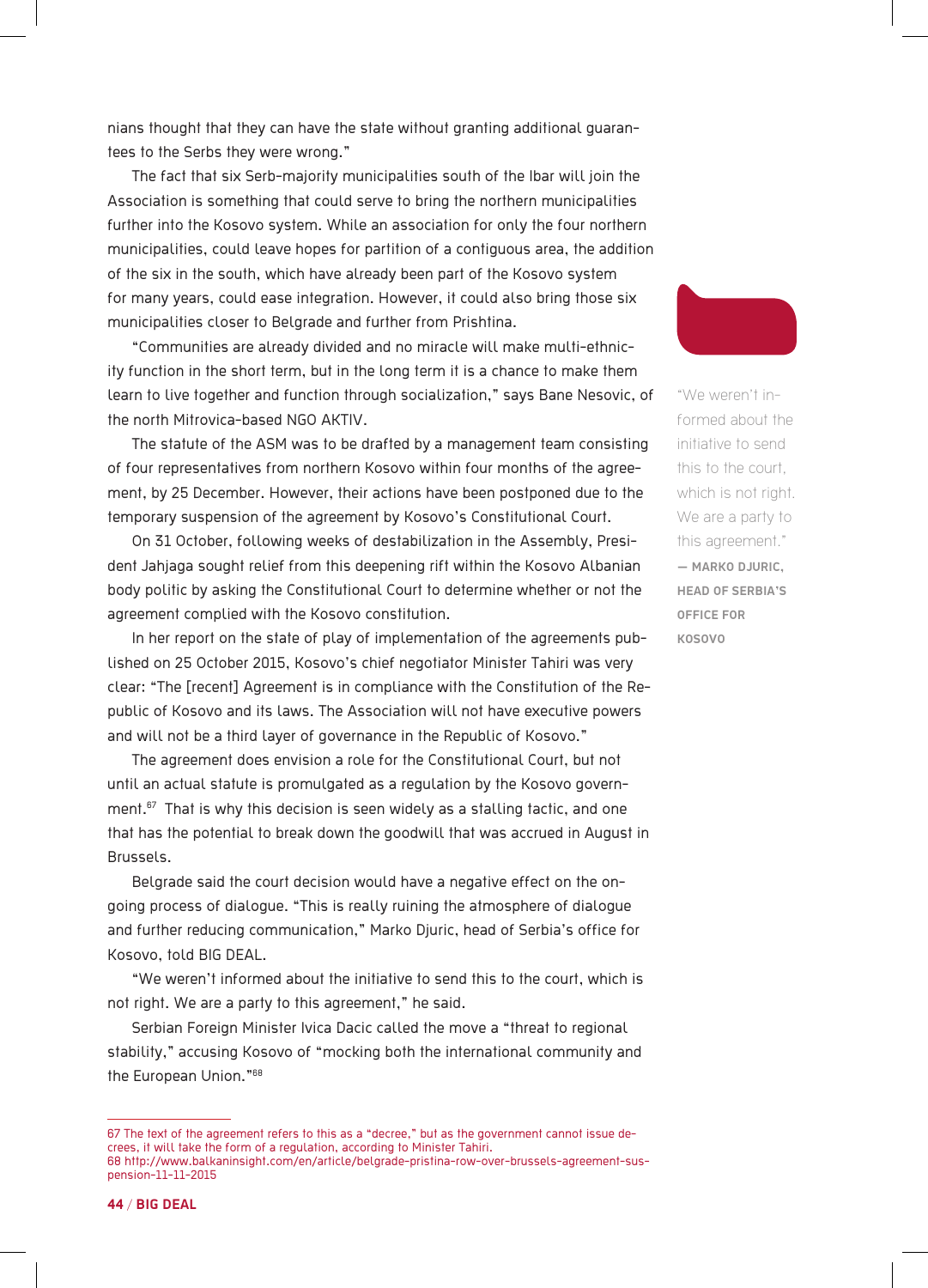Some analysts see this court decision as political and question whether Kosovo's President had any constitutional right to ask the court to opine on the legality at this stage, as the document is not final, and the Constitution gives the president the right only to refer laws or decrees.<sup>69</sup>

One thing is clear: the 25 August agreement foresaw that the ASM would be established by the end of the year, and now the current state of affairs ensures that no progress can be made before early 2016. This does not inspire confidence in the Kosovo government on the part of Kosovo Serbs. More than 80 per cent of northern Kosovo Serbs already say that the Brussels agreement has done nothing to improve their lives,<sup>70</sup> and this deepens resentment.

It is important to note that the mono-ethnic nature of the proposed association is concerning. The text of the agreement made in Brussels says that "The Association/Community will promote the interests of the Kosovo Serb community in its relations with the central authorities." Of course, the constitutional setting does also foresee collective protection mechanisms as a right for the Serb community. However, every single one of these municipalities has non-Serb residents, and such statements are not in the spirit of multi-ethnicity of Kosovo's constitution.<sup>71</sup> A better text would say that it would promote the interests of all citizens of the given municipalities.

Minister Tahiri is adamant that the Association will not be established until all parallel institutions of Serbia are closed. As the statute is being written and finalized, a tripartite commission should be set up to evaluate Serbia's governance structures and find a solution for those who remain employed by the Serbian institutions so that these can be shut down with minimal impact on livelihoods.

## **Security**

Security is an important component for the functioning of society, and it is extremely important in Kosovo, where a small incident that may not be ethnically motivated can take on such a character.

#### Police

2015 was the first year that saw only one police force serving Kosovo: the Kosovo Police. The implementation of the agreement on police is almost complete. This is a major success of the dialogue. By May 2014, the integration of 285 former Serbian Ministry of Internal Affairs (MUP) employees into the Kosovo Police was completed.72 This more than doubled the number of KP officers in northern Kosovo's four Serbian-majority municipalities to 530.73

<sup>69</sup> http://www.balcanicaucaso.org/eng/Regions-and-countries/Kosovo/Kosovo-a-very-political-Court-165756

<sup>70</sup> AKTIV survey

<sup>71</sup> See Articles 1 and 3 of the Kosovo Constitution.

<sup>72</sup> This topic is covered more extensively in the first BIG DEAL report from November 2014. For even more detailed information, see http://pasos.org/wp-content/uploads/2014/04/police\_integration\_nk\_web.pdf

<sup>73</sup> http://www.balkaninsight.com/en/article/serb-police-adapt-to-new-bosses-in-kosovo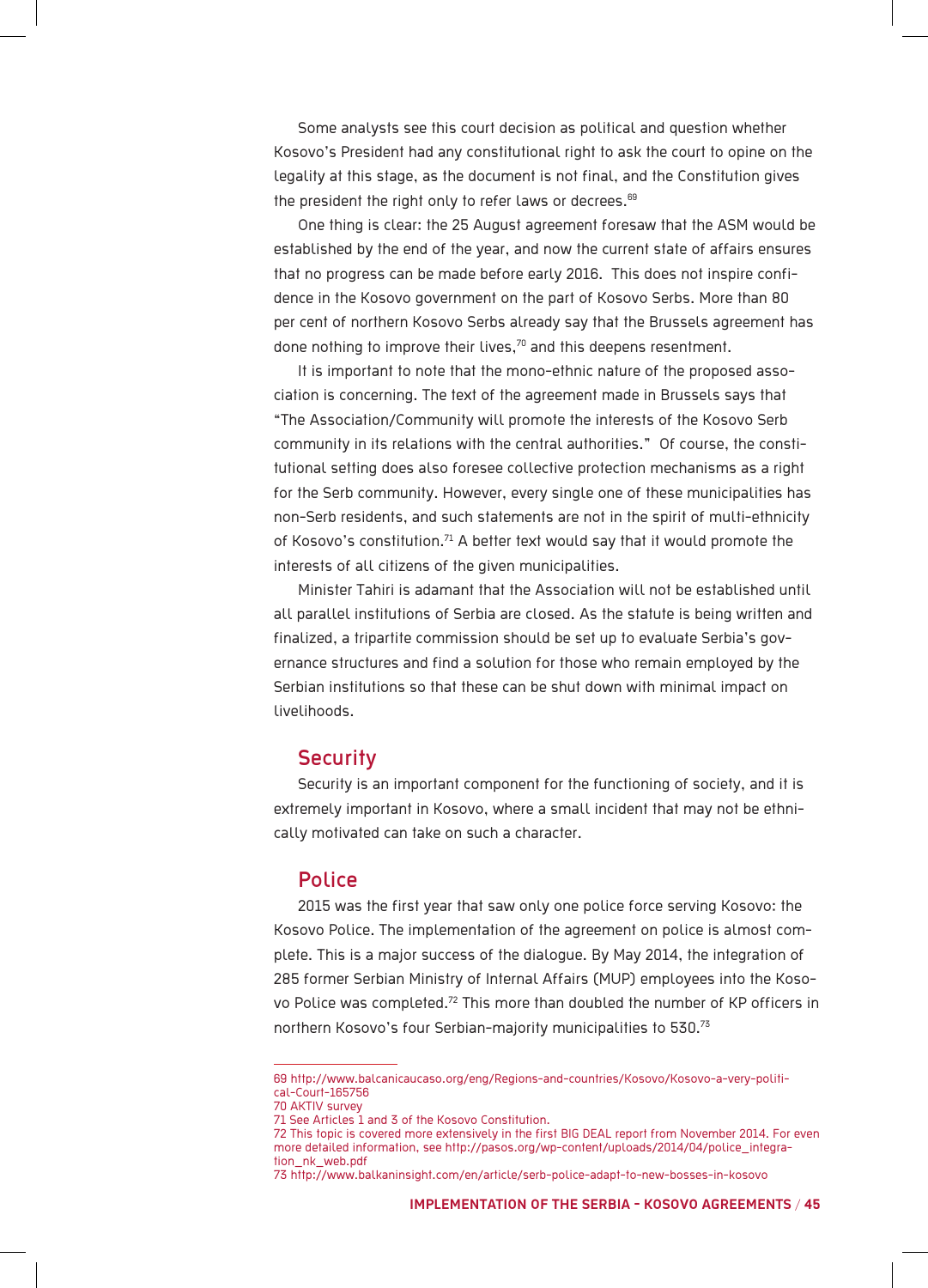After the 19 April agreement, some 1,200 former police employed by the Serbian Ministry for Internal Affairs (MUP) were forced into early retirement. Administrative staff were never incorporated, and another 800 employees who were not from northern Kosovo were not integrated, and not eligible to receive pensions.<sup>74</sup> These administrative staff have been protesting, on the premise that the spirit of the agreement was that people would not lose jobs, or be financially damaged as a result of the agreement. $75$ 

160 of them from north Mitrovica continue to protest the decision.

### Civil Protection corps

The Civil Protection Corps is a Serbian institution regulated by that country's law on Emergency Situations, and members are supposed to be first responders to floods, earthquakes, and other natural disasters. The units are under the jurisdiction of local governments.

The existence of the body in northern Kosovo has been a very touchy issue for Prishtina during the dialogue, because it considers the unit to be a uniformed and armed militia. Serbia, and indeed members of the CP themselves, considered themselves as providing important emergency services for citizens, services that the Kosovo government had not been providing. Equally if not more important, however, is the fact that the CPC was a source of income for its 751 employees.

Disbanding the CPC was foreseen in the 19 April 2013 agreement to be completed by the end of 2013. However, that process did not begin until a second agreement, reached on 26 March 2015, provided more specific parameters for CPC members' retirement or absorption into relevant Kosovo institutions. The agreement also provided for a handover of all CPC resources: lookout points, offices, warehouses, uniforms etc., and legal adjustments within Serbia to make the CPC cease to exist as a legal entity in Kosovo.

Now, a total of 483 members of the CPC are being integrated into the Kosovo system. Already, 433 have received jobs in institutions and another 50 are receiving salaries and have been promised work placement within three years. Eligibility and institutional matching were determined by a four-person panel, consisting of two representatives from Kosovo institutions, one former CPC member, and one EU representative.

In order to be considered for integration, each applicant was required to present valid proof of Kosovo citizenship along with a job application. Kosovo Police and EULEX conducted security checks. 50 applicants were found to have criminal backgrounds and needed to seek clearance from Kosovo judicial institutions in order to proceed.

The first 105 contracts were signed on 1 July of this year, for 80 people now employed in the Emergency Management Agency and another 25 in the Kosovo

<sup>74</sup> The Kosovo Police had been functioning in northern Kosovo for several years prior, and already had administrative staff in place. 75 Interview with analyst, North Mitrovica, March 2015.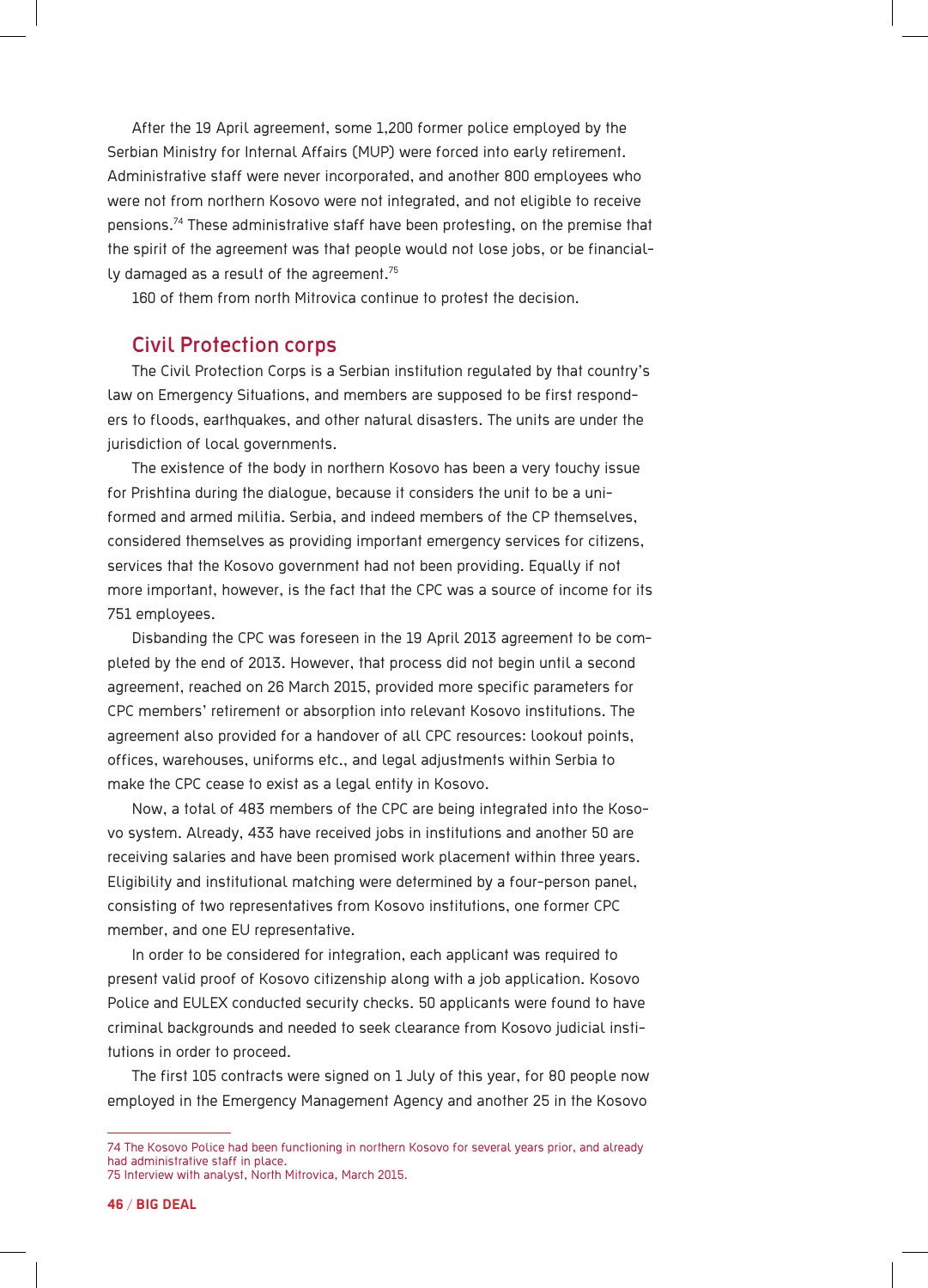Correctional Service.

The agreement specified that the entire recruitment process would be finished on 1 September 2015, but that was not the case. The process of finding positions for the former employees is taking longer than expected.

The agreement also specified that all premises owned and operated by the Civil Protection would be handed over to the Kosovo government. This includes warehouses, offices, observation points, as well as equipment and uniforms. The problem here is that some of the property promised in Brussels did not belong to the CPC in the first place, something that the Serbian negotiating team in Brussels likely knew.

A joint group agreed upon a list of 15 units (offices, warehouses, etc) used by the CPC in all four municipalities. The EU negotiators told the Kosovo government that these premises are considered owned by the municipalities, not the CPC, and that these municipalities do not have the right to hand them over to the Kosovo side. The Kosovo side claims that there should not have been negotiations over the premises in that case.

Equipment was handed over on 25 August 2015 to the Kosovo Emergency Management Agency.

There are three observation points located along the main road from Mitrovica to Jarinje. Per the agreement, they were to be removed by 20 April. This did not occur, but they were removed on 11 June. Another observation point in north Mitrovica overlooking the main bridge was handed over to Kosovo Police on 13 August, and completely removed with EULEX assistance on 14 September. This was also foreseen by the agreement to be done by 20 April, so there was a five month delay.

According to the Kosovo government, on 29 April 2015 Serbia informed the EU facilitator in writing that the CPC in Kosovo will no longer exist within the Serbian system from 1 September 2015. CPC members no longer receive salaries from Serbia.

#### **Judiciary**

Access to justice is a benchmark of democracy and a crucial component of the foundation of any country. Kosovo has long sought a unitary judiciary, comprising its entire territory. The 19 April 2013 agreement and its 22 May 2013 implementation plan foresaw that the judicial authorities would be fully integrated by the end of the same year. Implementation had completely stalled and a new agreement was reached in the early morning hours between 9 and 10 February 2015 on integrating the four northern municipalities into a Prishtina-based court system. This deal was the first made between Prime Ministers Mustafa and Vucic, and it came after months of stagnation. Though it signalled an injection of momentum to the process, its deadlines were too ambitious: it foresaw that the unitary judiciary be fully functional by 1 September 2015.

"We need the court so northern Kosovo can finally stop being a rule of law vacuum," says Dusan Radakovic, whose Mitrovica-based NGO works with the

"The judiciary is the cornerstone of any society, and this agreement is the key to unlocking the others. Once this agreement is fully implemented, it will make it easier for the others to also be implemented." **-DUSAN RADAKOVIC, HEAD OF MITROVICA-BASED NGO**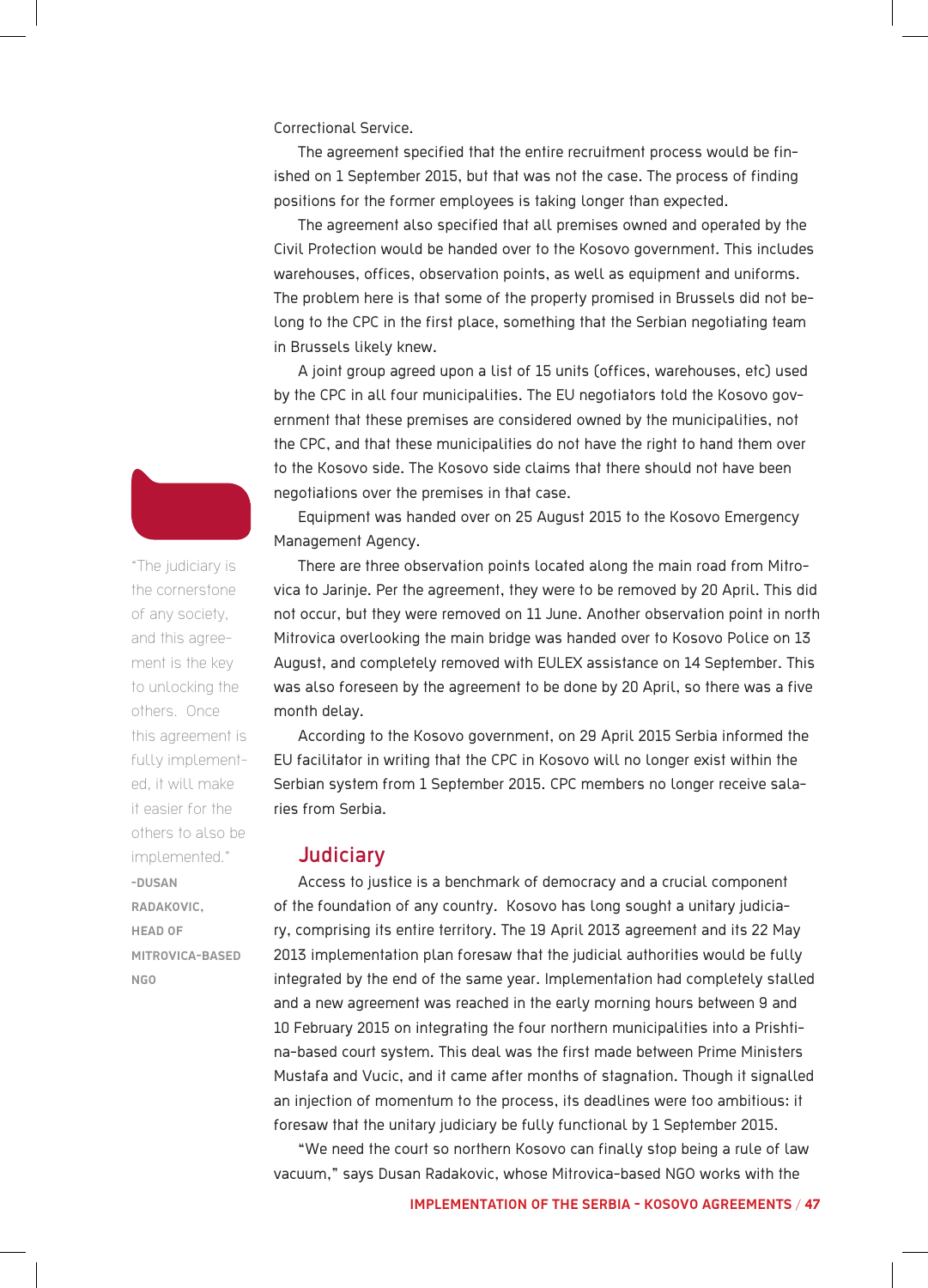justice system. "The judiciary is the cornerstone of any society, and this agreement is the key to unlocking the others. Once this agreement is fully implemented, it will make it easier for the others to also be implemented."

The parties agreed that existing judicial authorities would be integrated into the Kosovo system. The Appellate Court in Prishtina will establish a panel composed of a majority of Kosovo Serb judges to deal with all Kosovo Serb-majority municipalities.

A division of this Appellate Court, composed of administrative staff and judges, will sit permanently in northern Mitrovica. Kosovo Serb judges will comprise a majority of each panel.

On 10 February 2015 both parties met in Brussels and agreed exactly how the structure of the judiciary would look. They agreed that the president of the court in north Mitrovica will be a Kosovo Serb from northern Kosovo. The court to be established in North Mitrovica to deal with all the northern municipalities will have an appeals division with five Kosovo Serb judges and two Kosovo Albanian judges, while a Kosovo Serb will be appointed the vice president of the Appellate Court in Prishtina. It will also house the serious crimes division for the entire region (the four northern municipalities as well as Vushtrri/Vucitrn and Skenderaj/Srbice), which will be composed of four Kosovo Serb judges and four Kosovo Albanian judges. There are also specific numbers of employees of both Serb and Albanian nationality prescribed for each court and its branches.<sup>76</sup> The main points of the agreement are as follows:

There will be one Basic court and one basic prosecution office for the

- Mitrovica region, which includes the four northern municipalities and the predominantly-Albanian and more populous Skenderaj and Vushtrri. The one basic court will have two premises (North and South Mitrovica) and four branches of the court: Zubin Potok, Leposavic, Skenderaj and Vushtrri.
- The court premises in South Mitrovica will have the department for minors for the entire region. It will adjudicate civil matters, uncontested claims, and minor offences for Mitrovica north and south and Zvecan.
- The president of the court will be a Kosovo Serb from northern Kosovo. The chief prosecutor will be a Kosovo Albanian, with offices in the Mitrovica North Administrative Office in the Bosniak Mahala.
- Allocation of cases to prosecutors is based on expertise, specialization, and personal background knowledge. (This seems set to assure both parties that their cases will most likely be prosecuted by members of the same ethno-national group.)
- The basic court will have 14 Albanian and 10 Serb judges in the building located in Southern Mitrovica, and 14 Serb and 10 Albanian judges in the North Mitrovica premises.

<sup>76</sup> This agreement has been published only in leaked form. The Kosovo Ministry of Justice has made it available to BIG DEAL, but it has not published the full text of the agreement online.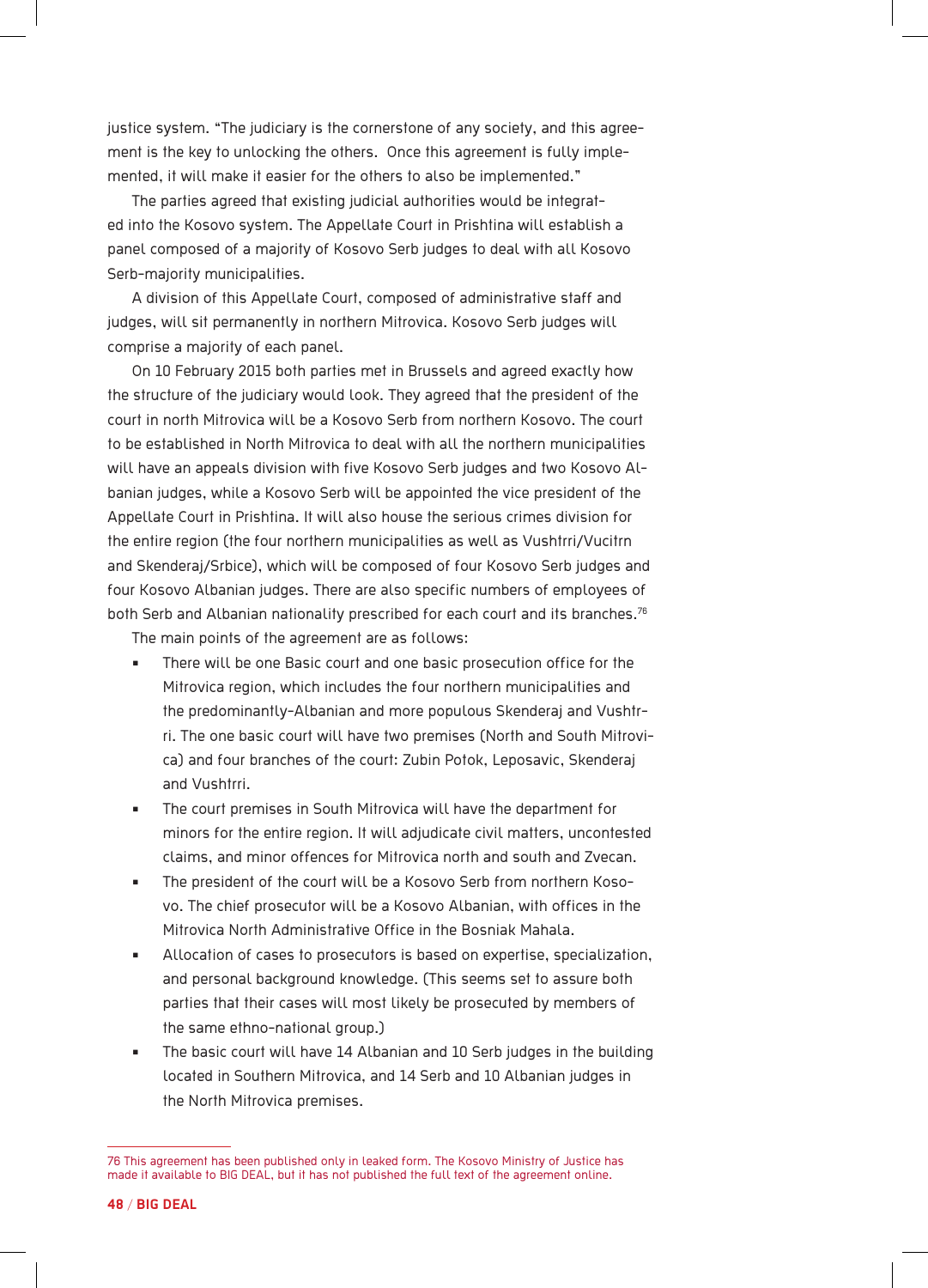- The prosecutor's office will have 9 Serbs and 9 Albanians with 24 support staff each.
- There will be 79 Serb and 79 Albanian support staff, though the branches in Zubin Potok and Leposavic will each have seven Serb staff.
- The court in North Mitrovica will have an appeals division with five Kosovo Serb judges and 2 Kosovo Albanian judges. It will also house the serious crimes division for the entire region, which will be composed of four Kosovo Serb judges and four Kosovo Albanian judges. It will also adjudicate over criminal offences for Mitrovica north and south and Zvecan. A Kosovo Serb will be appointed the vice president of the court of appeals in Prishtina.

At the time of writing, there are still several sticking points which were not negotiated in Brussels in February 2015 that have proven hard to solve: the location of the chief prosecutor's office, the ethnicity of the court clerk, and the number and ethnicities of support and administrative staff.77 Moreover, the existing software database of all court cases in Kosovo exists only in Albanian.

At present there is a backlog of half a million court cases in all of Kosovo, 8,000 of which involve northern Kosovo. The Serbian judicial institutions more or less shut down in mid 2013, pursuant to the agreement. They handle only civil cases like divorce and marriage. Only EULEX is in place to deal with criminal activities, though its mandate is set to end in June 2016, and it only conducts high profile war crimes, organized crime, or corruption cases. No strategy for coping with the backlog has been published.

When the police conduct a criminal investigation, the evidence is taken to Vushtrri/Vucitrn and kept there, pending until the court becomes fully functional. It is estimated that some 500 suspects from northern Kosovo - very roughly one percent of its population - will be taken in for questioning as soon as the prosecution becomes operational.78

It remains unclear whether a regulation or law will be passed ensuring that crimes with statutes of limitation which have expired due to lack of a place to try them.

"Serbian courts stopped their work more or less by 1 September 2013, when it was assumed that the integration process of the judiciary would be completed, but then nothing happened when the first of September 2013 rolled around, and negotiations continued," said a former employee of the Serbian judiciary who wished to be unnamed, because of the sensitivity of the topic.<sup>79</sup> "This process of negotiations goes on, but life cannot wait upon political agreements. Laws are not written for further political agreement, but implementation. Citizens have the right to a trial within a reasonable time, everyone has his own legal interest and they want it to be protected by the courts."

<sup>77</sup> Only some of the ethnicities and numbers are delineated in the recent agreement/plan.

<sup>78</sup> Interview with civil society activist monitoring the judicial system in Northern Kosovo in Mitrovica, November 2015.

<sup>79</sup> Interview with employee of the Serbian system court in North Mitrovica, October 2015.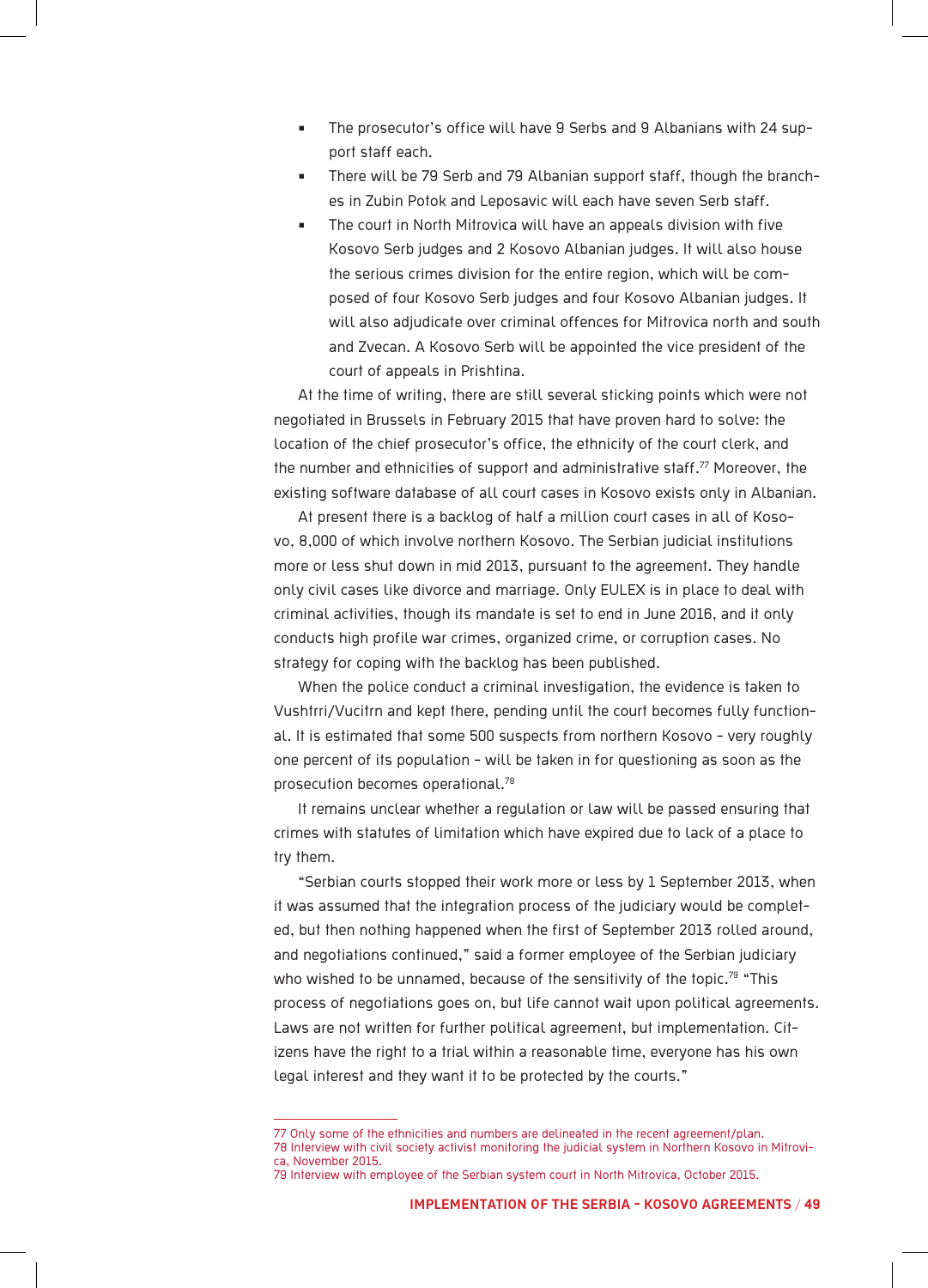As we pointed out in our last report, the agreement on judiciary, like the agreement on police (which stipulates that the regional police commander must be a Serb) has aroused the ire of the non-Serbian minority communities in Kosovo because it does not foresee participation in the judiciary explicitly for them. Representatives from the Bosniak, Gorani, Turkish, Ashkali, Roma and Egyptian communities have vocally announced their frustration and intention to challenge the decision before Kosovo's Constitutional Court.

Moreover, article 53 of Kosovo's constitution says, "Human rights and fundamental freedoms guaranteed by this Constitution shall be interpreted consistent with the court decisions of the European Court of Human Rights (ECtHR)." The Sejdic-Finci verdict This creates a precedent in European Convention case law that may yet haunt the arrangements agreed between Belgrade and Prishtina. The deal was made in Brussels long after the Sejdic-Finci verdict, yet the EU and the parties allowed for an ethnic makeup of the court that could contravene human rights.

In Bosnia, where judicial reform is on-going, the smaller entity, Republika Srpska, has asked for the election of new judges because it wants courts across Bosnia to have an equal number of judges from all three 'constituent peoples',(the three main ethnic groups: Bosniaks, Croats and Serbs). However, this principle has been rejected as discriminatory, and European Union experts also said that the election of judges should be based on professional and not ethnic reasons.<sup>80</sup> It seems strange that in two countries in the Western Balkans which are often told they have an EU-membership perspective, the EU has two different standards.

Many residents of north Mitrovica already use the services of the court in Vushtrri, says Ruzica Simic, who runs a north Mitrovica-based anti-domestic violence NGO.<sup>81</sup>

"In the last year or two, the Basic Court of Mitrovica, relocated to Vucitrn [also known as Vushtrri], not only handles some urgent crimes but many more cases," Simic told BIG DEAL. "It seems to me to cover even the basic needs of the population in the north, not only criminal but also civil."

Simic says there is no difference in the treatment of people using the court services based on nationality.

"The only difference is between the education levels of various judges and prosecutors, how much they truly know [about domestic violence], as there is a new criminal code, so the only question is which criminal elements they put in the indictment and how they connect that to what is written in the law. This is problematic but we will need to work more with the police, the court and the prosecutors."

It is clear that Kosovo needs competent judges regardless of ethno-nation-



"In the last year or two, the Basic Court of Mitrovica, relocated to Vucitrn, not only handles some urgent crimes but many more cases,

 it seems to me to cover even the basic needs of the population in the north, not only criminal but also civil." **-RUZICA SIMIC, HEAD OF NORTH MITROVICA-BASED ANTI-DOMESTIC VIOLENCE NGO**

<sup>80</sup> More here: http://www.balkaninsight.com/en/article/bosnian-court-fears-abolition-attempt-byserbs-11-10-2015 81 The Centre for Preventive Action and Protection of Women Against Violence was founded in April

<sup>2015.</sup>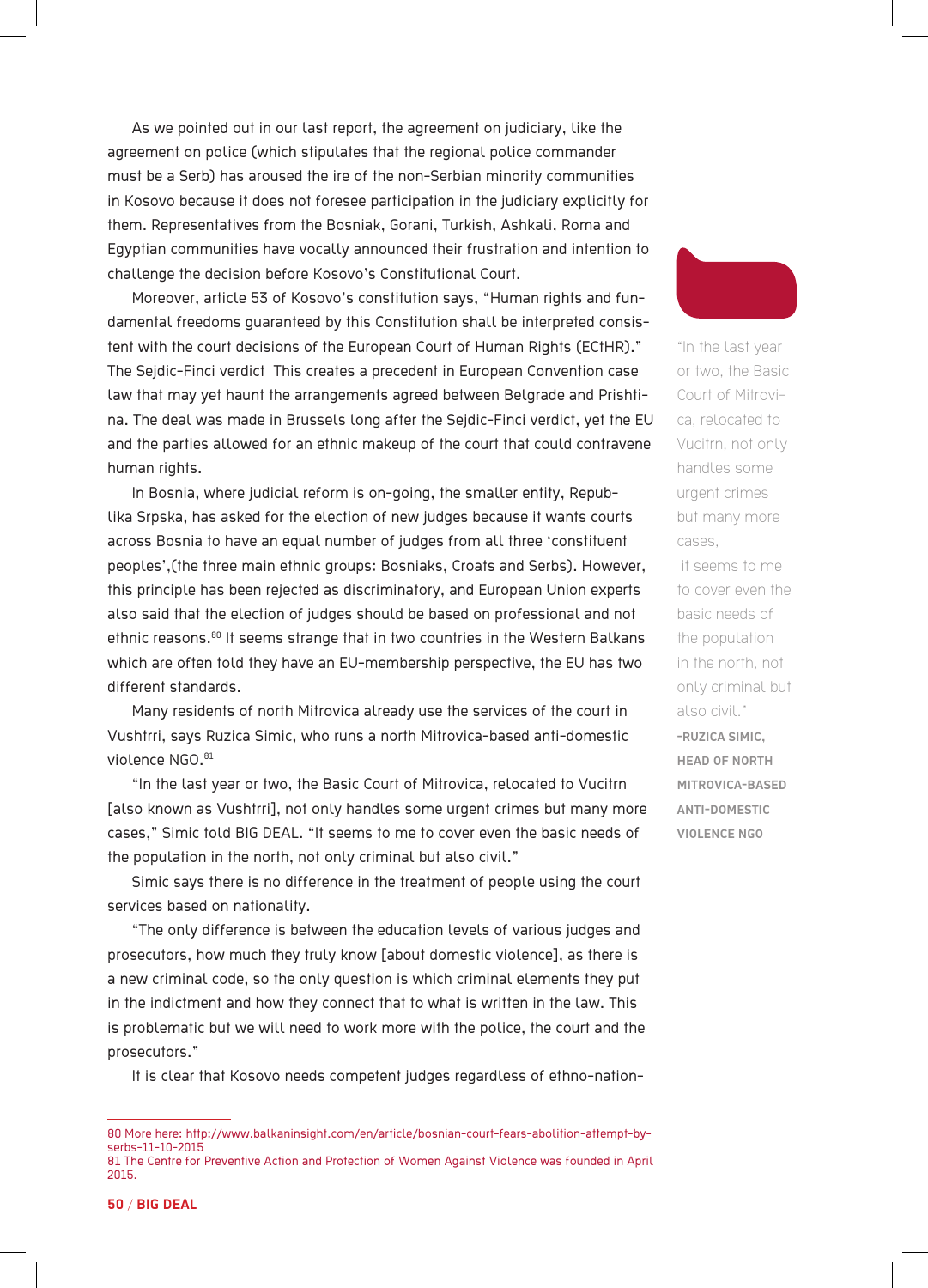ality, and it needs more of them. The judicial system is already under-staffed, with 18.3 active judges per 100,000 people, according to the Kosovo Judicial Council.82 This is higher than years past but significantly lower than other countries in the region. 83

# Paperwork: Diplomas, Cadastre, Civil Registry Diplomas

Even though it is one of the earliest technical agreements made, mutual recognition of diplomas has not been going smoothly. The situation has not improved for any of the students mentioned in the last report. The Kosovo Ministry of Education passed a regulation in August that should pave the way for recognition of Serbian diplomas. Unfortunately in practice this has not enabled anything and nothing has changed since the last BIG DEAL report, which covered this issue extensively.

Mutual recognition of diplomas is an issue that touches the lives of many young people from both Kosovo and Serbia. Albanians in Serbia sometimes choose to study in Kosovo so that they can learn in their native tongue. Serbs in Kosovo need university degrees to get high-level jobs, especially in the government, where in most institutions Serbs are under-represented.<sup>84</sup> While the lack of recognized diplomas may not be the only reason for this, it is certainly a key component.

Albanians living in Serbia who want to get jobs in the public sector also struggle with balancing their desire to study in their native language with accrual of the potential to be employed in the future.

On 21 November 2011, both sides agreed to "ask the European Union Association (EUA) to certify university diplomas issued by universities of each for use by the other in connection with further education and/or public employment." The EUA is just what it sounds like: a body representing more than 800 universities from 47 countries in Europe, committed to exchange and cooperation.<sup>85</sup>

A Dutch NGO, SPARK, was tasked with overseeing the process as a third party, receiving applications from both Kosovo and Serbia and forwarding them to the EUA. However, the two-year contract with SPARK ended in July 2014 and has not been renewed. According to SPARK representatives, this is because

<sup>82</sup> Kosovo Judicial Council, "First Mid-Year 2014 Statistics of the Courts," August 2014. http:// www.kgjk-ks.org/repository/docs/STATISTICS\_REPORT\_ON\_THE\_WORK\_OF\_THE\_COURTS\_Midyear-2011\_638768.pdf

<sup>83</sup> See International Crisis Group, "The Rule of Law in Independent Kosovo," 19 May 2010. At the time the report was written, Bosnia and Herzegovina had 22.1 judges per 100,000 people while Croatia had 40.1 and Montenegro 51. http://www.crisisgroup.org/~/media/Files/europe/balkans/ kosovo/204%20The%20rule%20of%20Law%20in%20Independent%20Kosovo.pdf 84 According to a 2013 study commissioned by the Kosovo Government, few ministries or institutions had the 10% minority representation required by law. The Ministries of Finance, Justice, and European Integration each have less than 2% minority representation. The situation is similar in the tax administration (3%), treasury (1.5%) and customs (1.4%). The Kosovo Police has more than the required 10%. For more information, see "Assessment on the Employment of Members of Non-Majority Communities with the Kosovo Civil Service and Publicly Owned Enterprises," July 2013, by Novartis Consulting. http://www.novusconsult.net/pdf/FINAL\_PRESENTATION\_07\_2013.pdf 85 http://www.eua.be/Home.aspx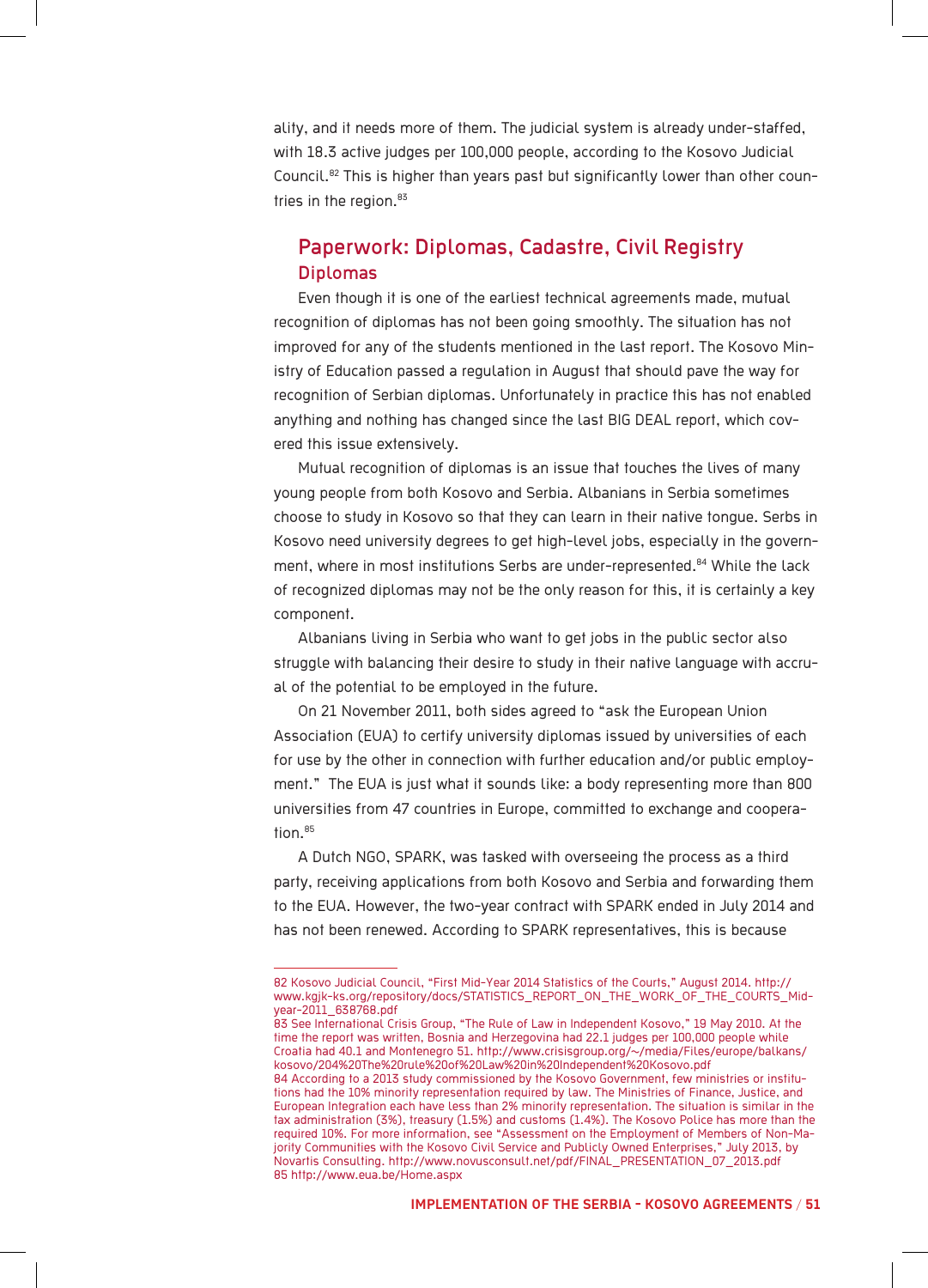both sides need to recommit to actually accepting the other's diplomas.

Implementation began in February 2012 and as of the end of August 2014, 362 applications from Kosovo and 13 applications from Serbia were approved and certificates of recognition of the diplomas were issued. This is from a total of 408 applicants from Kosovo and 25 from Serbia.

According to Serbia's office for Kosovo, Belgrade received only 38 applications, of which 28 were approved, five rejected, and five are still being processed. This was after an additional nostrification process. In contrast with the centralized system in Prishtina, Serbia asks students to apply directly to universities for accreditation.

The nostrification process in Serbia is one of the most complicated in Europe: students need to go to specific faculties and the deans have the authority to determine whether or not a graduate's application from another system can be accepted. This is the procedure for anyone seeking to have their outside diploma recognized in Serbia. That is why Serbia is planning to set up a national centre for diploma recognition. The hope is that diplomas from Kosovo too will be included in this process.

This is an issue that has been food for finger-pointing for many years. Discussions in September resulted in a plan that both capitals would create lists of accredited universities to circulate with the other, and to recognise outstanding diploma applications within five weeks. However, this has again been postponed. Both sides say that discussions are on-going, and that the other side is obstructing the implementation.

# University of Pristina Relocated to Mitrovica

A separate issue is the recognition of diplomas from the "University of Pristina relocated in Mitrovica." This has not been discussed in the Brussels dialogue because while Serbia sees this as a Serbian institution, Kosovo considers that it is on their territory.

Resolution of this issue is key for young Serbs living in Kosovo to find gainful

employment in public institutions, obtain professional licenses issued by public institutions, or participate in professional examinations organised by public institutions.

In June 2015, a working group<sup>86</sup> laid out criteria to determine how a graduate's qualifications can be assessed so that a certificate can be used as a replacement for a diploma, without actually recognizing the diploma of the university. According to the strategy, which is supposed to become operational by the end of 2015, a 7-member commission will issue certificates to citizens of the Republic of Kosovo who have degrees issued by the university in North

<sup>86</sup> The following stakeholders have been consulted in preparing the criteria: Legal Office of the Office of The Prime Minister, the Office for Community Affairs within the OPM, Kosovo Serb Political Representatives in the Government of Kosovo, University of Mitrovica North, and the EU Office in Kosovo.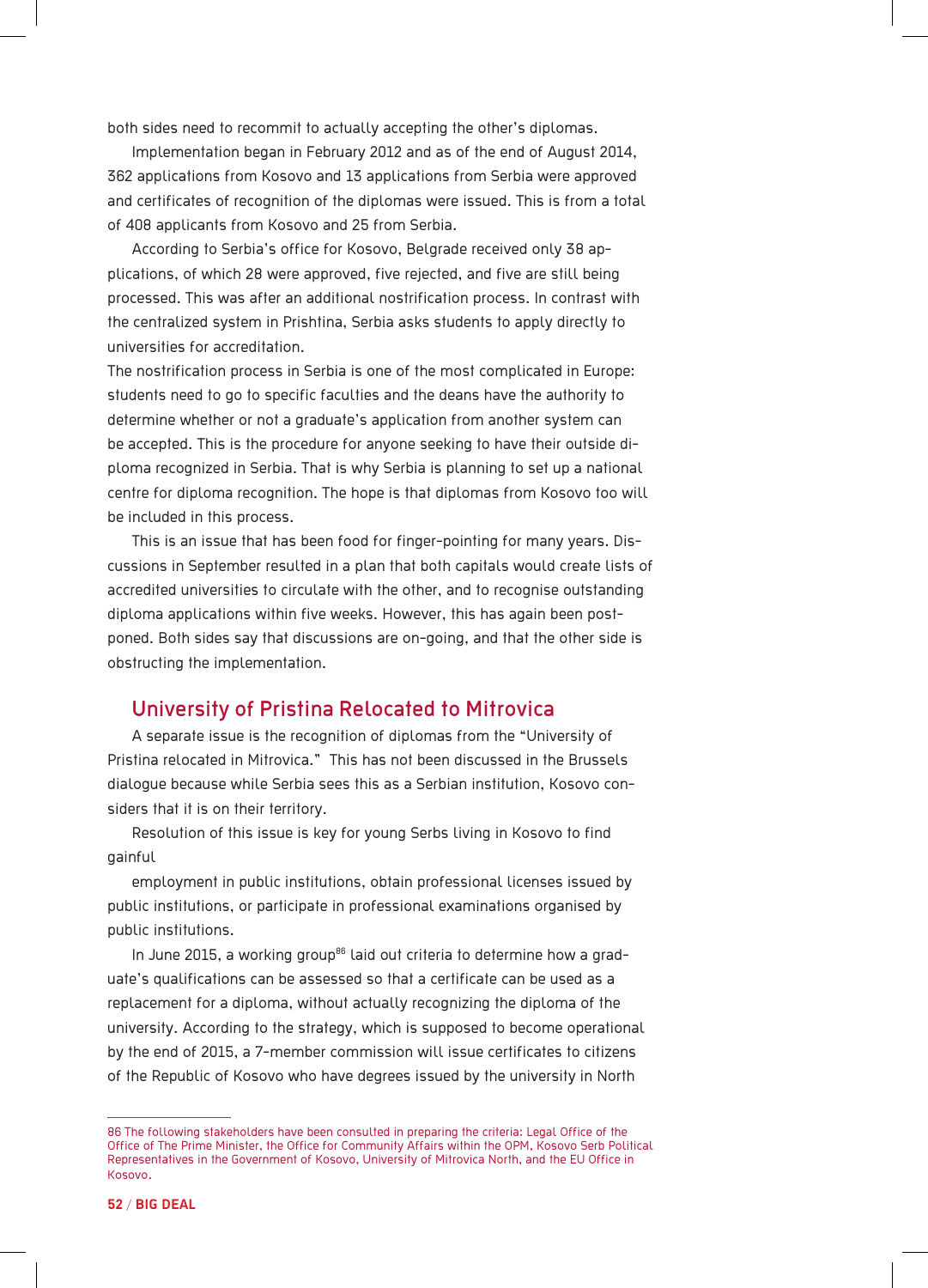Mitrovica. Two members of the panel will be proposed by Kosovo's Prime Minister, and three will be proposed by its education minister. The strategy is rooted in the awareness of the right to work and education, as well as Kosovo's Law on Higher Education and the Law on Education in the Municipalities of the Republic of Kosovo.

 The regulation should apply for three years, to all diplomas issued since 2001, when the university relocated to North Mitrovica.

Unfortunately, people close to this process are concerned that due to the halt on the Association imposed by the Constitutional Court, this procedure will also be delayed.

# **Cadastre**

On 2 September 2011, the parties agreed to ensure a full cadastral record for Kosovo by a similar process as delineated in the civil registry agreement. Tripartite teams, chaired by the EU, were to scan and verify the pre-1999 documents.87 Each cadastral document would be compared by a technical agency within Kosovo, and in cases of disparity between the cadastre that was returned from Serbia and the one created in Kosovo after the war, an adjudication mechanism - the Kosovo Property Certification and Verification Agency (KPCVA) - would make a decision on ownership, with the Kosovo Supreme Court hearing appeals.

In her recent report on the state of play, Kosovo's Minister for Dialogue Tahiri put the situation simply: "The implementation of this Agreement has not yet started."88

Serbia committed to scan and return the documents and Kosovo committed itself to creating the Kosovo Property Certification and Verification Agency (KPCVA), to handle disputes about those documents. The passage of the KPCVA law was blocked for a long time, though it passed its first reading for the second time on 27 April 2015. More than four years since the agreement was signed, the law remains in its first reading before the Kosovo Assembly. At the time of writing, a second reading is planned, but continued obstruction of the Assembly's work could further delay it.

Vetevendosje! has opposed this law because it foresees that the KPCVA will be supervised by an EU representative, and the party argues that the period of supervised independence has been over for several years in Kosovo. The Kosovo government believes that the exchange of letters between President Jahjaga and Catherine Ashton in 2014, ratified by the Assembly, can provide the basis for this appointment.

The current law is certainly a compromise, because the original text of the agreement stipulates the establishment of a new agency. "This is not really reflected in the draft law," says a source involved in the process, "But if the law

87 Full agreement here: http://www.kryeministri-ks.net/repository/docs/agreement\_0210\_cadastral\_records.pdf 88 "Brussels Agreement Implementation State of Play March-September 2015," op. cit., page 45.

 "This is not really reflected in the draft law, but if the law is interpreted rightly, it could be a workable basis."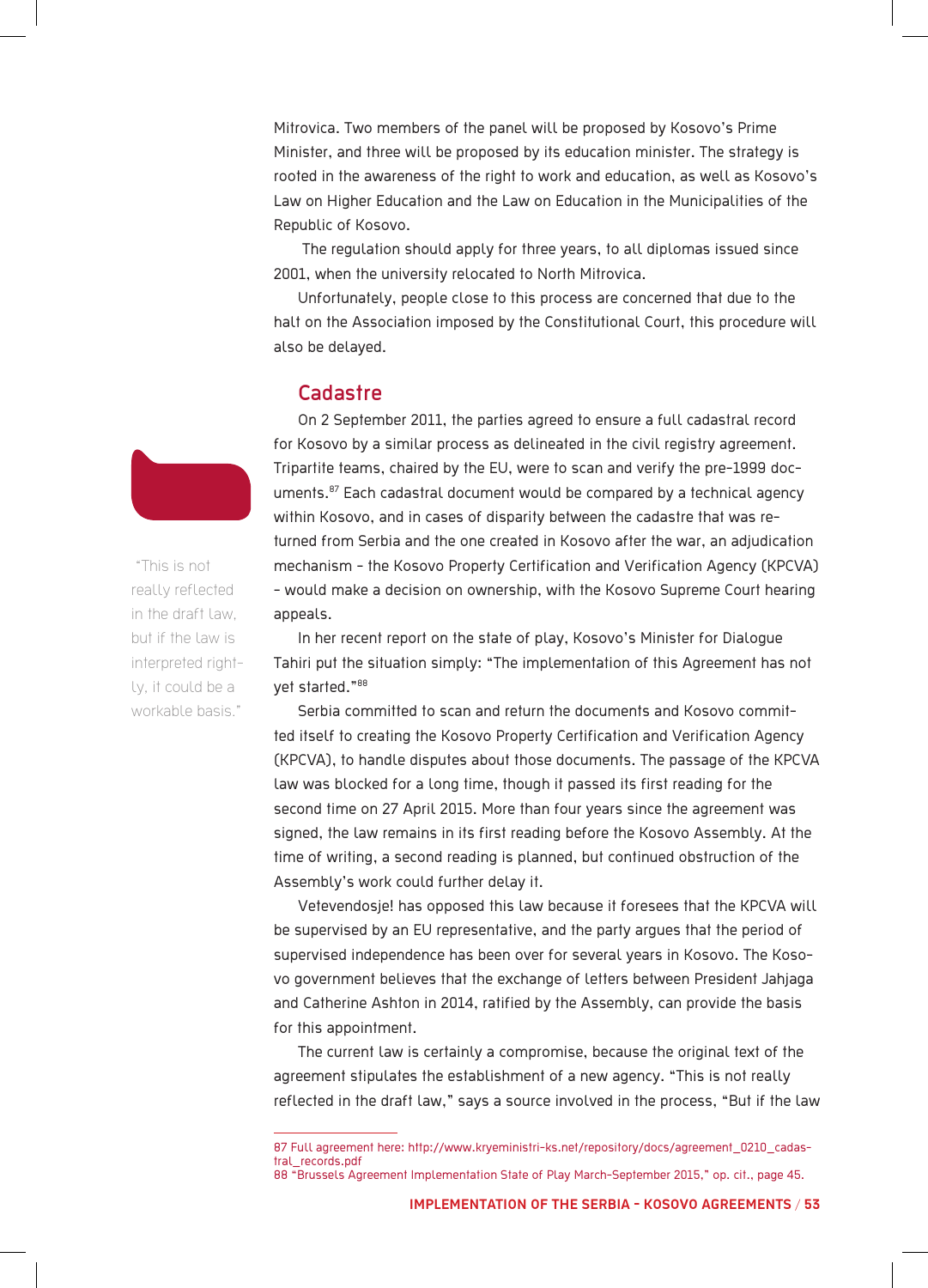is interpreted rightly, it could be a workable basis."<sup>89</sup>

BIG DEAL approached a Kosovo Serb MP who sits on the Assembly's legislative committee to ask for the opinion of Srpska Lista of the draft law. The MP, unfortunately, sent BIG DEAL's request straight to Serbia's Office for Kosovo and did not respond to further attempts to contact her.

Belgrade is not satisfied with the current draft law on the KPCVA, but wants to see resolution of property issues. According to the text of the agreement, a government official from Belgrade should be present in issues of property adjudication, which is not provided for in the draft law.

The current draft law also raises some logistical and human rights concerns, says independent property rights expert Massimo Moratti, who has more than fifteen years experience in property issues in the Balkans.<sup>90</sup> First of all, there is no clear hierarchy of documents provided for in the law, which would help in assessing claims.

The main concerns are violations of Article 6 para. 1 and Article 1 of the Protocol 1 of the European Convention on Human Rights, which concern the right to a fair and timely trial or resolution of court proceedings.

The proceedings provided for in the draft law do not satisfy the requirements of "public hearing," says Moratti. The draft also does not provide necessary guarantees that persons with legal interests will be informed in a timely way about the proceedings and does not take into account the specific position of internally displaced persons.

Moreover, says Moratti, the wide discretionary power of the Executive Secretariat in the collection of evidence and the nonselective use of public archives in the process of comparison, verification and adjudication could lead to the final decisions being based on questionable evidence while the appellate proceedings before the Supreme Court of Kosovo are of too limited scope.

"I guess that within the EU there are some sort of legal checks of compliance of these agreements with human rights standards, so I am rather surprised that this issue has not been noticed by the EU unless the pressure to reach an agreement was the key factor in overseeing these issues."

Additionally, the draft law invokes remedies for the execution of the final decisions, which have proven to be ineffective in the past ten years of the Kosovo Property Agency. Unfortunately, there are no safeguards that the identified obstacles to their effective application would be removed.

Finally, there has been no feasibility study undertaken to determine how long the KPCVA would need to be operational and how much it would cost.

Moratti believes that in this case, an impartial body like the Venice Commission, which Kosovo is now a member of, should examine the draft law and its compliance with human rights standards.

The scanning continues in Belgrade. The original deal was only to scan

<sup>89</sup> Interview in Prishtina in October 2015.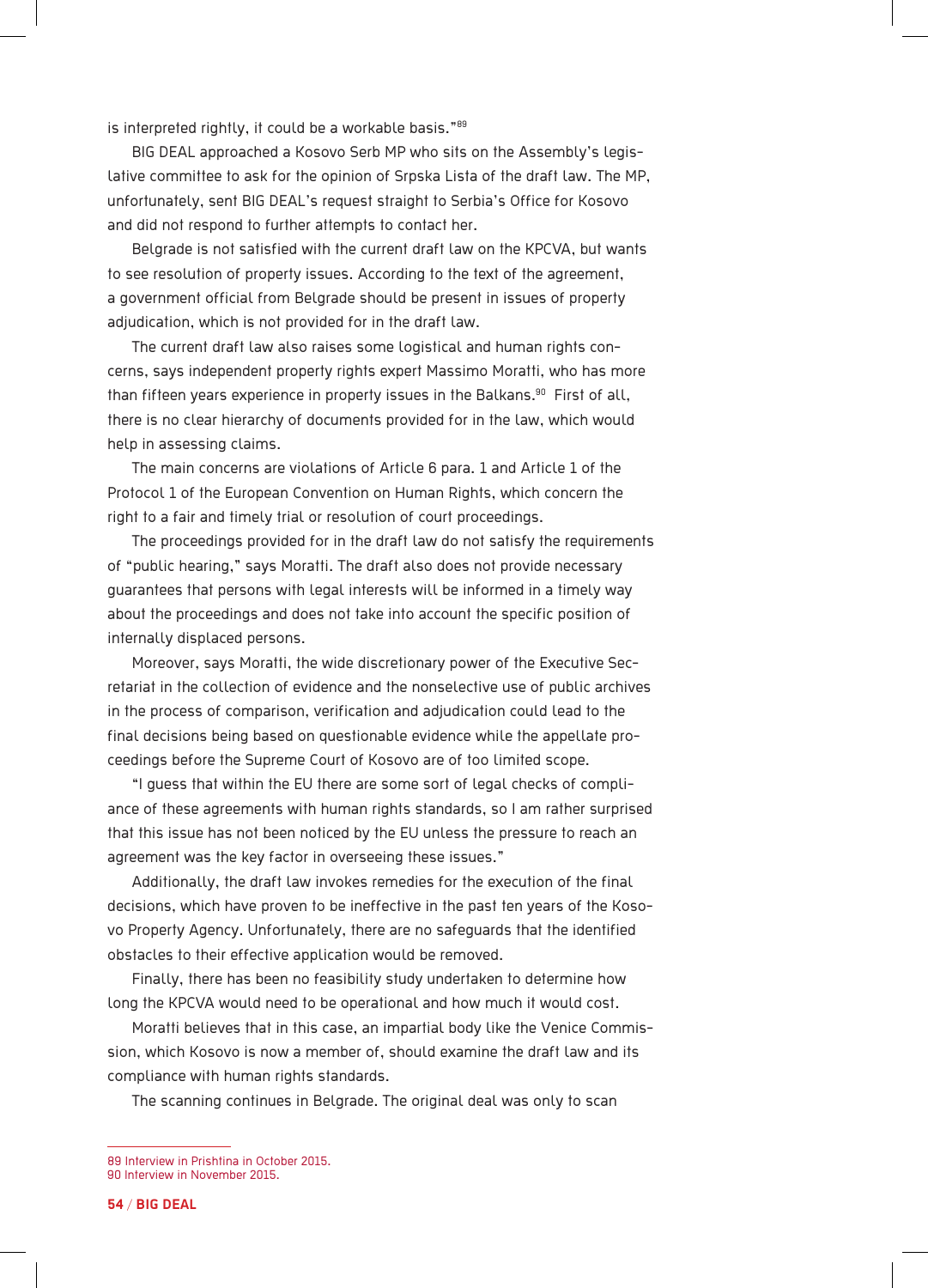the documents, but a test run of the process revealed that without making the database of documents searchable, finding specific cadastral records would be too difficult. In June 2014 Serbia agreed to make the future database searchable and now the documents are being indexed. As of 6 November, there have been 3,198,257 images scanned and 329,309 images indexed out of a total estimated number of 4,037,264 from 300 books in total.

The EU-funded support for the project runs until March 2016. At the time of writing the completion of scanning and handover is feasible by that date. However, the work of the legislative committee on KPCVA has been put on hold, and so has the second reading of the law in parliament.

## Civil Registry

Before and during the war, Kosovo's civil registries, which contained information about births, deaths, marriages for Kosovo citizens born between 1850 and 1999, were destroyed, burnt or relocated to Serbia. An agreement was reached on 2 July 2011. The return of 12,391 certified civil registry records was completed in March 2014. Kosovo is undertaking an EU-funded project to digitalise these copies.

#### Kosovo and the World

Since declaring independence in 2008, Kosovo has been recognized by 111 countries - only two in the past year. As part of an agreement on regional representation and cooperation, on 24 February 2012, the parties agreed, on an interim basis, that Kosovo's name could appear in regional bodies - with an asterisk, with a footnote referencing UN Security Council Resolution 1244 and the International Court of Justice, ICJ, opinion on the Kosovo declaration of independence. They further agreed that any new agreements would feature Kosovo with the asterisk.<sup>91</sup> Although this asterisk means Kosovo remains unequal on the international stage, it was a big coup for Kosovo to be able to sign agreements in its own name, without having to be represented by UNMIK.

However, Autumn 2015 particularly has been a period of milestones for Kosovo's international memberships and recognition.

Kosovo signed a Stabilisation and Association Agreement (SAA), which paves the way for integration into the European Union, on 27 October. This is a coup for Kosovo: the five EU members who do not recognize Kosovo still agreed on the deal, but the agreement was signed as a bilateral treaty between the EU and Kosovo. The SAA will allow Kosovo companies to export goods to EU countries without having to pay tariffs.

The signing of the SAA comes at a time when the ruling government coalition in Kosovo has been struggling to maintain control over the parliament, which since October has been blocked by the opposition coalition, led by

<sup>91</sup> Full text of the agreement can be found here: http://www.kryeministri-ks.net/repository/docs/ agreement\_0210\_representation.pdf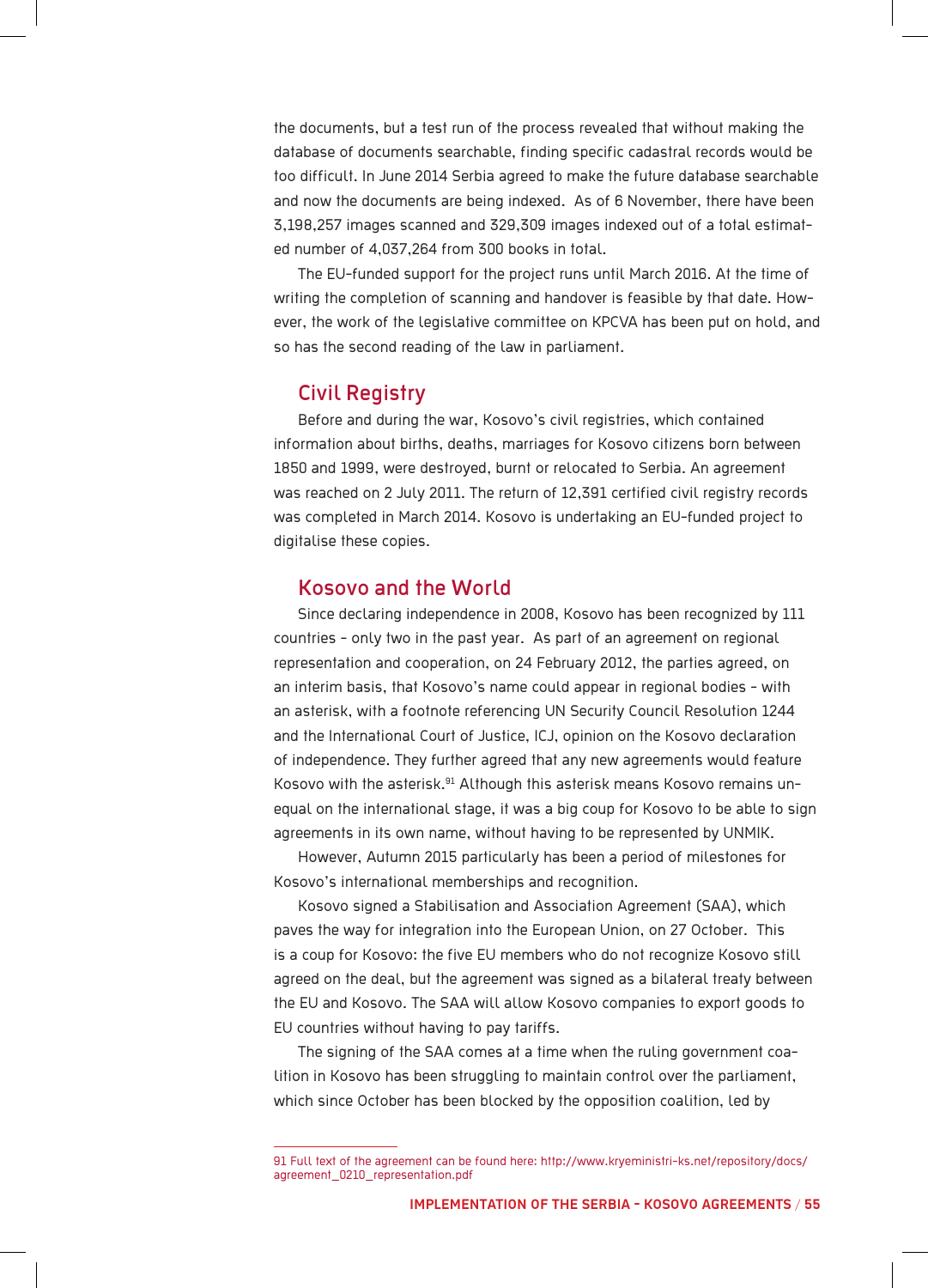Vetevendosje!. It is widely believed that the European Union chose to offer the agreement in order to provide a much-needed boost to the Kosovo government at a difficult time. The agreement is also certainly a reward for continuing the on-going dialogue with Serbia.

Kosovo was the last country in the region to sign a SAA, and the refusal of five EU member states to recognise Kosovo entails that its SAA does not represent the conveyor belt towards membership of the bloc that it has for other countries. Neither has Kosovo's SAA paved its way to visa liberalisation - it remains the only European country west of the former USSR languishing without it, and, it appears, is about to be overtaken by Eastern Partnership countries Ukraine and Georgia, to which the EU is considering offering visa liberalisation.

Kosovo officials have expressed willingness to apply for membership in the Council of Europe once the SAA is signed, but it seems this has been postponed.

Another major development for Kosovo was its campaign to join UNESCO, launched officially on 16 July 2015 and intensified in September and October until the final vote in November. Kosovo Foreign Minister Hashim Thaci and Deputy Foreign Minister Petrit Selimi exhaustively lobbied in Paris, where UN-ESCO is headquartered, and in capitals around the world for Kosovo's recognition. The bid, which needed a 2/3 majority of UNESCO's general assembly, failed on 9 November by three votes, with 92 voting in favour, 50 against, and 29 abstaining. It is a huge blow to Kosovo's momentum, though the blow is softened because of the SAA signed the week prior.

Serbia opposes UNESCO membership for Kosovo because in general it opposes any international recognition for Kosovo, but also because the four UNESCO sites on the territory of Kosovo are Serbian orthodox churches and monasteries. The four sites are officially known as "Medieval Monuments in Kosovo" and UNESCO has them registered in Serbia under "Autonomous Province of Kosovo." The sites are: Visoki Decani Monastery, the Patriarchate of Pec, the Church of the Holy Apostles in Gracanica, and the church of the Bogorodica Ljeviska in Prizren. They were inscribed in 2004, and were added to UNESCO's list of "World Heritage in Danger" in 2006, after riots in March 2004 in which 800 buildings were destroyed or damaged (29 of them churches and monasteries).92

Belgrade and the Serbian Orthodox Church were initially quiet, but once the UNESCO executive board voted to put the vote on the agenda, discourse became very heated, especially from representatives of the Serbian Orthodox Church.

<sup>92</sup> According to an OSCE report about the events: "On 17 and 18 March 2004, a wave of violent riots swept through Kosovo, triggered by two incidents perceived as ethnically-motivated acts. Demonstrations, although seemingly spontaneous at the outset, quickly focused on Kosovo Serbs throughout Kosovo. 19 people were killed (11 Kosovo Albanians, eight Kosovo Serbs), more than 900 persons were injured (including 65 international police officers and 58 Kosovo Police Service officers), and more than 800 buildings destroyed or damaged (including 29 churches or monasteries). By one estimate, more than 50,000 people participated in the riots." For the full report, see: "Four years later: Follow up of March 2004 Riots Cases Before the Kosovo Criminal Justice System." http://www.osce.org/kosovo/32700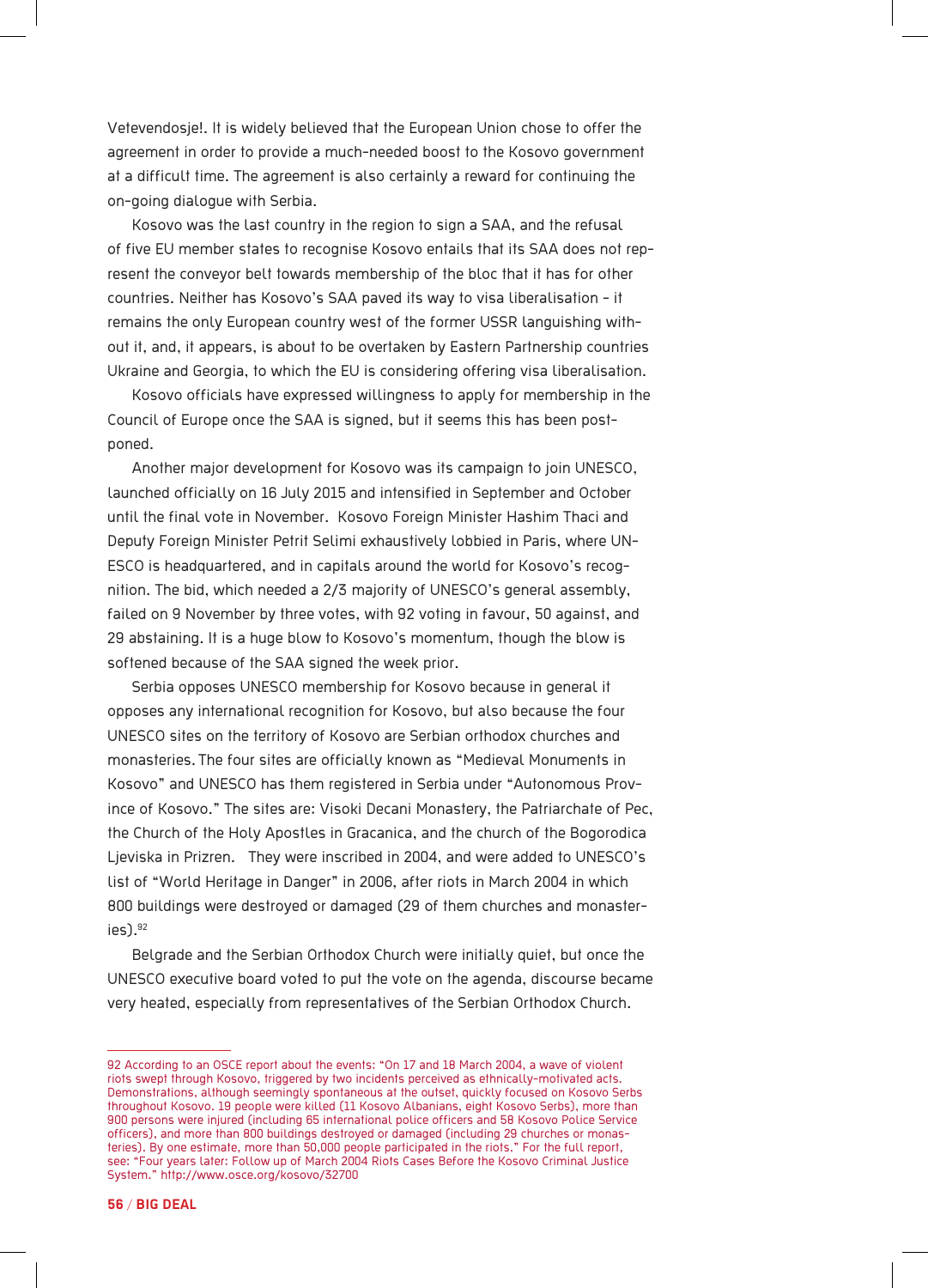Serbia and members of the Serbian Orthodox Church have asked repeatedly for religious heritage to be brought up in the dialogue. Kosovo maintains that it already has mechanisms, like the Implementation and Monitoring Council (IMC) and other working groups, to handle these issues, and has been doing so. 93 Belgrade and representatives of the Serbian Orthodox community, however, have pointed to a draft law on cultural heritage, presented to Kosovo's Parliament in April, as a reason for vociferous opposition to Kosovo's membership.

"My intention was to draw attention to the problems we've been having with Kosovo authorities, particularly since April, when they tried to pass a highly discriminatory law on cultural heritage," Father Sava Janjic, abbot of Decani Monastery, said recently. "In the context of that law, which requests all cultural heritage in Kosovo to become the property of the Republic of Kosovo, the UNESCO membership was seen by our Church as a tool of very likely cultural repression.94

 Moreover, the chair of the IMC, Kosovo Vice-Prime Minister Kujtim Shala, who is currently responsible for chairing these working groups as minister for Youth, Culture and Sport, has not been regularly holding meetings. Several international observers have expressed frustration with his statements on heritage belonging to the Serbian Orthodox Church in Kosovo, and his reluctance to hold meetings. This should change, and Kosovo should recommit itself to implementing what has already been agreed to in the Ahtisaari Plan.<sup>95</sup>

The loss of the UNESCO membership vote has been a blow to Kosovo's legitimacy, but it should focus first on accession to the bodies defined in the list of the agreement brokered by EU facilitator Robert Cooper.

"Kosovo should now carefully design a smarter strategy for accession to other international organizations," says Fisnik Korenica, of the Group for Legal and Political Studies. "It should follow an approach of prioritizing less sensitive organizations first. Regional organizations where Kosovo was not able to accede due to Serbia's obstruction should be now denounced in Brussels. One should remind that Kosovo has not gained membership in the large majority of organizations prescribed in Cooper's list (which had been annexed to the asterisk agreement). This is an alarming result and Kosovo's diplomacy should now take it seriously."

Korenica also suggests that any future bids be made strategically.

"Another big failure after UNESCO would be seriously damaging for Kosovo's statehood," Korenica told BIG DEAL. "So, more strategic preparation is required, full political consensus between all parties, and less marketing for diplomatic things which need be managed softly and confidentially."



"Kosovo should now carefully design a smarter strategy for accession to other international organizations." **-FISNIK KORENICA, GROUP FOR LEGAL AND POLITICAL STUDIES**

<sup>93</sup> Moschopoulos, Dimitri. Serbian Orthodox Cultural Heritage in Kosovo (A Brief Status Report), 6 October 2015. http://www.peacefare.net/wp-content/uploads/2015/10/Status-Report-on-Heritage-Sites-in-Kosovo.pdf

<sup>94</sup> Judah, Tim. "Fr. Sava: Time to Go Forward and Start Dialogue," Balkan Insight, 13 November 2015. http://www.balkaninsight.com/en/article/fr-sava-time-to-go-forward-and-start-dialogue-11-12-2015

<sup>95</sup> Discussions with international officials involved in protection of cultural heritage in Prishtina in October 2015.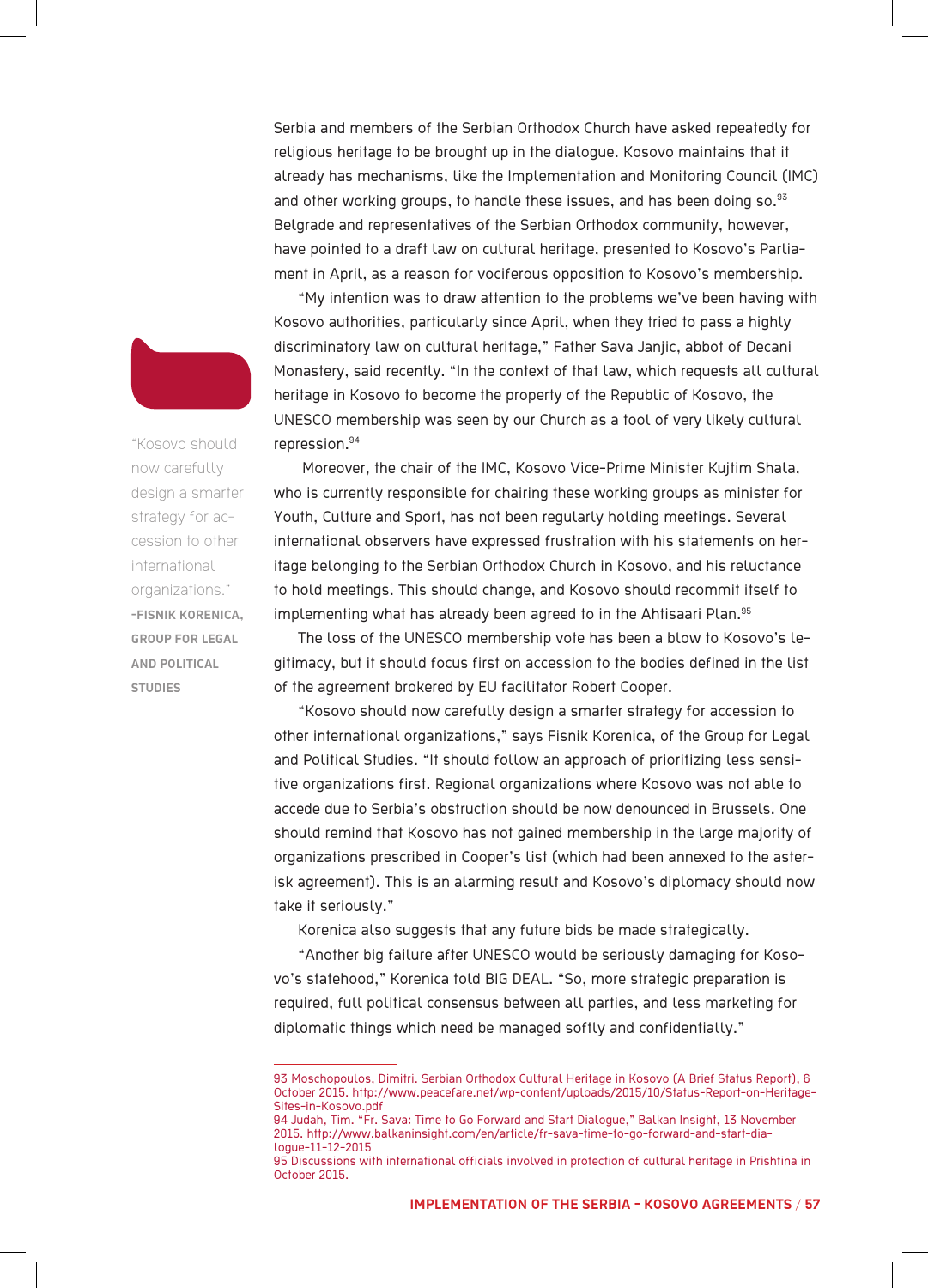Kosovo remains barred from a number of regional bodies, but it has made progress since the beginning of the dialogue, when both parties committed that "neither side will block, or encourage others to block, the other side's progress in their respective EU paths."

On June 10, 2015, Kosovo officially joined the Regional Initiative for Migration, Asylum and Refugees (MARRI).<sup>96</sup> Previously, Kosovo had been participating in MARRI meetings, but noted that "obstruction from Serbia was evident."97 This seems to have been sorted out, though in its recent progress report for Kosovo, the European Commission notes, "Serbia needs to remain committed to the continued implementation of the agreement on representation and participation of Kosovo in regional forums."<sup>98</sup>

The Kosovo government has also complained that the agreement on regional cooperation has been violated because of obstacles posed by Serbia and Bosnia and Herzegovina entity Republika Srpska to Kosovo's full membership of the Parliamentary Network of Western Balkan countries. Kosovo only has the status of 'observer', yet wants to have member status with equal voting rights.99

However, in the words of one international official familiar with Kosovo's regional accession aims, "If Kosovo spent just ten per cent of the energy and effort lobbying for membership in regional organisations as it has on its UNES-CO bid, we would be much further along."100

Kosovo will need to reapply itself with a renewed vigour for Interpol membership. Although Kosovo has sent its request to join the international police cooperation body a few months ago, there is no indication whatsoever that Interpol is taking this request seriously. Interpol has not put Kosovo's request for membership in the agenda for its December meeting.

 Driton Gashi, secretary of the Ministry of Interior, described this as worrying because "with everything going on with terrorism in Europe, it is of mutual interest for Western countries to have Kosovo in Interpol in order to exchange information with us, as much as it is of our interest to have a forum like Interpol to exchange police information."

At the moment, international cooperation of police cases such as international banking crimes and similar issues have been largely dealt with via the EU Rule of Law Mission, EULEX, which has been given the mandate to do so by the UN Mission in Kosovo.

But Gashi rightly points out that this will not be the case forever.

"As it stands, EULEX is predicted to drastically reduce its mandate in 2016 so the question remains: how can we still count on exchanging information regarding police cases at international level once EULEX is gone? – of course,

<sup>96</sup> http://www.marri-rc.org/upload/novi/201506,/Skopje%20Declaration.pdf

<sup>97</sup> Tahiri, Edita. "State of Play in Implementation of Brussels Agreements," 16 January 2014. 98 Kosovo\* 2015 Report, 10 November 2015, page 30. Accessed via http://ec.europa.eu/enlarge-

ment/pdf/key\_documents/2015/20151110\_report\_kosovo.pdf

<sup>99</sup> Tahiri, Edita, "State of Play in Implementation of Brussels Agreements," 10 June 2015. 100 Interview in Prishtina in October 2015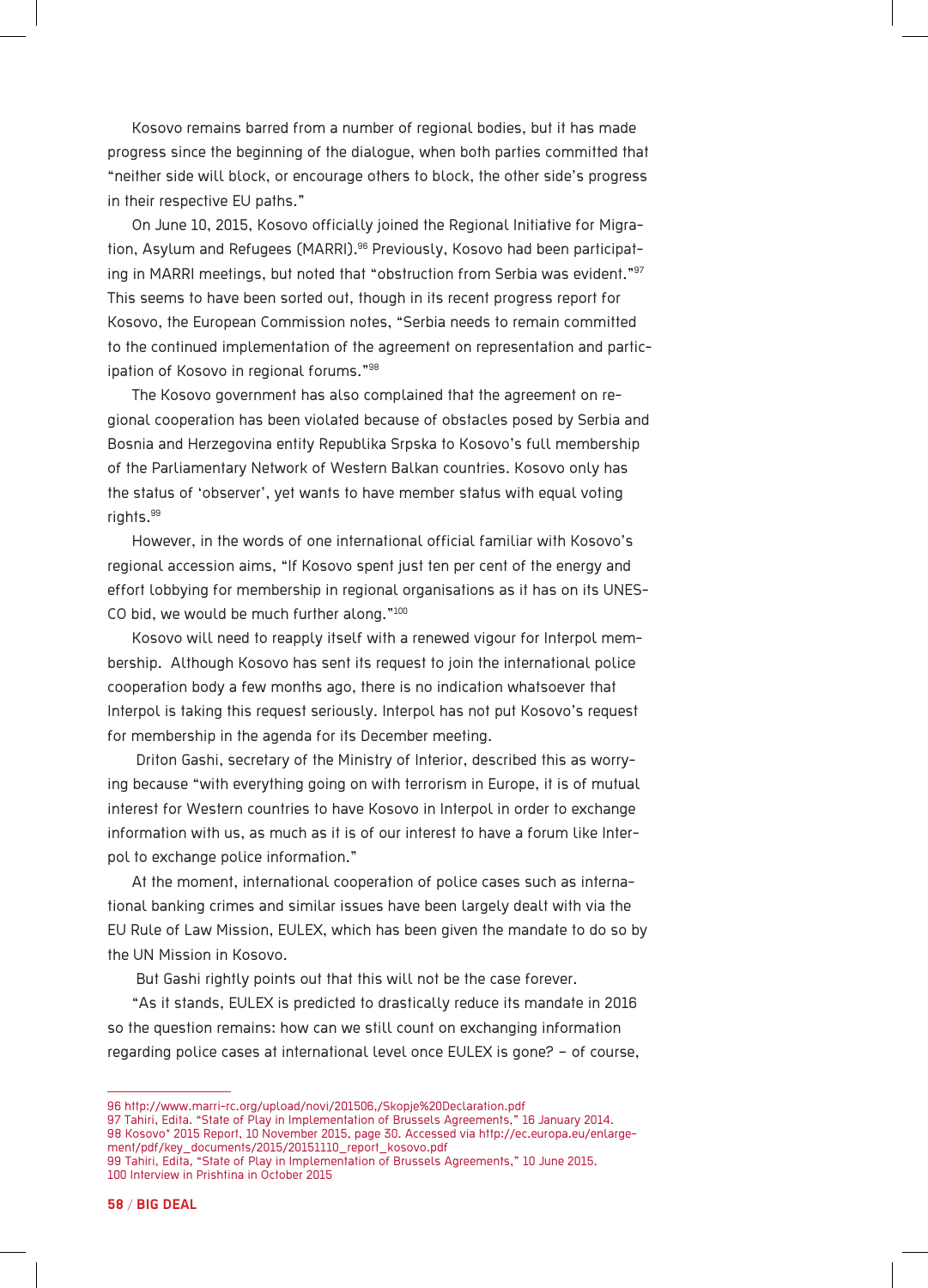

"I have everything in duplicate, it looks like I am Doctor Jekyll and Mister Hyde. Mobile telephony is chaos." **-ZORAN RISTIC**

we prefer to do this exchange directly with countries as it will be of mutual benefit."

# Liaison officers

Two of the people who keep the functioning of the dialogue running smoothly are the liaison officers of the respective governments, stationed in each other's capitals. Valdet Sadiku, Kosovo's liaison officer, is a career foreign service officer who formerly served as Kosovo's ambassador to Croatia. Serbia's officer Dejan Pavicevic had been part of the first team when Boris Tadic's administration began the technical dialogue in 2011.

The parties agreed in Brussels in September 2014 that they will both be in charge exclusively of official visits, and have each handled them ably.

A recent agreement allowing each office an extra staff member was also reached, but has not been fully implemented due to space constraints.

The Kosovo government has complained that after two years, Mr Sadiku has met only with one Serbian minister. Belgrade contends that Prishtina has not asked for the meetings, a claim Prishtina refutes.

## Telecoms

In Kosovo there are a host of mobile operators, with three separate country codes, none of which belong to the country, as it is not yet a member of the International Telecommunications Union (ITU). Kosovo currently uses the Serbian country code +381 for fixed telephone calls, which functions seamlessly between Kosovo and Serbia. Serbian mobile phones with the +381 prefix do not work in Kosovo south of the Ibar except for spotty coverage near the borders and in areas where Serbs live, where they are not in roaming. North of the Ibar river, +381 phones function as if they were in Serbia. This results in most ordinary people carrying two, sometimes three cell phones.

"I have everything in duplicate," says Zoran Ristic from Gracanica. "It looks like I am Doctor Jekyll and Mister Hyde. Mobile telephony is chaos."

In Kosovo, the two mobile operators use the codes for Slovenia and Monaco, +386 and +377 respectively. +386, the Slovenian code, is considered roaming even in Slovenia, and is not considered part of EU-wide inexpensive roaming. Kosovo mobile users pay an average of eight times more than their neighbours or inhabitants of EU countries for roaming calls and about 100 times more for internet while roaming, according to research conducted by NGO LENS.

For many Kosovar consumers, roaming in Serbia is not even an option, a basic problem that inhibits businessmen, journalists, those who go to Serbia for medical treatment or family reasons, tourism, or for any other reason.

An agreement on telecommunications was reached on 8 September 2013 after approximately three years of negotiations.

Point 13 of the 19 April 2013 agreement stipulates that "Discussions on energy and telecoms will be intensified by the two sides and completed by 15 June," and that Kosovo's new country code would be fully operational by 1 Jan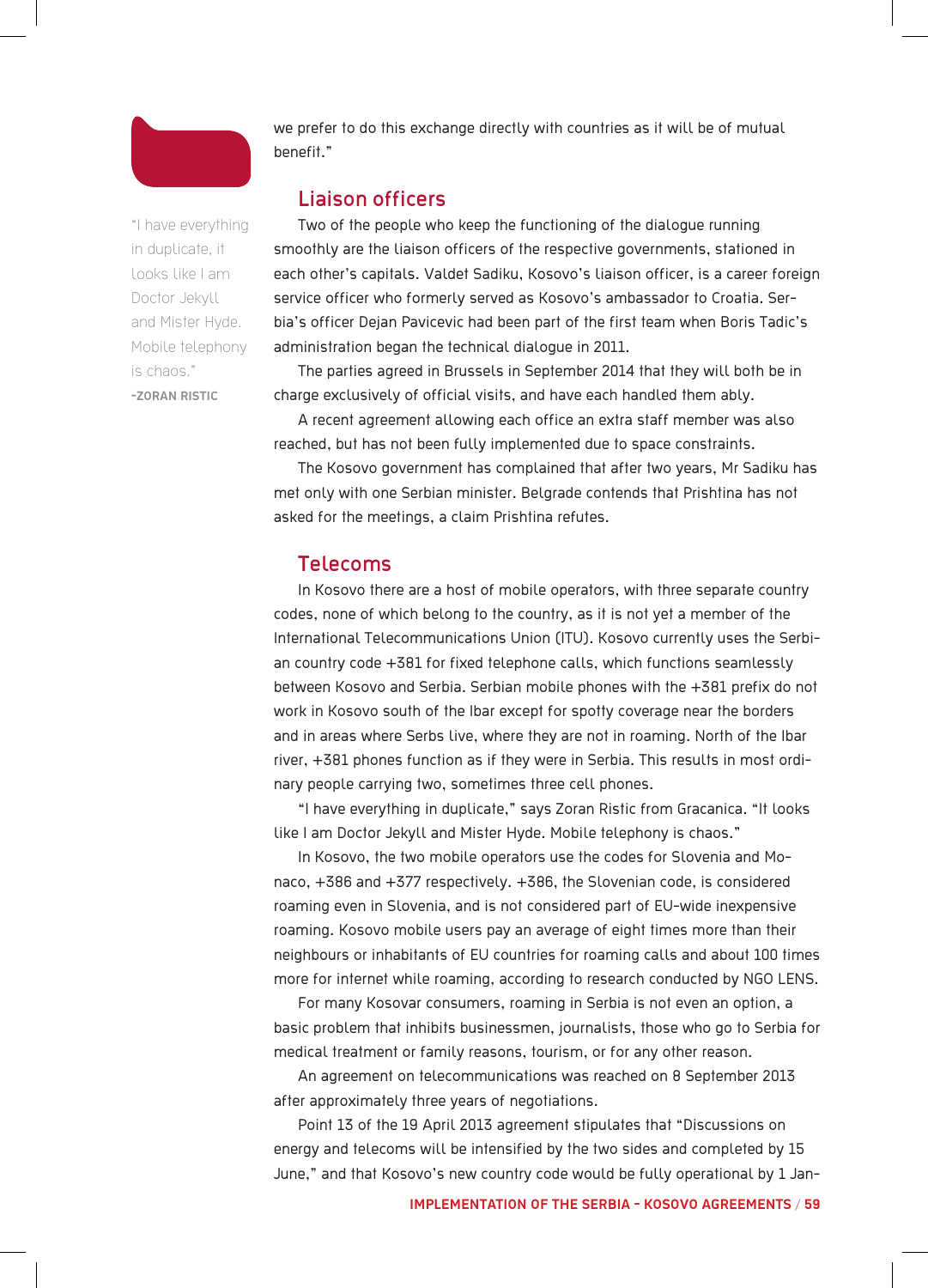uary 2015. That did not happen, but as part of the 25 August package of deals a clarification on the telecom deal was reached.<sup>101</sup>

It stipulates that Austria will apply on Kosovo's behalf to the ITU for the country code +383. This is to be regulated by ARKEP, Kosovo's telecommunications regulatory agency.

Immediately after the deal, Kosovo's Minister Tahiri said that calls between Kosovo and Serbia would be international calls, while Serbian Prime Minister Vucic said "nothing changes," and that "Serbs from Kosovo, when they call Serbs in central Serbia, still dial only 011, and vice versa, when we call Mitrovica, we dial only 028, without any calling codes."102

According to the plan, both countries' regulators will "encourage and facilitate the process of interconnection and roaming agreement between the mobile operators of both sides with a view to reducing costs to citizens."

Another part of the deal is that Kosovo's regulator will give a temporary license to a new telephone company from Serbia (intended for a branch of the Serbian state-owned phone company Telekom Srbije) to be registered under Kosovo law until the opening of a new tender for a phone company.

According to the action plan agreed on 25 August 2015, Kosovo will be officially allocated a country code by the ITU. With the code in place, Kosovo will no longer forfeit the significant licensing fees that it has paid to Slovenia and Monaco for over a decade - estimated by the Kosovo government to have cost 200 million euro.

There is a "migration period" envisaged from April to July 2016, and according to the action plan, "After this date, this dial code from the ITU will be used by all operators in Kosovo. Operators from both parties will reduce costs to local charges for citizens."

On fixed telephony, a full license for fixed telecommunications services will be issued to a new company, a subsidiary of a Serbian company that is registered in Kosovo.

The deal also "opens the path toward achieving technical agreement in the postal services," but this had also been defined in earlier deals, and it remains blocked by ownership disputes over the property of the postal services. Since Kosovo declared independence from Serbia, there has been no formal cooperation between their postal systems. Because of its disputed status, Kosovo faces problems receiving mail and packages from abroad. Mail intended for Kosovo frequently goes to Belgrade, which usually returns items instead of forwarding them. Sometimes mail does arrive, but it is unreliable. This makes it difficult for people in Kosovo to order things online. Some Kosovars get around this by adding a "via Albania" to their address, which routes the mail through Tirana, which in turn forwards it to Kosovo.

<sup>101</sup> Full text here: http://www.kryeministri-ks.net/repository/docs/150825-Joint-Action-Plan\_ Telecoms\_en.pdf 102 http://www.b92.net/eng/news/politics.php?yyyy=2015&mm=08&dd=25&nav\_id=95216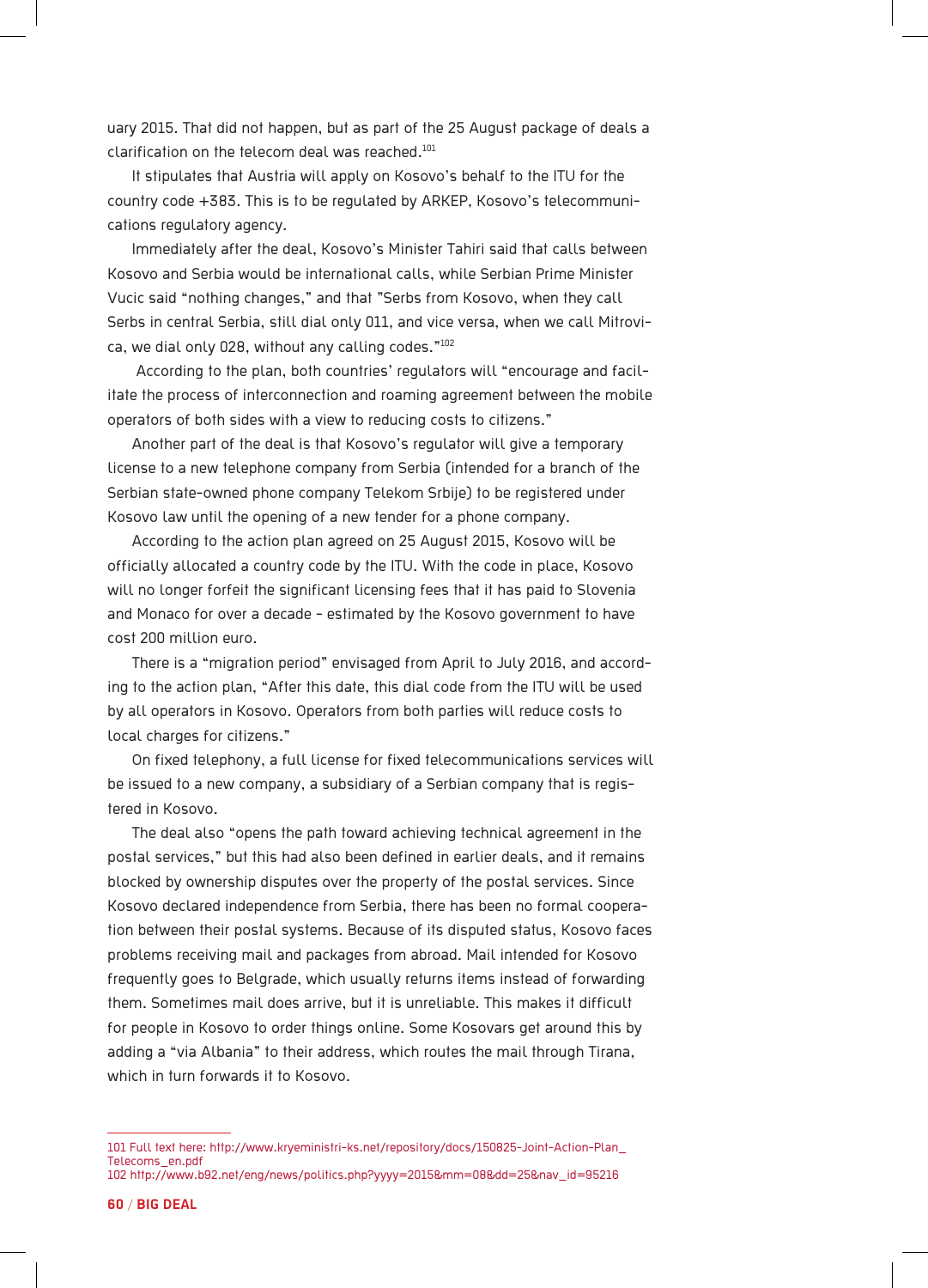#### Energy

Serbia has held the reins of Kosovo's energy infrastructure since the war, and some of the vital infrastructure remains in the northern municipalities, though the system is so interconnected that one cannot function without the other. In September 2013, parties agreed that their energy transmission bodies, KOSTT of Kosovo, and EMS of Serbia, would sign a bilateral agreement within three months, establishing and regulating relations between the two transmission system operators.

Both regulators were to issue licenses for trade (import, export, transit) and supply to their respective distribution companies. Parties also agreed to establish a new company under Kosovo law that would provide distribution services to the northern, Serb-majority municipalities. Kosovo and Serbia also agreed to, at a future time, find a common method for settling the claims both hold against one another for the use of transmission lines, agreeing to seek international arbitration if no solution came within six months.

On 14 September 2014 KOSTT, the Kosovar Electricity Transmission, System and Market Operator and EMS, the Serbian transmission operator, signed an agreement for network management and system operations, which gave both a legal basis to independently operate Kosovo's electricity system for the first time. Before the agreement went into force, KOSTT maintained and operated the transmission network throughout the country, but Serbia's state-run Elektromreze Srbije (EMS) retained ultimate legal control, even though it rarely intervened. Plus, KOSTT had faced obstacles establishing a relationship with the European network of energy distributors, ENTSO-E, because of Serbia's direct interference. Pursuant to the agreement, Serbia agreed to stop blocking Kosovo's membership. However, progress on this issue remained blocked until the recent agreement was signed on 25 August 2015.

Pursuant to the recent agreement, Serbs in Kosovo will have their own supplier and vendor of electric energy, which should be a newly formed daughter company of Serbia's state owned Electric Power Industry (EPS). The new company is to be registered in Kosovo according to Kosovo law. Several applications have been filed, however they were apparently not according to the standards agreed in Brussels. Once the applications are re-submitted, the process of registering the two new companies, one the daughter of EMS and one the daughter of EPS, should proceed normally.

Kosovo still wants to reach an agreement for compensation for past losses from Serbia's profits over control of the transmission of energy. EMS has been auctioning off the use of Kosovo's transmission lines since 2004. The government in Prishtina estimates that between 2004 and 2014 it has lost up to 150 million euros due from this trade.

Some of the vital infrastructure for all of Kosovo's interconnected power system is in the north. The Gazivoda lake, home to Kosovo's largest dam, is located in Zubin Potok. It supplies 60 per cent of the potable water and it is the main source for cooling the power station in Obilic, 10 kilometres from Prishti-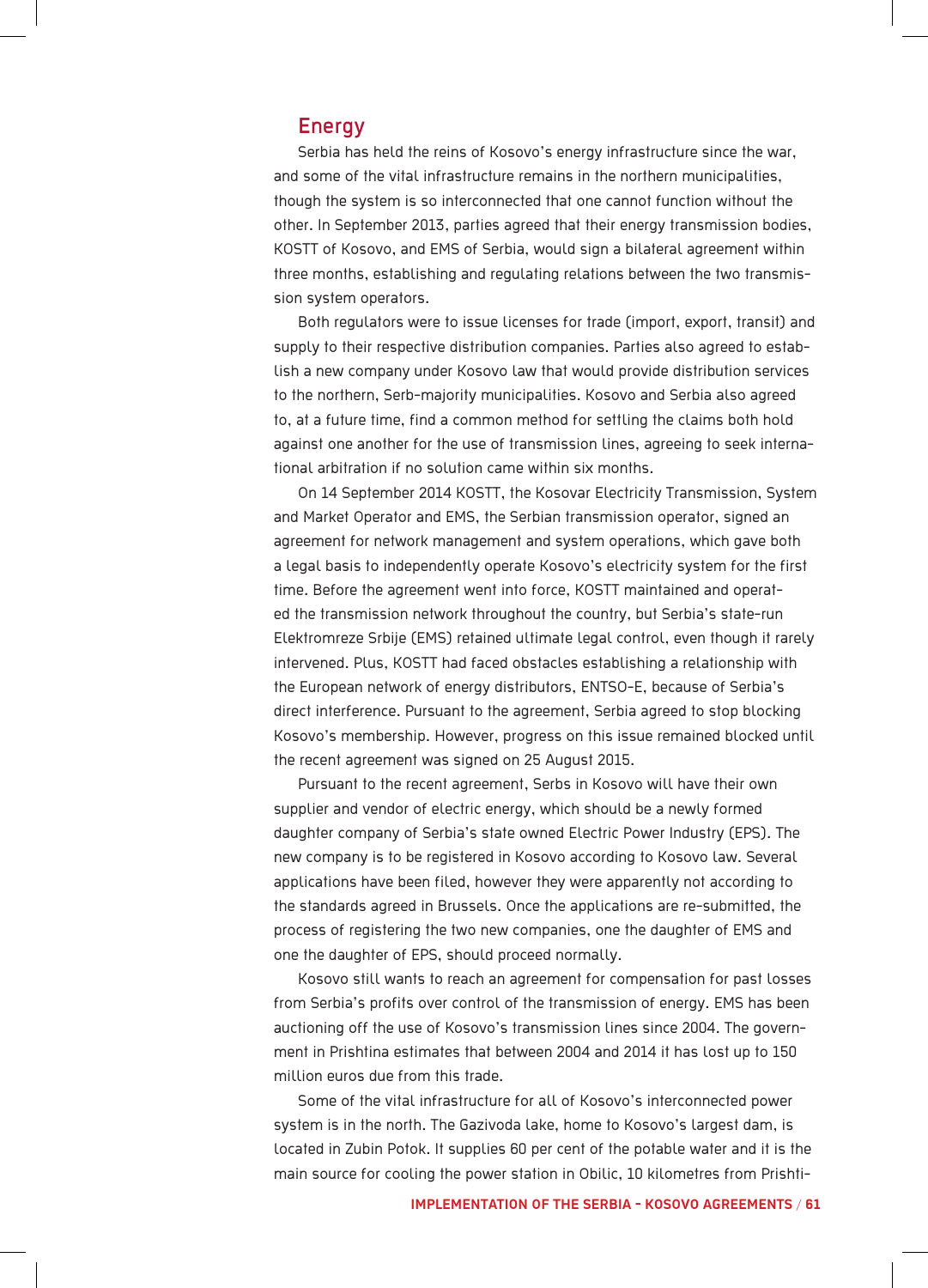na. It is also responsible for one third of the energy needs of north Kosovo. It remains one of the most contentious property disputes between Kosovo and Serbia, and there is no solution yet for it.

# **CONCLUSION**

Since 2011, the dialogue has seemed to be the way forward for both Kosovo and Serbia to ameliorate the status dispute and to make progress towards EU membership. The international community has made the dialogue the first priority, above improving democracy locally in both countries - indeed some take the view that it has made democracy hostage to the dialogue process. This policy could yet prove to have a blowback impact on the very progress made so far in the dialogue. EU and Western officials should be more careful of the means employed to secure deals between Prishtina and Belgrade. Placing too great an emphasis on geopolitical goals at the expense of arm-twisting, distortion of electoral outcomes, and of forging tactical alliances with criminalised political elites become expert in marketing themselves as guarantors of the dialogue process, runs the risk of creating a spiral of local disillusion in the Western and European ideals to which one is endeavoring to attract both Serbia and Kosovo.

In the current phase of dialogue, it seems that there are only a few small details on which there is no plan, meaning that there is little except for political will standing in the way of full implementation. This is a crucial period because the progress that has been made – and the potential progress once the deals are implemented – has not yet become irreversible.

In order to make it so, it will need more popular support. Both governments should do more to explain to their citizens that the implementation of the agreement brings them closer to the EU path, but that much will remain the same. There should be a public campaign by politicians about why they have made these agreements. Both sides should report on what benefit the agreements will bring to their constituents. The progress should be regularly reported to the respective parliaments, and transparency should be a top priority.

"All of Kosovo's negotiating points should have been debated in parliament," says Hana Marku. "The negotiations in Brussels affect the lives of everyone living in Kosovo, and the government's closed approach in this process has been deeply disappointing."

Finally, Kosovo, Serbia and the international community should remember that ethnic quota systems are not the only way to achieve equality.

"Why are not talking about protecting human rights?" asks Milorad Radivojevic, of Zvecan. "If we are always talking about majority and minority communities, then Albanians and Serbs will always have problems."



"All of Kosovo's negotiating points should have been debated in parliament, the negotiations in Brussels effect the lives of everyone living in Kosovo, and the government's closed approach in this process has been deeply disappointing." **-HANA MARKU**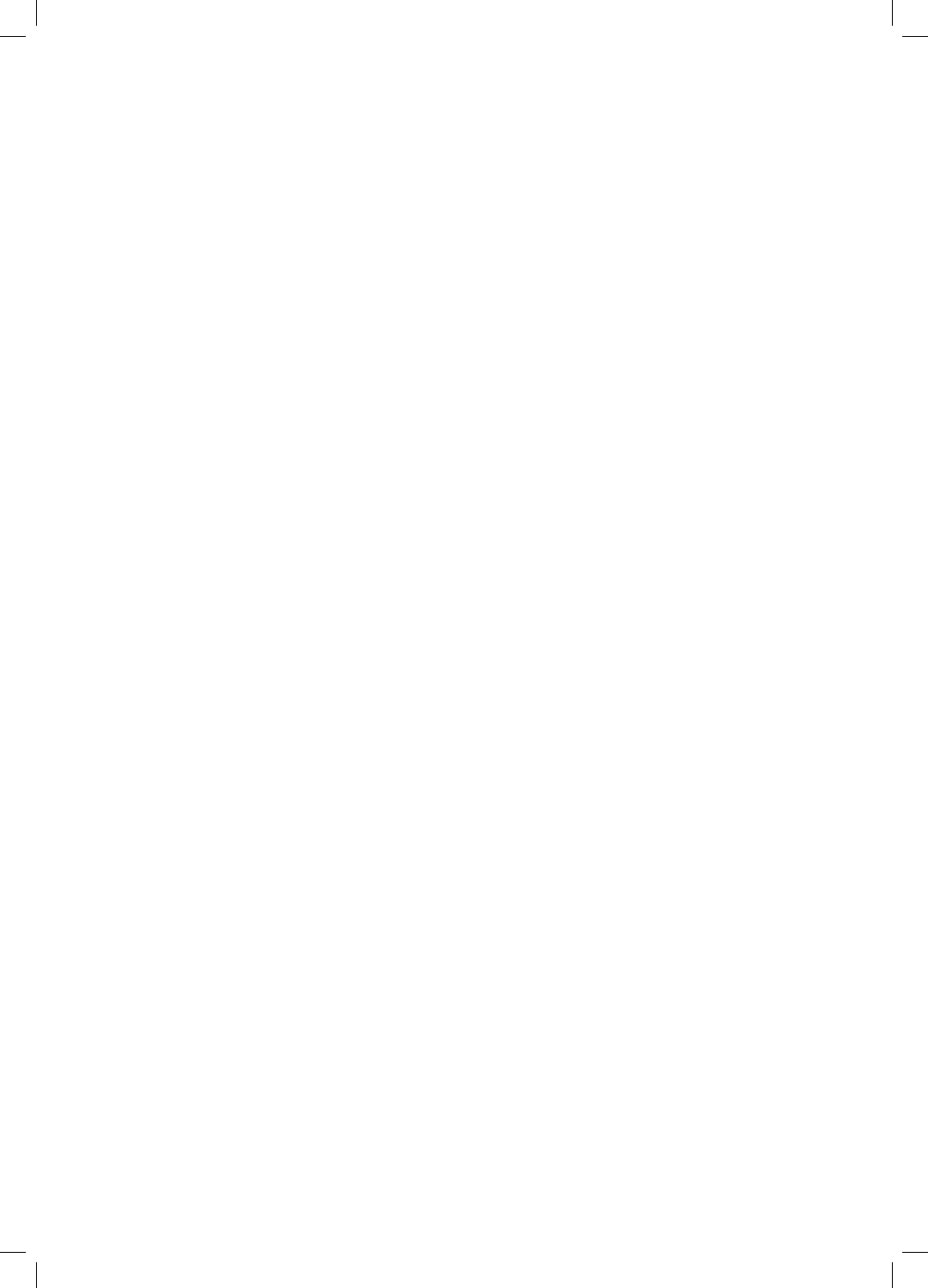Published by:







I

**INTERNEWS KOSOVA**